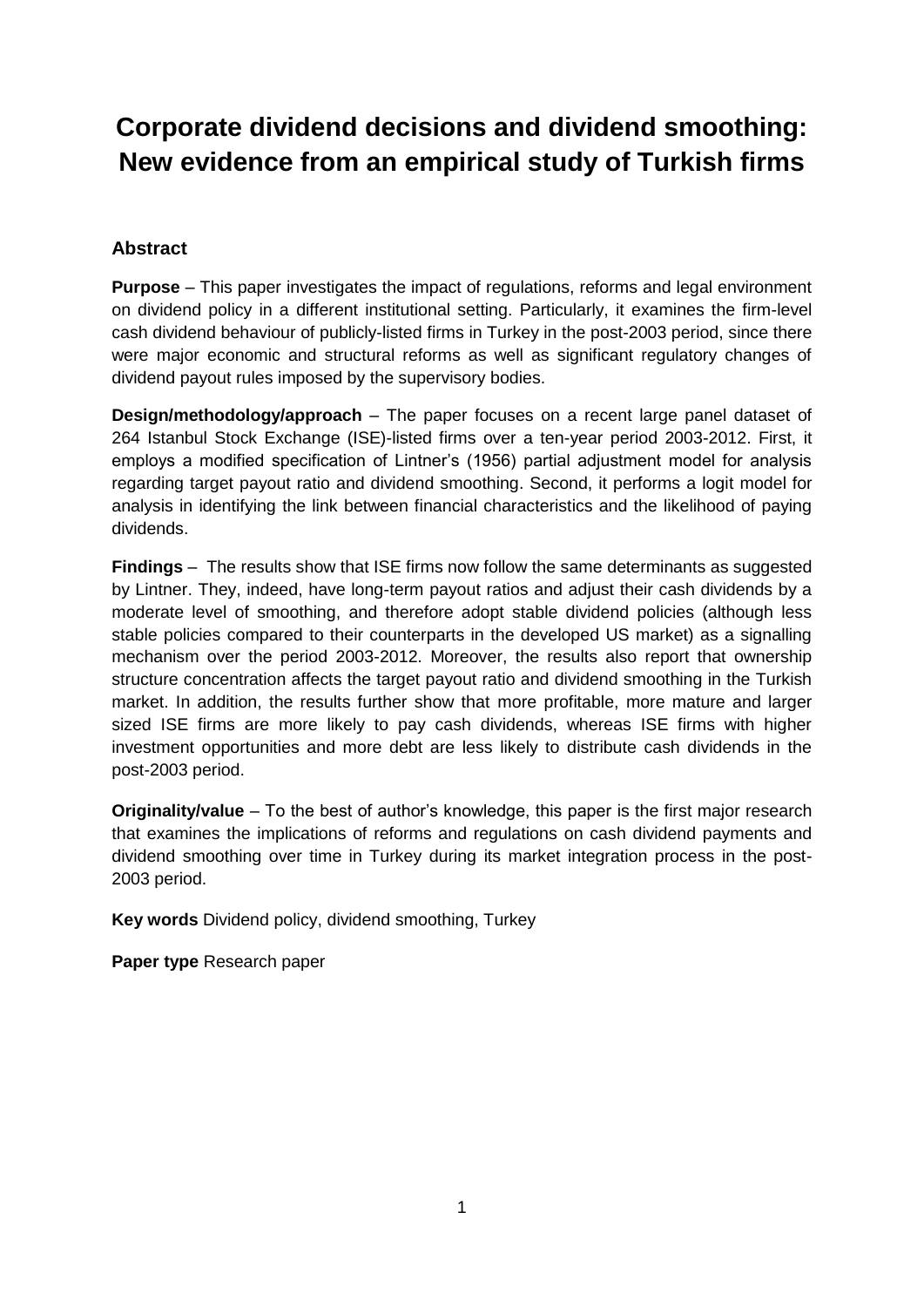#### **1. Introduction**

Dividend policy has attracted a signifcant amount of attention in corporate finance literature. Miller and Modigliani (M&M) (1961) assert that, under the conditions of a perfect capital market, a managed dividend policy does not affect the firm value and therefore it is irrelevant. However, many scholars argue that real world capital markets are subject to various market imperfections (e.g. information asymmetries, differential taxes, transaction costs and agency problems) and suggest that dividends may be used as a very important mechanism to minimise such imperfections. Indeed, Lintner (1956) observes that US managers follow extremely deliberate (managed) dividend policies, contrary to M&M's prediction. In his pioneering study, Lintner detects that US managers tend to smooth dividends relative to earnings; they only increase their dividend payments when they believe that earnings can sustain higher dividend levels permanently, and are reluctant to cut dividends unless adverse circumstances are likely to persist, since dividend cuts are bad signals to the market.

Nevertheless, dividend policy decisions are not always solely dependent on managers' judgement. This is because factors such as regulations and legal environments, institutional settings, financial crises, and trends in macro-economy may also have implications on a firm's dividend policy (Glen et al, 1995; La Porta et al., 2000; Aivazian et al., 2003a; 2003b). For example, Aivazian et al. (2003a) and Dewenter and Warther (1998) argue that dividend payments may be a more useful pre-commitment device to reduce agency problems and to signal insider information in the "Anglo-Saxon" capital markets. For instance, in the US and the UK, where the ownership structure is generally dispersed among small shareholders and the control remains concentrated in the hands of managers, corporations rely on arm's length contracting by "uninformed" and dispersed outside investors. In contrast, the "Continental-German-Japanese" banking model develops close ties between managers and investors, because bank debt is a contract with an informed investor (lender) who has access to confidential corporate information (due to direct communication, such as obtaining quarterly financial information in a standardised form or regular site visits) which is not available in the capital market. Consequently, they suggest that there are relatively lower levels of information asymmetry and agency conflicts in bank centric markets, and hence managed dividend policies might not be vital in these kinds of economies.

Furthermore, there is an evidence that in some countries with poor legal environment and weak minority shareholders' protection, typically emerging market (e.g., Brazil, Chile, Colombia, Greece, Philippines, Venezuela and Turkey), governments and regulators have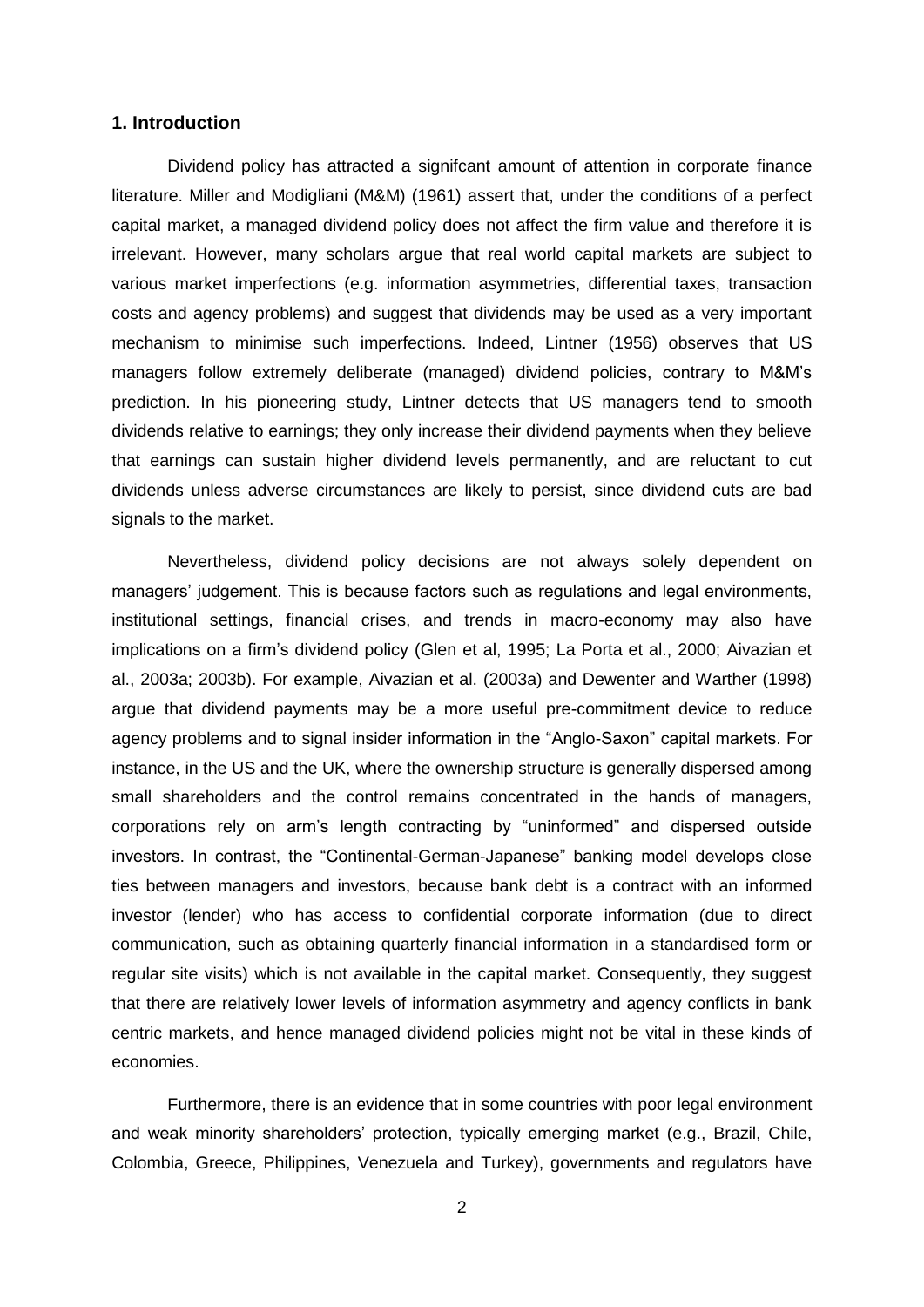chosen to force publicly-listed firms to pay dividends in order to protect minority shareholders and creditors. Therefore, by dictating a minimum level of dividends (a mandatory dividend policy) that firms must adhere to, regulators have attempted to convince minority investors that they will not be expropriated (at least not entirely) and instead encourage them to invest in equity markets (Glen et al., 1995; La Porta et al., 2000; Aivazian, 2003a). This highlights how important the institutional setting is to dividend policy and implies that different institutional and financial environments may have different effects on a firm's dividend payment decisions.

Accordingly, our purpose is to investigate the implications of regulations, reforms and legal environment on dividend policy in a different institutional setting. We consider firm-level cash dividend behaviour of publicly-listed firms in Turkey over the period 2003-2012. It is because Turkey provides an interesting set up to study the dividend policy behaviour of an emerging market (a civil law originated) which implemented major economic and structural reforms (common laws) starting with the fiscal year 2003. There were also significant changes in regulatory framework of cash dividend policy rules imposed by the supervisory bodies in the post-2003 period.

The paper proceeds as follows: Section 2 provides an overview of the institutional background and dividend regulations in Turkey. Section 3 reviews the previous studies and develops the research hypotheses. Section 4 describes the methodology. Section 5 illustrates the empirical results and Section 7 concludes.

#### **2. Institutional setting and dividend regulations in the Turkish market**

Turkey had a very late start in the liberalisation of its economy and the establishment of its stock market, namely the Istanbul Stock Exchange (ISE), whose history only dates back to 1986, compared to the developed stock exchanges with hundreds of years of historical development (Adaoglu, 2000; Aksu and Kosedag, 2006). Public corporations listed on the ISE were subject to the first mandatory dividend policy, which was put into effect by the Capital Markets Board (CMB) of Turkey<sup>1</sup>, when it first started to operate in 1986. According to the first regulation on dividend payments, the ISE-listed firms were obliged to distribute at least 50% of their distributable income as a cash dividend - this was known as the *first dividend* and other types of payouts or maintaining profits as retained earnings were not legally possible without paying the *first dividend.* 

**.** 

 $1$  The Capital Markets Board (CMB) of Turkey is the sole regulatory and supervisory authority in charge of the securities markets in Turkey. The CMB was established in 1982 as a statutory public legal entity with administrative and financial autonomy, empowered by the Capital Markets Law (CML) that was enacted in 1981, in order to maintain secure, transparent, efficient, fair and competitive capital markets, and to protect rights and interests of investors (CMB, 2003).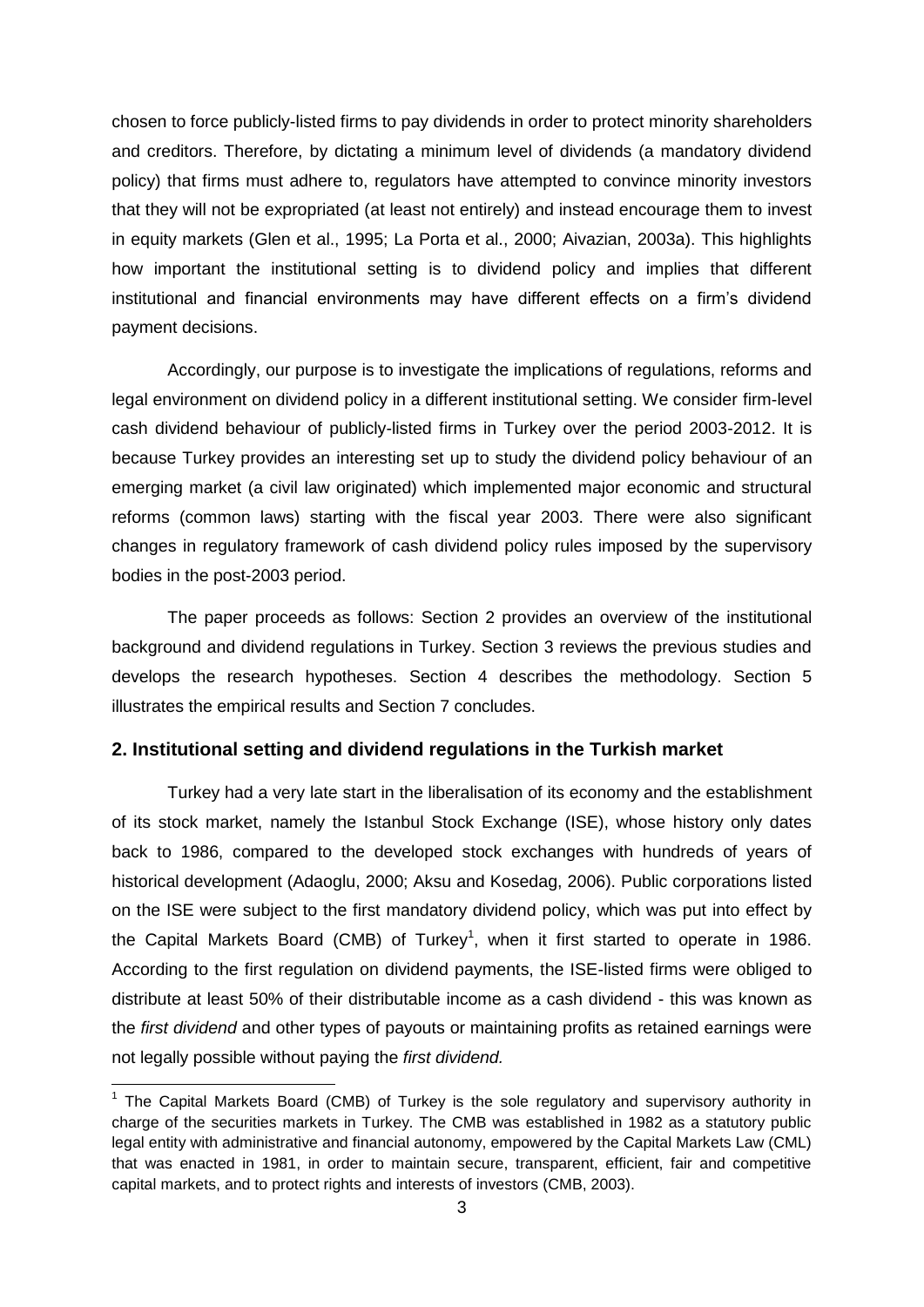Adaoglu (1999; 2000) states that the reason behind the first mandatory dividend policy imposed by the CMB of Turkey was, probably, to protect minority shareholders' right by providing them satisfactory levels of dividends. This is because Turkey experienced a poor culture of corporate governance coupled with the lack of appropriate transparency and disclosure practices, with very poor minority shareholders' protection until the early 2000s (La Porta et al, 1997; Aksu and Kosedag, 2006). Besides, corporate ownership in Turkey is highly concentrated by families who generally owned business groups, which were affiliated with industrial and financial companies and subsidiaries that organised under the legal form of a *holding company.* The controlling families often attempted to use pyramidal corporate structures or even more complicated web of inter-corporate equity linkages and dual class shares to further enhance the control on their companies at the expense of other shareholders (Glen et al, 1995; Yurtoglu, 2003; Sevil et al, 2012).

Furthermore, prior research (Aivazian et al, 2003a; 2003b; Ararat and Ugur, 2003; Erturk, 2003) indicates that Turkey had a bank-based financial system where private sector banks dominated the market and were mainly part of bigger family-owned *holding companies*. The popularity of *holding company* structures led the Turkish financial system to operate around large family-controlled business groups with a group-owned bank. Hence, families had control over many banks that belonged to their business groups, and also had control over their banks' lending decisions. This resulted in business groups obtaining much of their finance from their own banks - in other words allowing non-arm's length party transactions (Yurtoglu, 2003; Aksu and Kosedag, 2006).

As previously mentioned, Aivaizan et al. (2003a) and Dewenter and Warther (1998) argue that dividend payments may be a more useful pre-commitment device to reduce agency problems and to convey information in markets that are greatly dependent on arm's length transactions. Considering the nature of the ISE-listed firms' corporate structures, which were highly concentrated by large controlling families and characterised by bankcentred finance as well as close owner-bank-firm relations, one can easily deduce that cash dividends were not used to signal favourable insider information nor were they used as a disciplinary device, and managers did not much care about setting stable dividend policies in the early stages of the Turkish market. Applying Lintner's (1956) model, the studies of Adaoglu (2000) and Aivazian et al (2003a), which were conducted in early periods in Turkey (the periods 1985-1997 and 1983-1990, respectively) demonstrated that ISE firms did not smooth their cash dividends and thus had unstable cash dividend polices; cash dividends were solely determined by current year earnings, as forced by the *first dividend* rule, and any volatility in earnings of the firms was directly reflected in the levels of current cash dividends.

4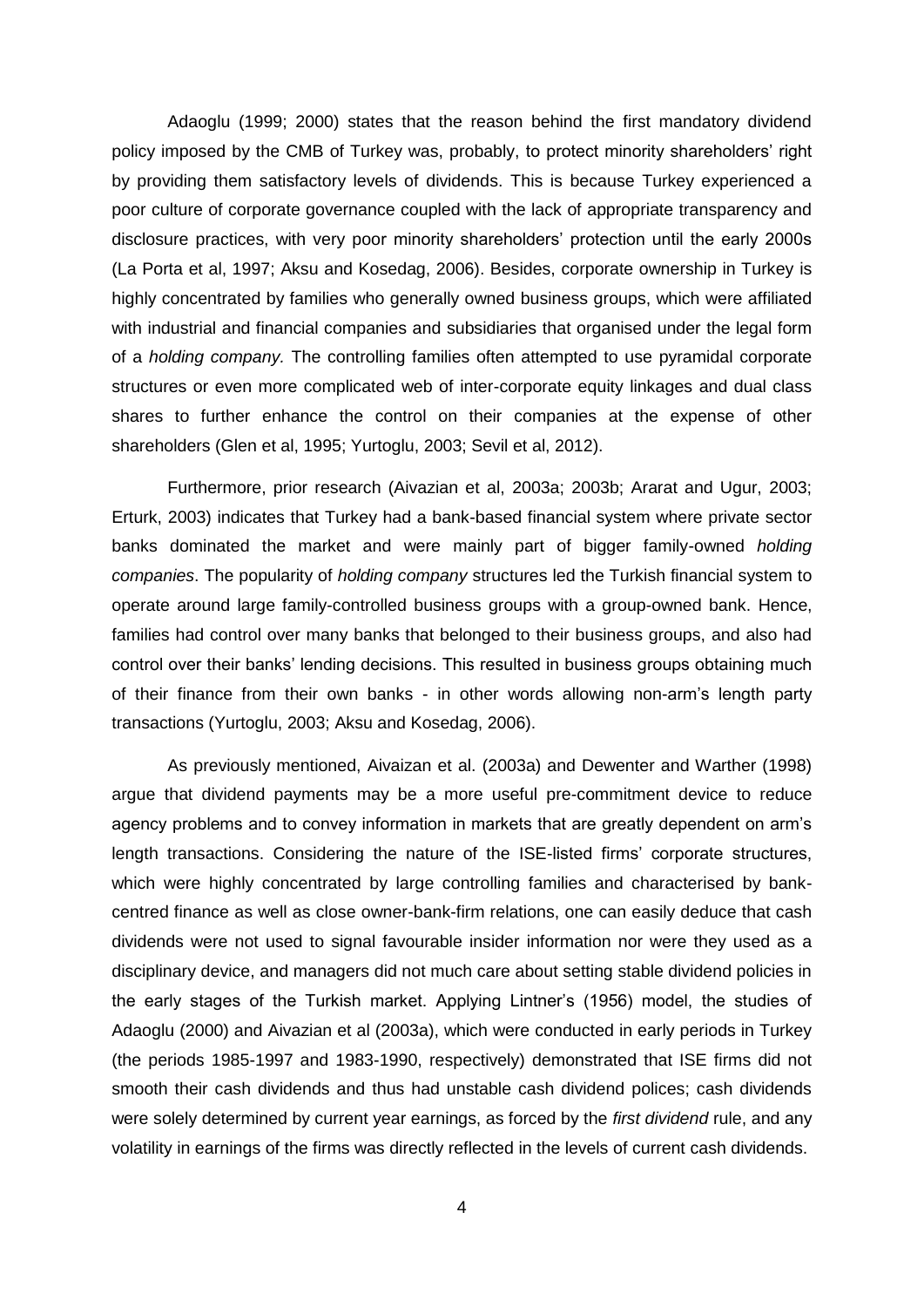However, Turkey had undergone major economic and structural reforms in the early 2000s. The CMB of Turkey attributed great importance to improve communications with investors, issuers and other institutions to ensure that markets were functioning in a safer, more transparent and more efficient manner in accordance with regulations that were adopted in harmony with international norms and developments (CMB, 2003) - some of the important improvements were the adoption of the International Financial Reporting Standards (IFRS), the publication of the CMB's Corporate Governance Principles, the introduction of the Banking Sector Restructuring Program and the Regulation on Establishment and Operations of Banks (to minimise credit risk concentration within a business group and avoid insider trading), and the accelerated privatization of the State Economic Enterprises.

More importantly, the ISE-listed firms have been subject to a significantly different set of dividend policy regulations after the implementation of major reform in 2003. The CMB introduced the second mandatory dividend policy in 2003, which was much more flexible compared to the first one and only forced the ISE firms to pay at least 20% of their distributable income as a *first dividend* but the listed firms did not have to pay the *first dividend* entirely in cash. Instead, they had the option to distribute it in cash or stock dividends or a mixture of both, which was then subject to the board of directors' ultimate decision. Further, for the fiscal year 2004, the CMB increased the minimum percentage of mandatory dividend payments for the ISE-listed firms from 20% to 30%, which also stayed at this level for the fiscal year 2005. Then, the minimum percentage of mandatory dividend payment level was again reduced to 20% in the fiscal year 2006 and remained at this level for the fiscal years 2007 and 2008. Nonetheless, from the fiscal year 2009 and onwards (2010, 2011 and 2012), the CMB decided to not determine a minimum dividend payout ratio and abolished mandatory minimum dividend payment distribution requirement for the ISE firms, which provided total freedom for the ISE-listed firms to make their own dividend policy decisions to pay or not to pay, with the requirement that any decisions made regarding dividends should be publicly disclosed.

#### **3. Prior studies and research hypotheses**

In a pioneering study, Lintner (1956) develops a mathematical model based on his extensive in-depth interviews with US managers to test for the stability of cash dividend payments. His model reveals that firms set current dividend payments in line with their current earnings and previous year dividend payments, and they make partial adjustments to a target payout ratio and do not match immediately with the earnings changes. In fact, various researchers from developed and developing countries have been strongly supportive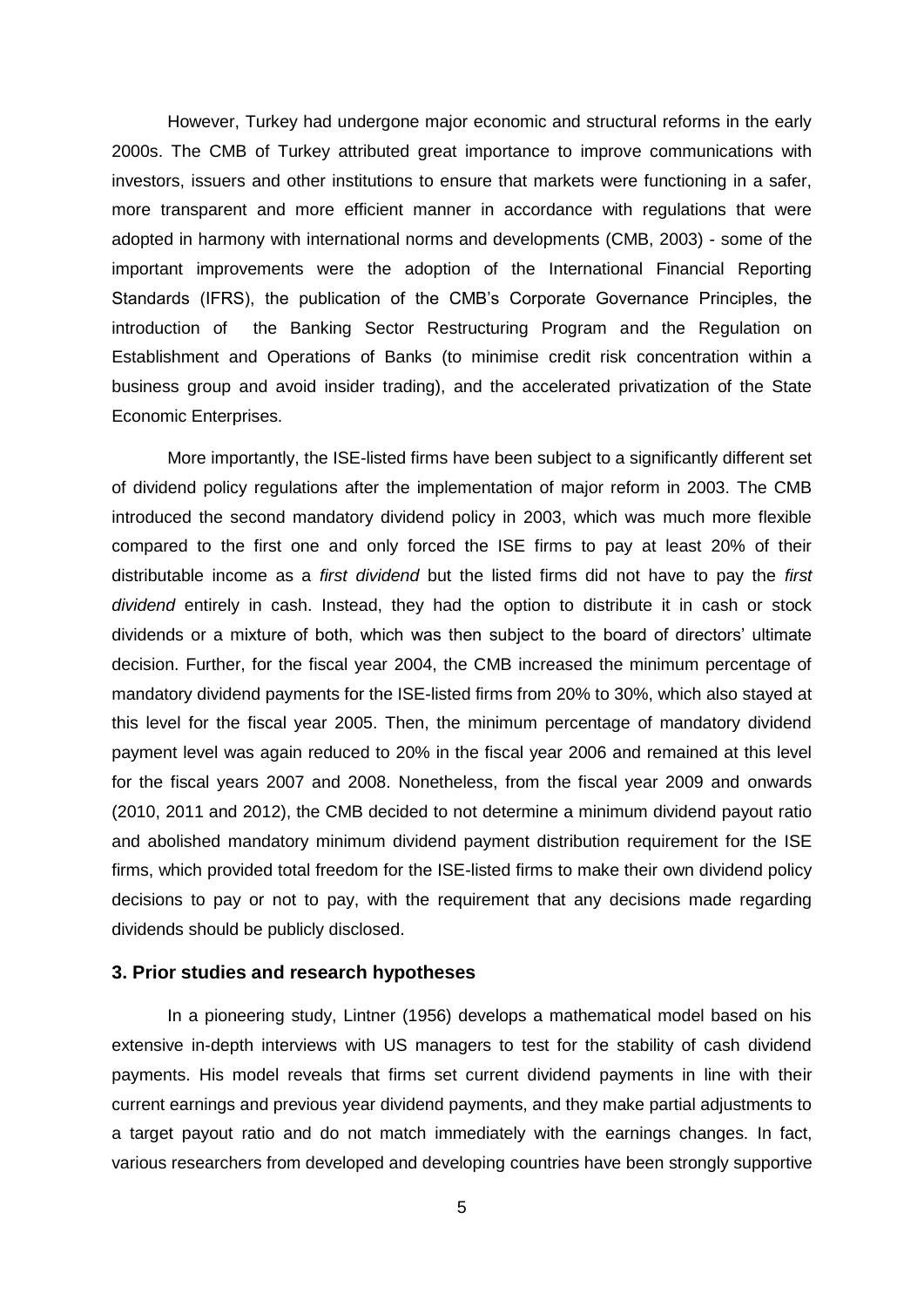of Lintner's findings and reported consistency of results across many markets and different periods of time. For example, early studies such as Darling (1957), Brittain (1964) and Fama and Babiak (1968) re-evaluate and extend the Lintner model, by adding supplementary variables or undertaking more comprehensive approaches, and they all confirm the original findings of Lintner that US companies follow stable dividend policies.

McDonald et al. (1975) examine the dividend, investment and financing decisions of French firms, and report that dividends of French firms are well-explained by current profit and lagged dividends in the dividend model of Lintner, whereas investment and financing variables appear to be insignificant in the dividend equation. Chateau (1979) tests the partial adjustment model on large Canadian manufacturing firms, and finds that Canadian corporations follow stable dividend policies – especially, they are more conservative compared to American firms when it comes to short-term dividend strategies although they have a higher average payout ratio. Dewenter and Warther (1998) compare dividend polices of US and Japanese firms, and report that, using the Lintner model, US dividends are smoother than Japanese dividends and Japanese firms reduce dividends in response to poor performance more quickly than US firms.

A number of studies have investigated dividend policy behaviour in different developing countries by applying Lintner's (1956) explanation. For instance, Mookerjee (1992) shows that Lintner model explains dividend behaviour in India. Pandey's (2001) research reveals that although Malaysian firms have low smoothing and less stable dividends (higher adjustment factors), they rely both on current earnings and past dividends. In another study, Al-Najjar (2009) also reports that the Lintner model successfully explains Jordanian markets' dividend behaviour, and further suggests that Jordanian firms have target payout ratios and they partially adjust dividends to their target but relatively faster than those in US (developed) market. Chemmanur et al. (2010) compare dividend policies of Hong Kong firms and US firms. Their study indicates that dividend payments in Hong Kong are more closely related to current year earnings and thus the extent of dividend smoothing by Hong Kong firms is considerably less than those in the US. Furthermore, Al-Ajmi and Abo Hussain (2011) show that current dividends are determined by lagged dividends and current earnings as proposed by Lintner in Saudi Arabia; however, Saudi firms have more flexible dividend policies since they act quickly to increase dividend payments and are willing to cut or skip dividends when earnings decline. Al-Malkawi et al. (2014) examine dividend smoothing in Oman, and find that Omani firms adjust their dividends toward their target payout ratio gradually, more interestingly with a relatively low speed of adjustment, as compared to other firms in developed and emerging economies.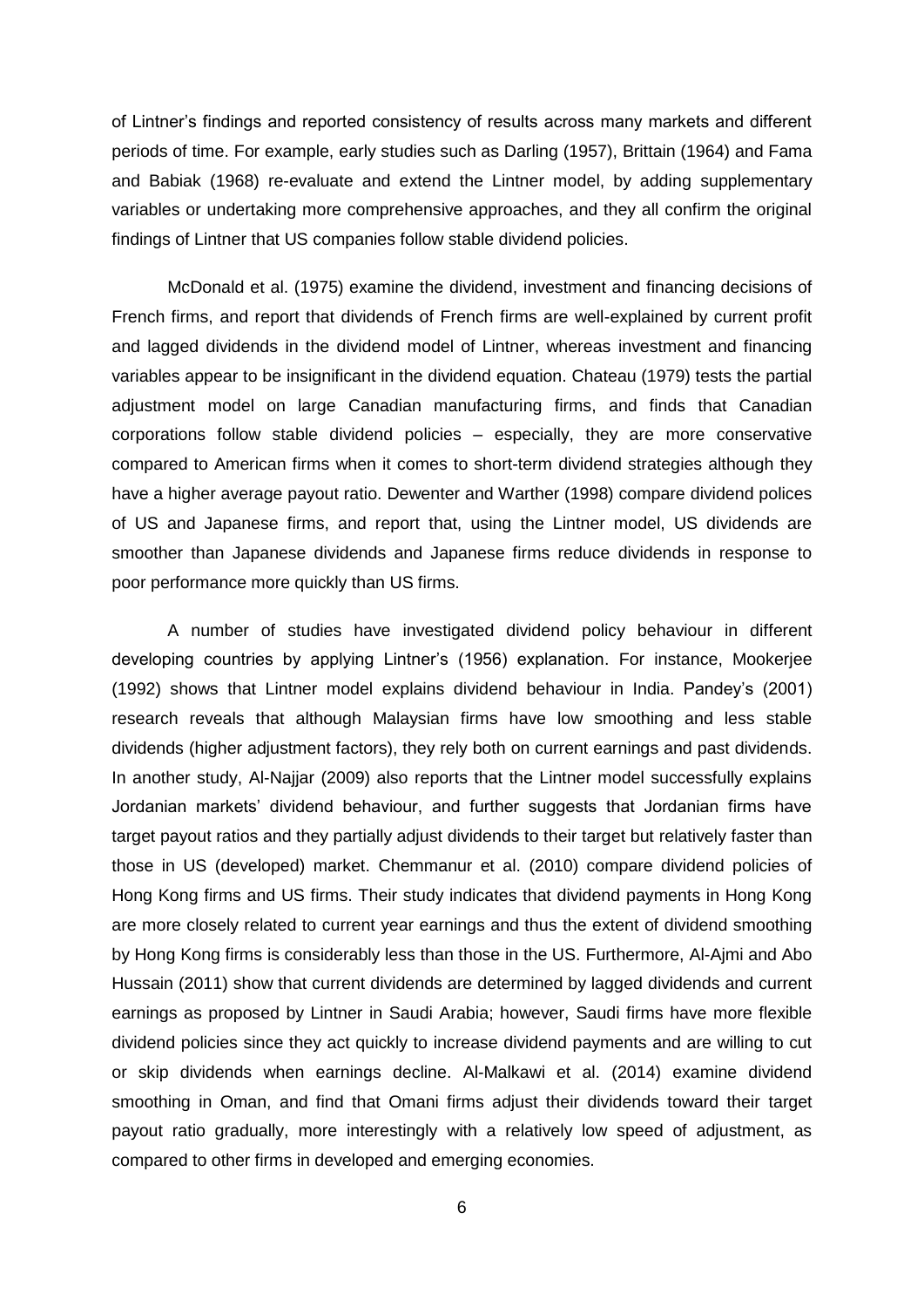However, Adaoglu (2000) reports that publicly-listed firms in Turkey do not smooth their dividends. Aivazian et al (2003a) find that the Lintner model does not work very well for the eight emerging market (Turkey, Thailand, India, Pakistan, Jordan, Malaysia, South Korea, Zimbabwe) firms, whereas it still works well for their US counterparts. Despite these early studies conducted in Turkey report inconsistent results with the Lintner argument, possibly due to the mandatory payout requirement of at least 50% of earnings as a cash dividend, we, however, argue that there are reasons suggesting that the ISE firms may adopt traditional Lintner style managed dividend policies in the post-2003 period.

First, as already stated, Turkey has shown a serious effort by implementing various financial and structural reforms to improve its market economy and converge with the global world-markets. Accordingly, this period (2003-2012) has experienced a rapid growth in market capitalisation and trading volume, and especially has attracted a significant amount of foreign investment (CMB, 2003; 2012). Considering the significant flexibility provided in setting their dividend policies (compared to the first mandatory dividend payout rule) during the period 2003-2008 and even the total freedom granted by the CMB (since not determining any compulsory dividend payment requirement starting with 2009), the ISE-listed firms have begun making their own dividend policy decisions. This has also allowed investors to interpret dividend policies of ISE firms efficiently in reflecting their judgements in the share prices (Kirkulak and Kurt, 2010). Hence, one can argue that these recent developments may have important effects on ISE firms' corporate financial policies, especially their dividend policy decisions. Because, ISE managers may then use cash dividends as a credible sign to convey their insider information to both foreign and national investors, and are likely to smooth their dividend payment stream to strengthen the credibility of dividends reflecting their firms' good financial performance.

Moreover, Turkey had serious issues with insider lending (in other words non-arm's length transactions) within business groups owned by families in early stages. This, indeed, reduced the need for dividend signalling and stability, and the role of dividends as a disciplinary mechanism in the Turkish market. Additionally, heavily regulated mandatory dividend policy requirement at the same time did not give the ISE firms many options to effectively use dividend policy. Nevertheless, considering the CMB's severe amendments in preventing insider trading as a source of financing and considerably relaxed divided policy regulations in early 2000s, the ISE have turned to the equity market with greater intensive for more transparent financing with more flexibility in making their own dividend policies. Hence, these are other reasons suggesting that Lintner style dividend policies might be adopted by the ISE managers. Besides, there is substantial evidence (Mookerjee, 1992; Pandey, 2001;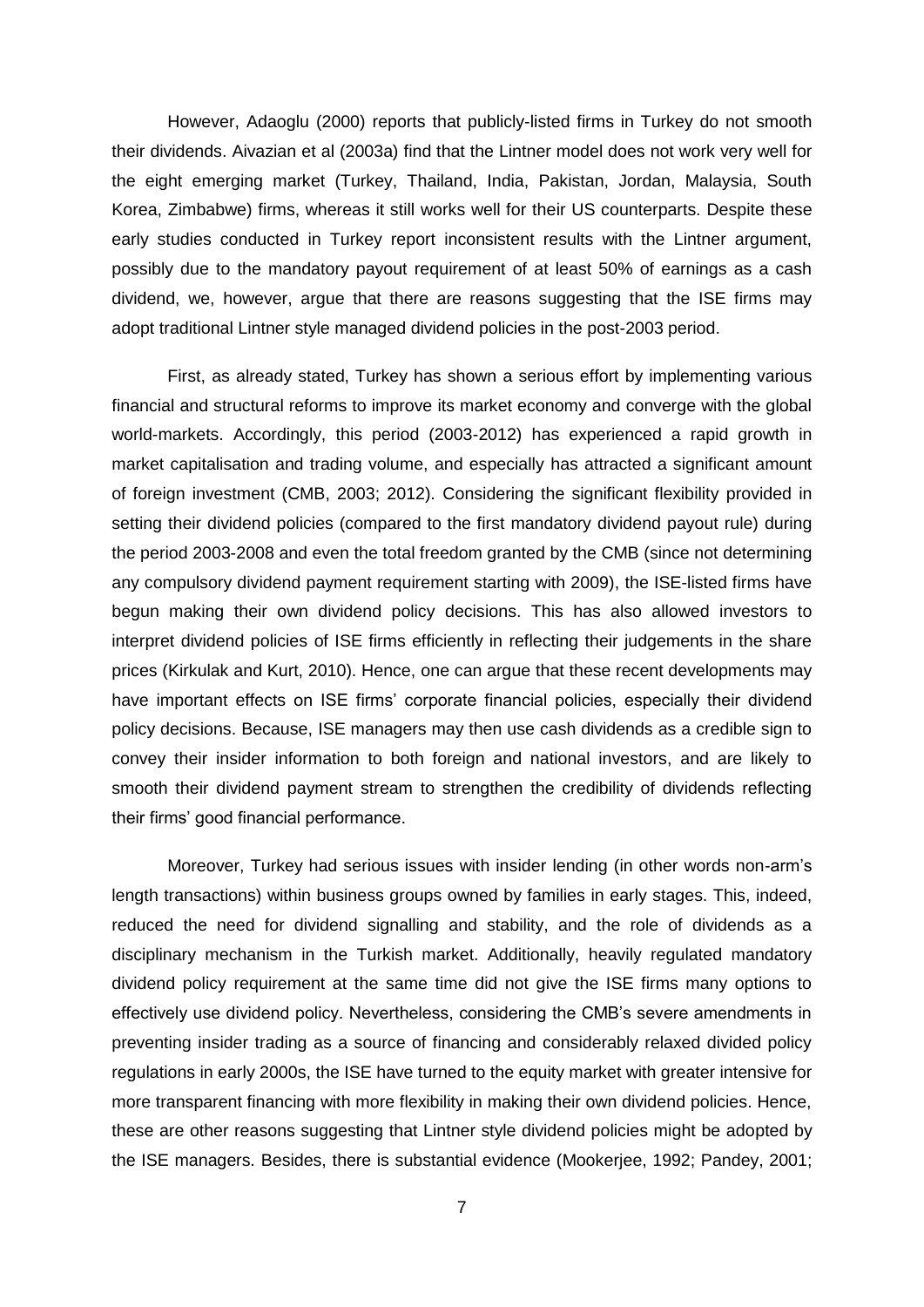Al-Najjar, 2009; Chemmanur et al., 2010; Al-Ajmi and Abo Hussain, 2011; Al-Malkawi et al., 2014) that shows support for the Lintner model in explaining dividend behaviour in various emerging economies – yet they generally report higher adjustment factors, hence lower smoothing and less stable dividend policies compared to developed countries. Therefore, we hypothesise:

*H1: Firms have their target payout ratios and adjust their dividends by dividend smoothing (consistent with the Lintner model) in the post-2003 period in Turkey.* 

Although the implementation of various major economic and structural reforms has improved in many areas in Turkish corporate governance, transparency and disclosure practices in the post-2003 period, the concentrated ownership structure is still prevailing form in Turkey, where families dominate its capital market with the existence of other large shareholders – especially, foreign investors followed by financial institutions and the state (Caliskan and Icke, 2011; Sevil et al., 2012; Al-Najjar and Kilincarslan, 2016). Therefore, ownership structure becomes critical since the related dividend literature suggests that large shareholders affect firms' dividend policies.

Prior research shows mixed results on the impact of large shareholders on dividend policy. For instance, Gugler and Yurtoglu (2003) find a negative correlation between the largest shareholder's ownership and dividend policy, and Khan (2006) also reports that ownership concentration negatively associates with dividend payouts, whereas Kouki and Guizani (2009) present evidence that firms with concentrated ownership distribute higher dividends. Faccio et al. (2001) detect that the existence of multiple large shareholders increases dividend payments in Western Europe but decreases in East Asia, thus implying that other large shareholders attempt to minimise the expropriation activity of the controlling shareholders in Europe, while they tend to exacerbate it in Asia. In a very recent study, Al-Najjar and Kilincarslan (2016) find that family owners do not seem to expropriate through dividends and cash dividends are not used as a monitoring mechanism by investors in Turkey. Differently from the mentioned studies, our aim, however, is to identify how ownership structure affects the target payout ratio and dividend smoothing in Turkey. This is because, we conjecture that firms' concerns about the dividend stability significantly differ based on the type and the existence of large shareholders.

La Porta et al*.* (2000) posit that dividends are the substitutes for legal protection in emerging countries with poor institutional settings and weak minority shareholders' protection (*the substitute model of dividends)* - a reputation for good treatment of shareholders is worth the most in these economies, and by paying dividends, controlling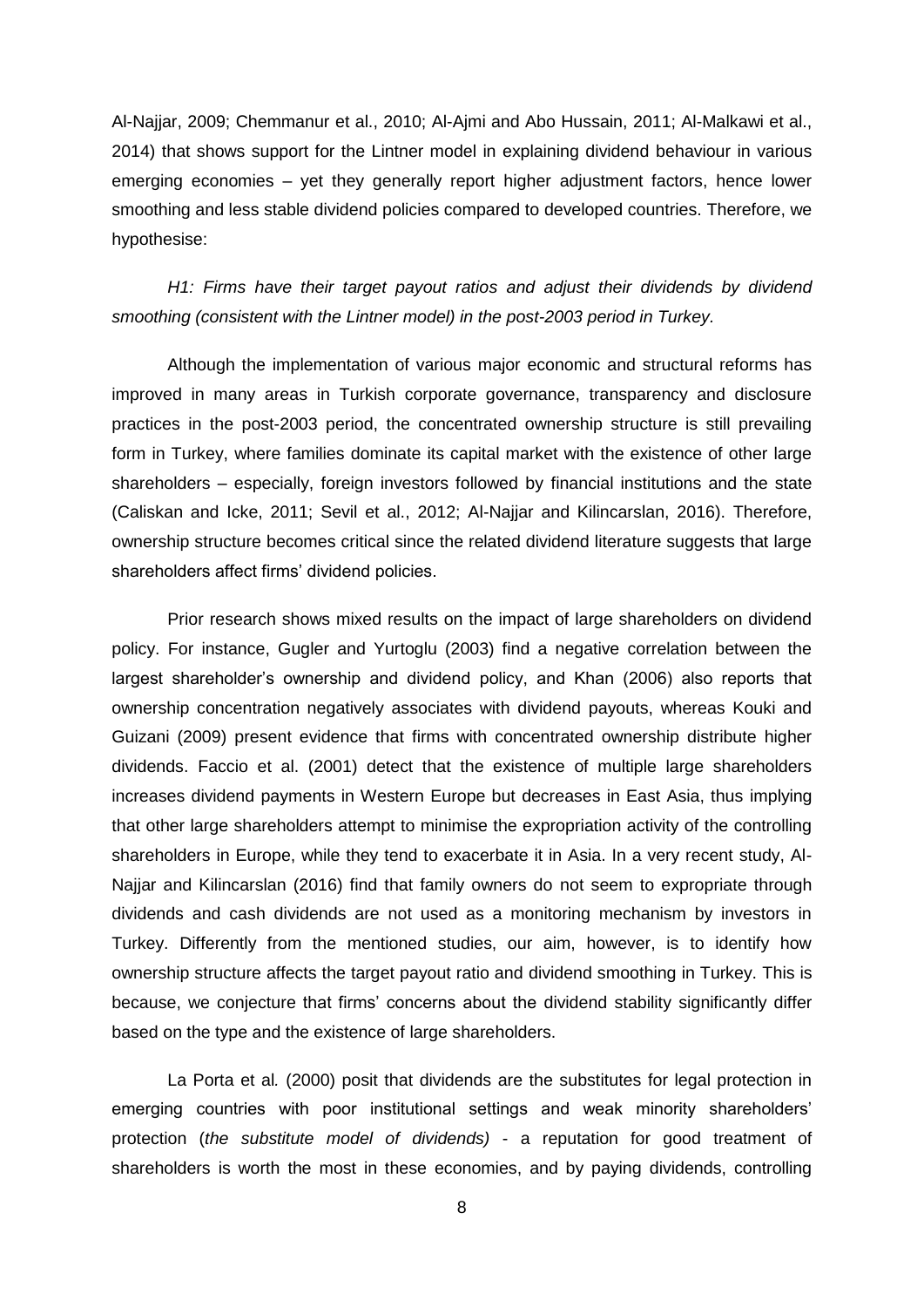shareholders return profits to investors, which reduce the possibility of expropriation of wealth from others, therefore establishing a good reputation. In this case, steady dividend payments might also be employed by the family-controlled ISE firms as a reputation mechanism as well as an indication of good financial performance to attract capital during the post-2003 market integration period. Hence, we hypothesise:

*H2a: Family-controlled firms are likely to have relatively higher target payouts and pay smoothed dividends in the post-2003 period in Turkey.* 

There are other types of blockholders (rather than family owners) that may take several distinct forms such as foreign shareholders, the state and financial institutions ownership. According to Grossman and Hart (1980), Demsetz and Lehn (1985) and Shleifer and Vishny (1986), large shareholders have better incentives and ability to act as an effective monitoring mechanism on the management when the legal protection does not provide enough control rights to minority investors. The existence of such large shareholders can mitigate the free-rider problem of monitoring managers and the shareholders conflict, which minimises the agency problems and consequently reducing, in general, the need for paying cash dividends. Thus:

*H2b: Firms with high prevalence of non-family blockholders are likely to have low target payouts and pay unsmoothed dividends in the post-2003 period in Turkey.* 

The downside of ownership concentration is that the interests of large shareholders and minority owners might not be the same. If this is the case, large shareholders may attempt to generate private benefits of control that are not shared with outside shareholders and hence exacerbating agency cost problems by expropriating the wealth from minority owners (Johnson et al., 2000; Mork and Yeung, 2003; Villalonga and Amit, 2006). Aforementioned, dividends payments can play an important role in controlling the conflict of interest between large and minority shareholders, since dividends guaranty a pro-rata cash distribution to all shareholders and limit corporate funds from large shareholders' control. Accordingly, we predict that although the existence of other non-family blockholders may reduce the importance of dividends as a disciplining mechanism and the need for dividend stability, family-controlled firms will still attempt to use dividends as a reputation device for fair treatment for minority owners when their firms are highly concentrated. Therefore:

*H2c: Family-controlled firms with other non-family blockholders are likely to have high target payouts and pay moderately smoothed dividends in the post-2003 period in Turkey.*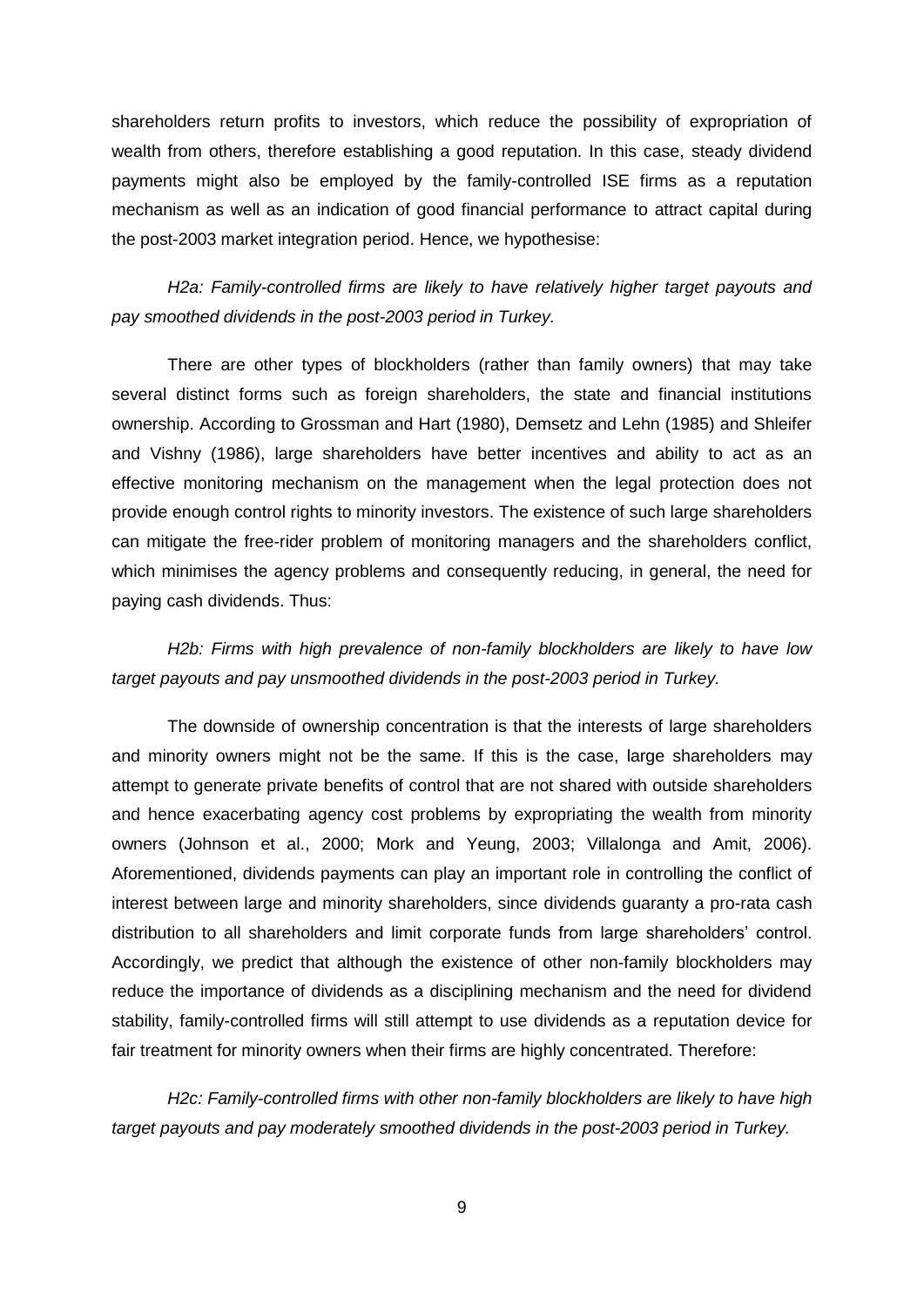Furthermore, in widely held firms, where ownership structure is dispersed among small shareholders, corporate managers are in the controlling positions. Since they are the insiders who control corporate assets, managers may misuse these resources at the expense of outside shareholders due the absence of effective monitoring, which is known as the principal-agent conflict. Nevertheless, dividend payments can be used to lessen these kinds of agency problems by reducing free cash flows and forcing firms to enter the external capital markets for additional funding, thus increase monitoring by the market (Easterbrook, 1984; Jensen, 1986). Indeed, previous studies (e.g., Rozeff, 1982; Moh'd et al., 1995; La Porta et al., 2000; Farinha, 2003) generally show that minority shareholders desire higher dividend payments to increase dividend-induced capital market monitoring and reduce what is left for expropriation. Hence, we hypothesise:

*H2d: Firms with dispersed ownership structures are likely to have higher target payouts and pay unsmoothed dividends in the post-2003 period in Turkey.* 

Corporate dividend policy literature suggests that there is a direct link between financial characteristics of a firm and its dividend policy decisions. In this respect, not surprisingly, we conjecture that the market integration process of Turkey, especially these major regulatory developments as explained, might lead the financial characteristics of ISE firms to significantly affect their dividend policies. While the Lintner model is expected to be valid in explaining dividend policy behaviour in Turkey, it does not indicate how financial characteristics affect dividend payments of the ISE firms. Therefore, we will investigate the effects of various fundamental financial factors on dividend policy decisions, in line with the prior research.

First, it is argued that profitability is one of the most important determinants of dividend policy and empirical studies generally report a positive relationship between firm's profitability and dividend payments (Fama and French, 2001; Aivazian et al., 2003b; Ferris et al., 2006). Considering the much more flexible dividend payment regulations in the post-2003 period, we posit that highly profitable ISE firms are more likely to pay cash dividends to convey their better financial position. Thus:

*H3a: There is a positive association between profitability and dividend policy in the post-2003 period in Turkey.* 

Contrarily, a firm's funds requirements for growth (investment) opportunities appear to have a negative impact on dividend payouts (Rozeff, 1982; Baker and Wurgler, 2004; Aivazian et al., 2006). Similarly, a firm's debt policy is associated with dividend payments in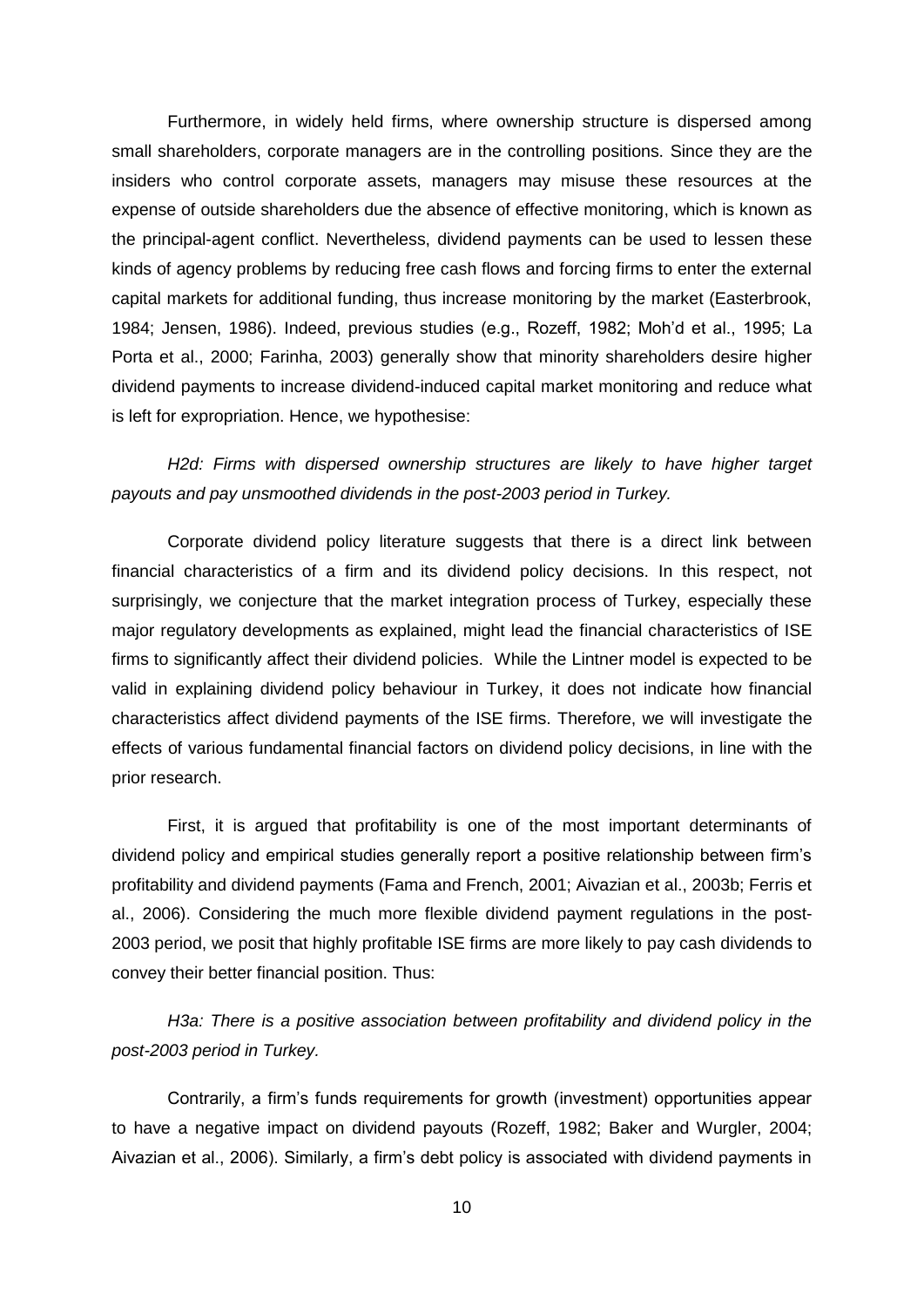a negative way, since dividends and debt are considered as alternative mechanisms to control agency costs (Jensen, 1986; Crutchley and Hansen, 1989; Al-Najjar, 2009). Given that the CMB of Turkey has shown a serious effort to prevent credit risk concentration and insider lending within the same business group companies, the ISE firms find external financing a way more costly, rather than obtaining much of their funds required from their own business group banks, in the post-2003 period. Hence, we propose that ISE firms are more likely to use their internally generated earnings to fund their investments, instead of distributing them as a cash dividend. By emphasising the transaction costs involved with external financing and the substitution role of debt for dividends in controlling agency problems, we also predict that ISE firms with more debt are less likely to pay dividends. Therefore, we formulate the following hypotheses:

*H3b: There is a negative association between investment opportunities and dividend policy in the post-2003 period in Turkey.*

*H3c: There is a negative association between debt policy and dividend policy in the post-2003 period in Turkey.* 

Moreover, firm age and firm size are other two important factors that appear to be positively influencing dividend policy in the literature. Since firms get older in terms of age, in other words mature firms, they tend to have steady earnings and hence are able to preserve a good level of funds. This allows them to pay higher dividends (Grullon et al., 2002). Likewise, it is documented that large firms are generally mature organisations and have easier access to capital markets at lower costs but they usually face higher potential agency problems as they expand, compared to smaller firms. Accordingly, this results in a positive relationship between firm size and dividends (Moh'd et al., 1995; Fama and French, 2001; Ferris et al., 2006). Based on the above discussion and given the new regulatory reforms in preventing insider lending, we dispute that more mature and larger sized ISE firms are more likely to sustain stable funds and have easier access to capital markets (to raise costly external finance if needed), and so they are less dependent on retained earnings and hence they can manage to pay higher dividends. Therefore:

*H3d: There is a positive association between firm age and dividend policy in the post-2003 period in Turkey.*

*H3e: There is a positive association between firs size and dividend policy in the post-2003 period in Turkey.*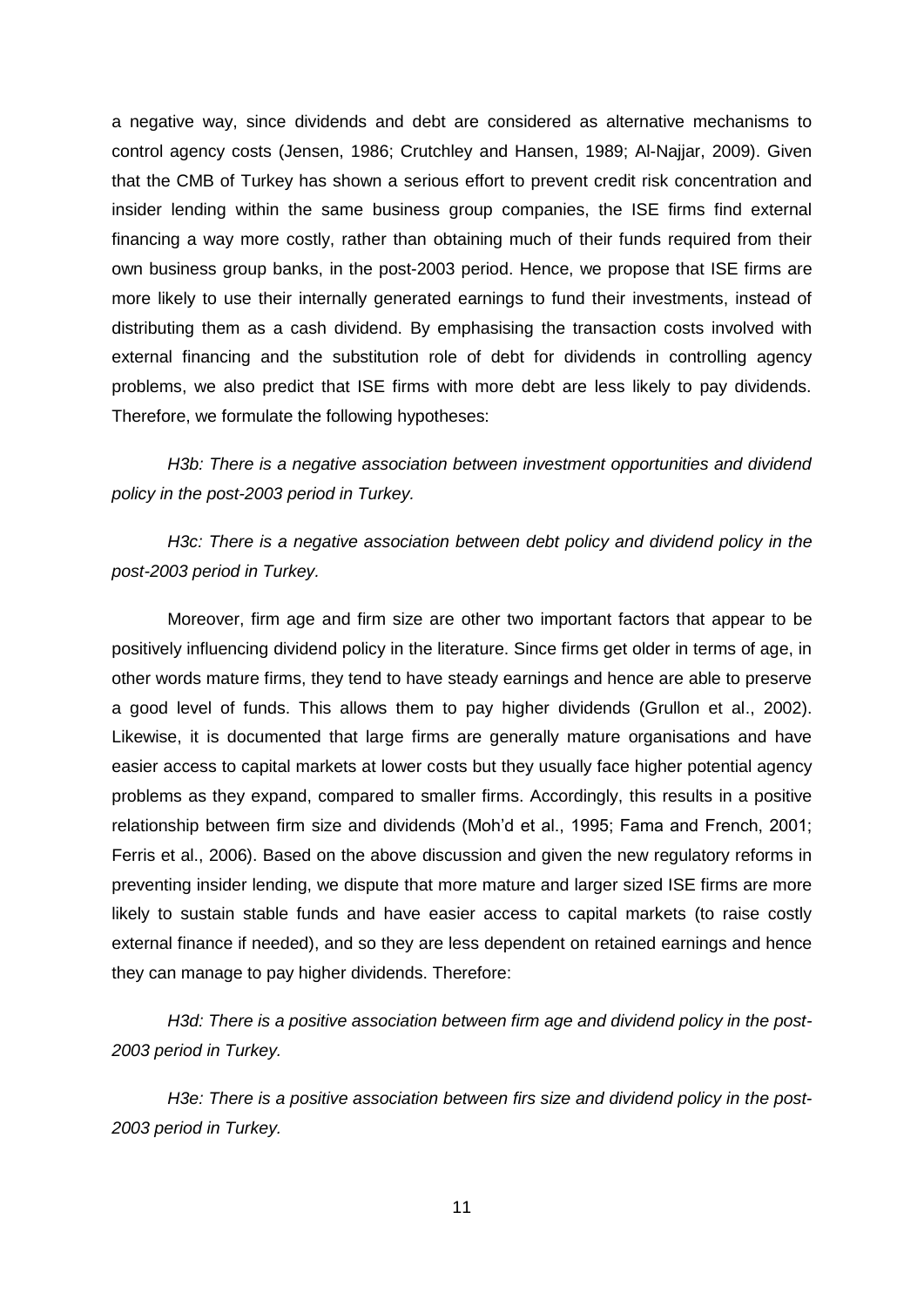#### **4. Data and Methodology**

#### **4.1 Data**

We obtain the data for this study from several different sources. Information on accounting and financial variables is derived from DATASTREAM, whereas the data on firms' ownership and incorporation dates are compiled from the annual reports published in the Public Disclosure Platform (KAP) of the ISE and firms' official websites. The validity of the data is also cross checked with OSIRIS database. We, then, construct our sample as follows. First, we consider all publicly listed firms on the ISE over the period 2003-2012. Second, we narrow the sample down to firms whose data are available on DATASTREAM. Third, we exclude financial (Industry Classification Benchmark (ICB) code 8000) and utility (ICB code 7000) sector companies. These criteria provide us an unbalanced panel of 2,112 firm-year observations representing 264 unique ISE firms from 14 different industries (based on ICB codes) over the period 2003-2012.

#### **4.2 Research design, models and variable construction**

In order to test our hypotheses related to the target payout ratio and dividend smoothing (i.e., *H1, H2a, H2b, H2c, and H2d)*, we first employ a modified specification of Lintner's (1956) partial adjustment model. In particular, (i) following Fama and Babiak (1968) – as many other researchers, such as Adaoglu (2000), Aivazian et al. (2003a), Al-Najjar (2009), Al-Ajmi and Abo Hussain (2011), and Al-Malkawi et al. (2014), we use firm-level data (in other words, per share data) instead of aggregate data used by Lintner. This is because dividend policy decisions are made by each individual firm and hence firm-level data are more appropriate for examining firm-specific choices, which might not be properly captured by using aggregate data that may simply reflect the common growth trends. (ii) We include a dummy variable in the model to identify whether there is a significant impact of different payout regulations on dividends, since the ISE firms were subject to two significantly different dividend payment regulations between the sub-periods 2003-2008 and 2009-2012 over the entire research period. (iii) We also introduce the interaction terms between the period dummy and the explanatory variables. (iv) Finally, we attempt to control for the industry-effect by adding industry dummies into the model. Accordingly, we construct the following equation:

$$
DPS_{i,t} = \alpha_i + \beta_i EPS_{i,t} + \beta_2 DPS_{i,t+1} + \beta_3 PERIOD_{i,t} + \beta_4 (PERIOD_{i,t} \times EPS_{i,t}) + \beta_5 (PERIOD_{i,t} \times DPS_{i,t-1}) + \sum_{j=1}^n \beta_j INDUSTRY_{j,t} + u_{i,t},
$$
 (1)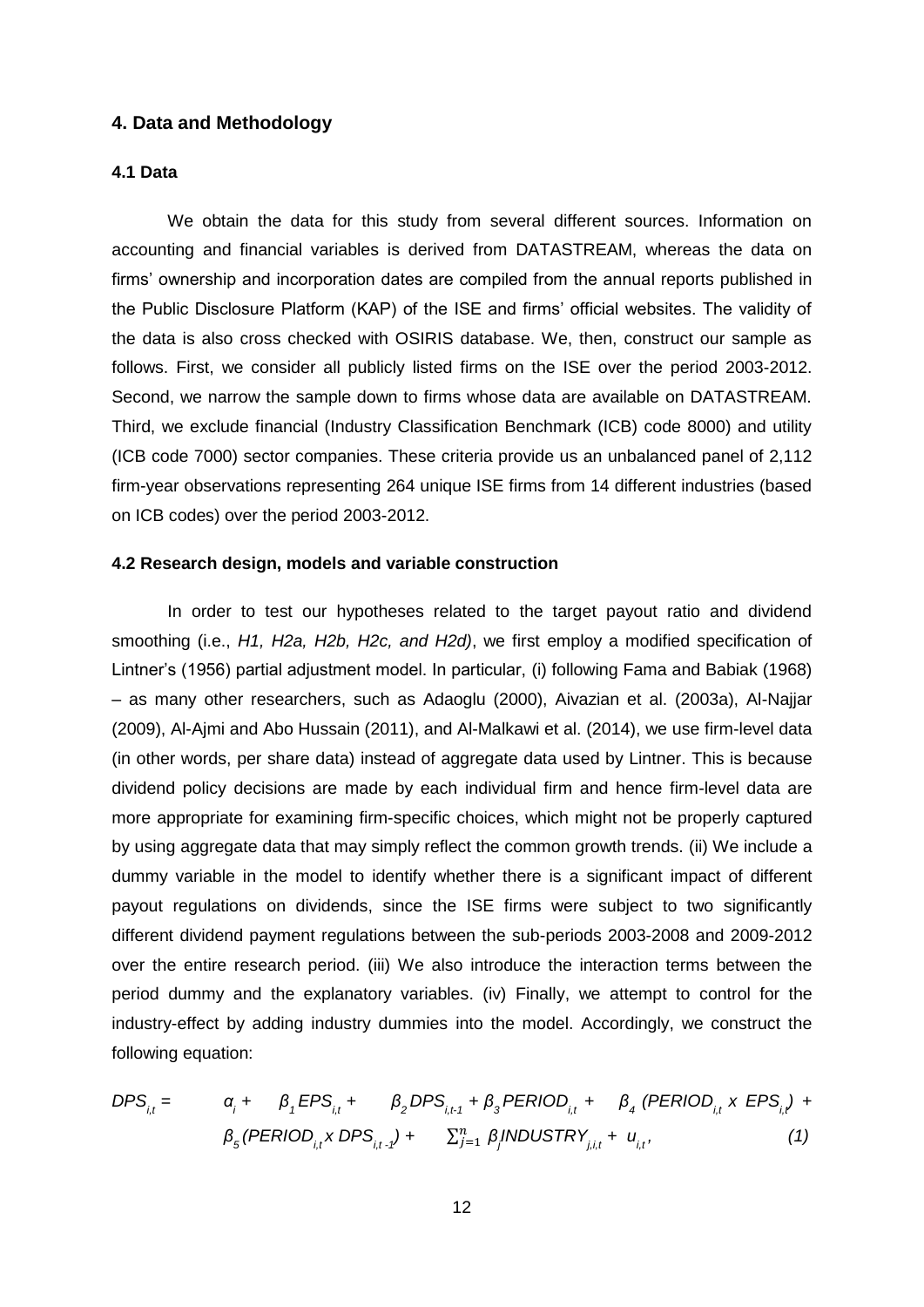where *DPS<sub>it</sub>* is the current dividends per share and *EPS<sub>it</sub>* is the current year earnings per share for firm *i* at year *t*; DPS<sub>*i*,<sup>1</sup></sub> is the lagged dividends per share for firm *i* that distributed in year *t*-1 (previous year); *PERIOD<sub>it</sub>* is a dummy taking a value of 0 for the subperiod 2003-2008 and 1 for the sub-period 2009-2012; *(PERIODi,t x EPSi,t )* and *(PERIODi,t x DPSi,t-1 )* are the interaction terms between period dummy and earnings per share, and period dummy and lagged dividends per share, respectively; *INDUSTRY<sub>itt</sub>* is a vector of dummy variables representing 14 different industries (based on ICB codes).

Furthermore, in testing our hypotheses based on the link between five fundamental financial characteristics and dividend policy (i.e., *H3a, H3b, H3c, H3d* and *H3e*), we attempt to formulate a model, which helps determine the effects of these financial factors on the probability of paying a cash dividend. More specifically, (i) we estimate a logit model – because when firms make their dividend policy decisions, they face two options; to pay or not to pay dividends, and hence a logit regression model is an appropriate econometric technique for estimating the binary dependent variable (0/1). (ii) Again, we add a period dummy proxing for the two sub-periods of different dividend payment regulations, and the interactions terms between the period dummy and the five financial characteristics variables, into the model. (iii) As well, we include industry dummies for controlling the industry-effect. (iv) Finally, we also consider the issue of endogeneity and use one-year lagged values for all independent variables in the model, ensuring that the five financial characteristics are predetermined with respect to the dividend payment decision, to alleviate endogeneity concerns. Accordingly, we estimate a logit model by the following equation:

$$
DPAY_{i,t} = \beta_0 + \beta_1 ROA_{i,t} + \beta_2 INVEST_{i,t} + \beta_3 DEBT_{i,t} + \beta_4 AGE_{i,t} + \beta_5 SIZE_{i,t} + \beta_6 PERIOD_{i,t} + \beta_7 (PERIOD_{i,t} \times ROA_{i,t}) + \beta_8 (PERIOD_{i,t} \times INVEST_{i,t}) + \beta_9 (PERIOD_{i,t} \times DEBT_{i,t}) + \beta_{10} (PERIOD_{i,t} \times AGE_{i,t}) + \beta_{11} (PERIOD_{i,t} \times SIZE_{i,t}) + \sum_{j=1}^{n} \beta_j INDUSTRY_{j,i,t} + u_{i,t-j}
$$
\n(2)

 $\int$  0 if DPay<sub>i,t</sub> = 0, *DPAYi,t =*  **1** if  $DPay_{i,t} > 0$ ,

where *DPAY<sub>it</sub>* is the probability of paying dividends (dependent variable), which is a binary code (0/1) that equals to 1 if the firm pays a dividend and 0 otherwise in a given year over the period 2003-2012; *ROA* is the return on assets ratio (profitability) measured as net earnings to total assets; *INVEST* is the market-to-book ratio (investment opportunities);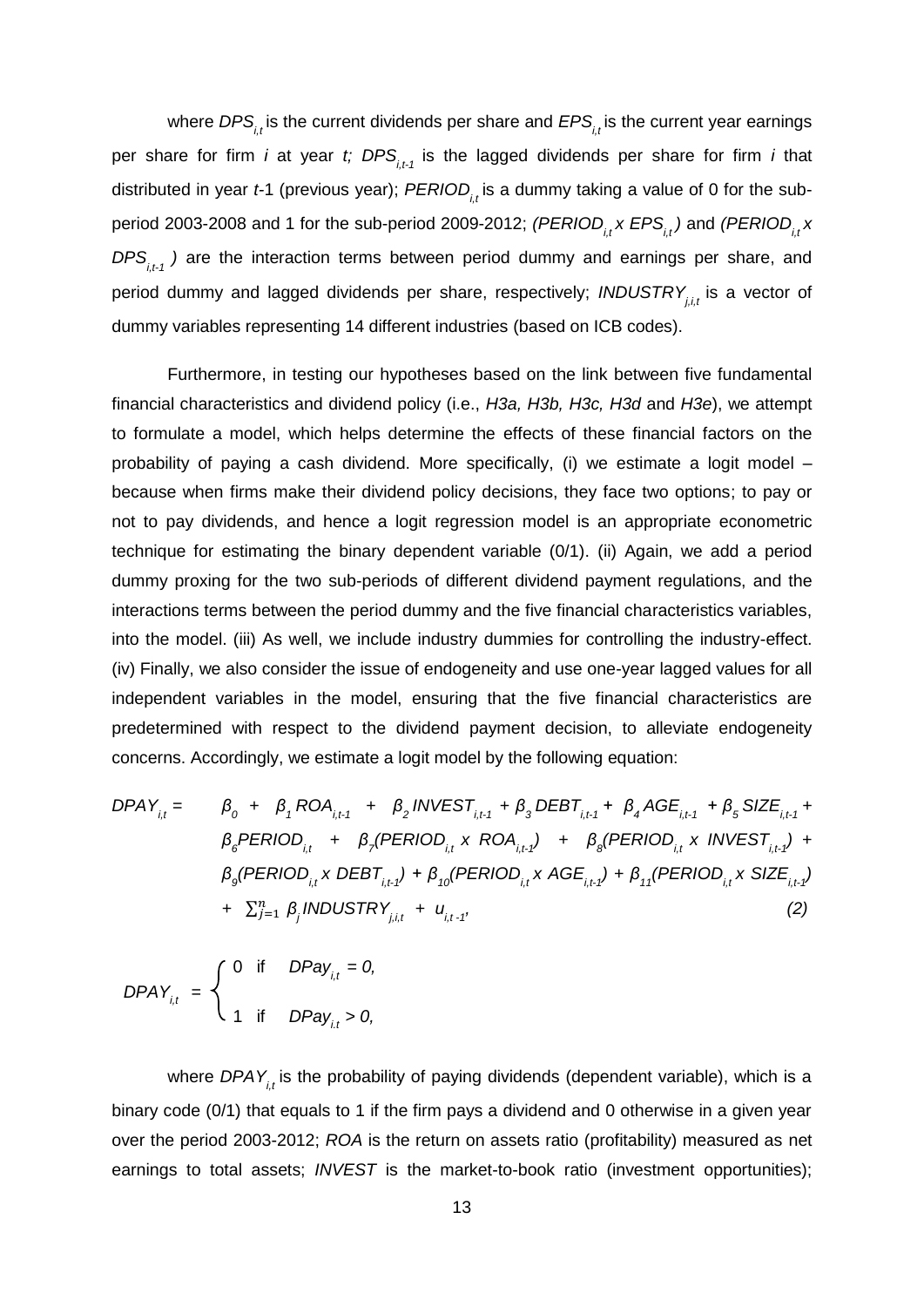*DEBT* is the debt ratio measured as total debt divided by total assets; *AGE* is the firm age calculated as the natural logarithm of the total number of years since the firm's incorporation date; *SIZE* is the firms size measured as the natural logarithm of the market capitalisation; *PERIOD* is a dummy taking a value of 0 for the sub-period 2003-2008 and 1 for the subperiod 2009-2012; *(PERIOD x ROA), (PERIOD x INVEST), (PERIOD x DEBT), (PERIOD x AGE) and (PERIOD x SIZE)* are the individual interaction terms between period dummy and each of the five explanatory variables, respectively; *INDUSTRY* is a vector of industry dummy variables.<sup>2</sup>

#### **5. Empirical results and discussion**

#### **5.1 Univariate analysis**

 $\overline{a}$ 

Due to the significant regulatory changes on dividend policy during our research period, we provide univariate analysis by comparing various financial factors, ownership structures and cash dividend characteristics of the sampled firms for two sub-periods, 2003- 2008 and 2009-2012. We use a number of Levene's tests for equality of variance, standard t-tests for equality of mean (without assuming equality of variance) and the non-parametric Wilcoxon rank-sum tests, to find whether the two sub-periods are similar or considerably different on each factor.

#### **(Insert Table 1 here)**

Panel A in Table 1 displays the results of univariate tests of ten financial characteristics for the two sample sub-periods. We find that total sales, total assets, market capitalisation, net earnings and total debt are, on average, 670 million TL (Turkish Lira), 619 million TL, 485 million TL, 39 million TL and 130 million TL, respectively for the sub-period 2003-2008, and 986 million TL, 1,026 million TL, 866 million TL, 56 million TL and 278 million TL respectively for the sub-period 2009-2012. All these differences are statistically significant and indicate a considerable amount of increase on each of the five characteristics from 2003-2008 to 2009-2012. The results for return on assets, market-to-book ratio, debt ratio, firm age and firm size are also found to be statistically significant. More specifically, market-to-book and debt ratios and firm age and size (in natural logarithm) show higher levels, whereas return on assets dramatically decreases over the sub-period 2009-2012, compared to the sub-period 2003-2008. Hence, univariate tests reveal that there are significant differences in financial characteristics of ISE firms between the two time-periods.

<sup>&</sup>lt;sup>2</sup> Although not separately reported here, using Pearson's correlation and Variance Inflation Factors (VIF), we detect that there is no multicollinearity problem exist between our independent variables. The results are available from authors upon request.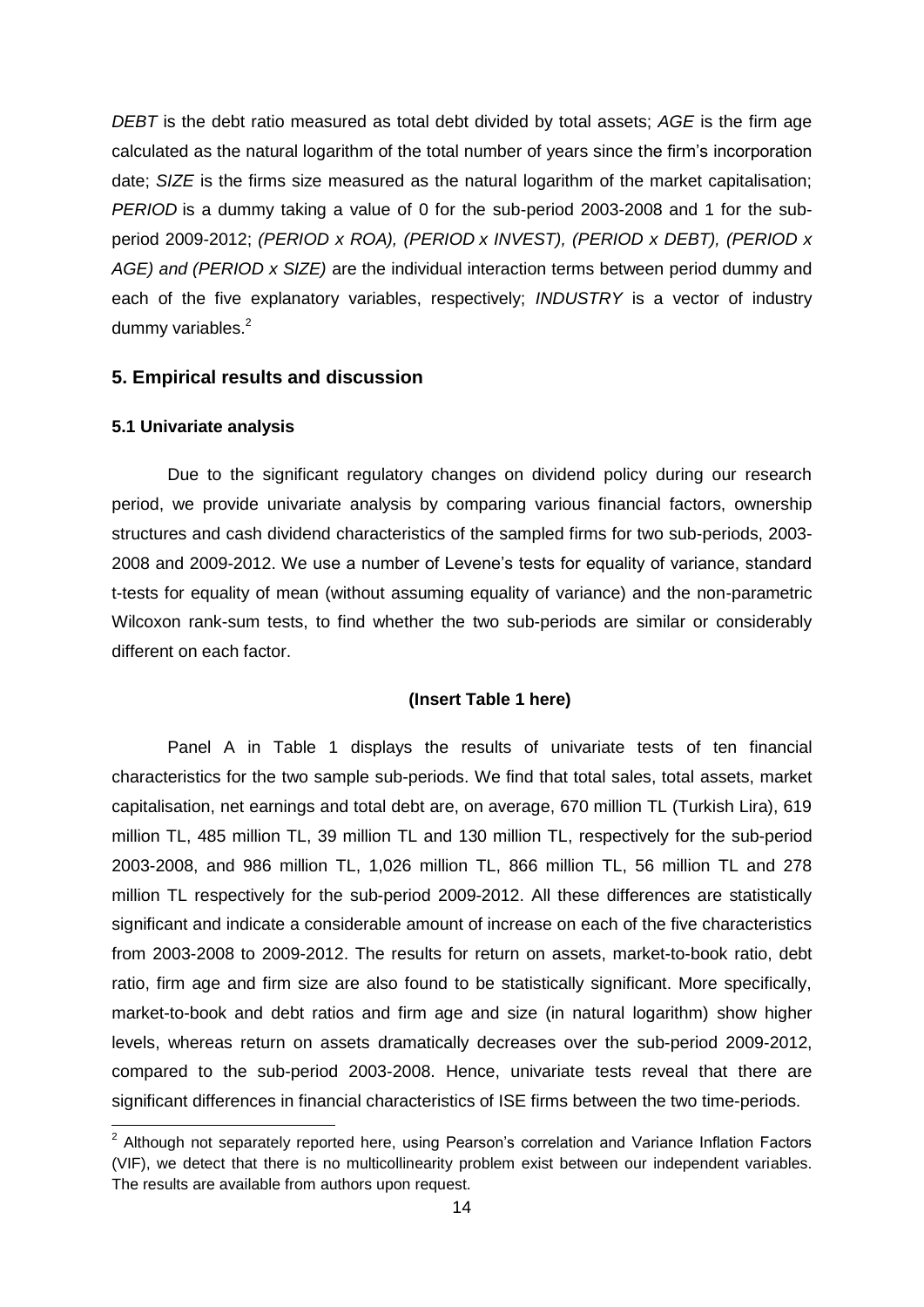Panel B of Table 1 presents the analyses of differences for ownership structures between two sub-periods. We categorise shareholdings into six types; ownerships of family, foreign, domestic institutions, the state and minority investors (ownership dispersion) and miscellaneous. We also look at firms' board size and the number of controlling family members on the board. The results show that ISE firms have highly concentrated and centralised ownership structures. Families, on average, own around 39% of total equity in the sub-period 2003-2008, and about 40% during the sub-period 2009-2012. Foreign investors are the second largest blockholders, holding approximately 12-13% of total shares in both sub-periods. Minority investors have, on average, about 35% of total equity in the first sub-period, whereas their fraction is just a bit over 36% in the second one. However, none of these differences between the two sub-periods are statistically significant. Other blockholders show relatively lower shareholdings on average; domestic financial institutions' ownership is around 4% in both sub-periods, and the state owns just about 2% of total shares during 2003-2008 and 1% during 2009-2012, which is the only statistically significant difference between two sub-periods. Moreover, the board size and controlling family members on the board in the last two rows of the Panel B illustrate that at least one family member takes a place on the board, which are generally sized on 6-7 executives, similarly in both time periods.

Panel C in Table 1 reports the results of univariate analyses performed for the sample's cash dividend payment characteristics between the sub-period 2003-2008, when the CMB imposed mandatory dividend payout ratios, and the period 2009-2012, when the CMB abolished mandatory minimum dividend payment requirement. We find that among those ISE-listed firms in our sample, almost 34% of them paid cash dividends in both subperiods, indicating no significant difference in the percentage numbers of cash dividend payers over time. Likewise, the average dividends paid per share (0.169 TL during 2003- 2008 and 0.172 TL during 2009-2012) and dividend payout ratio (25.5% during 2003-2008 and 23% during 2009-2012) show very similar levels in both time periods. Contrarily, we observe that there is evidence of significant differences in the magnitude of cash dividends distributed and in the percentage of dividend yield. Particularly, in the second sub-period after the abolishment of the mandatory dividend policy starting with the fiscal year 2009, ISE firms, on average, significantly increased their cash dividend payments from 16 million TL to 26 million TL; however, their average dividend yield ratio significantly dropped from 2.1% to 1.6% during this sub-period.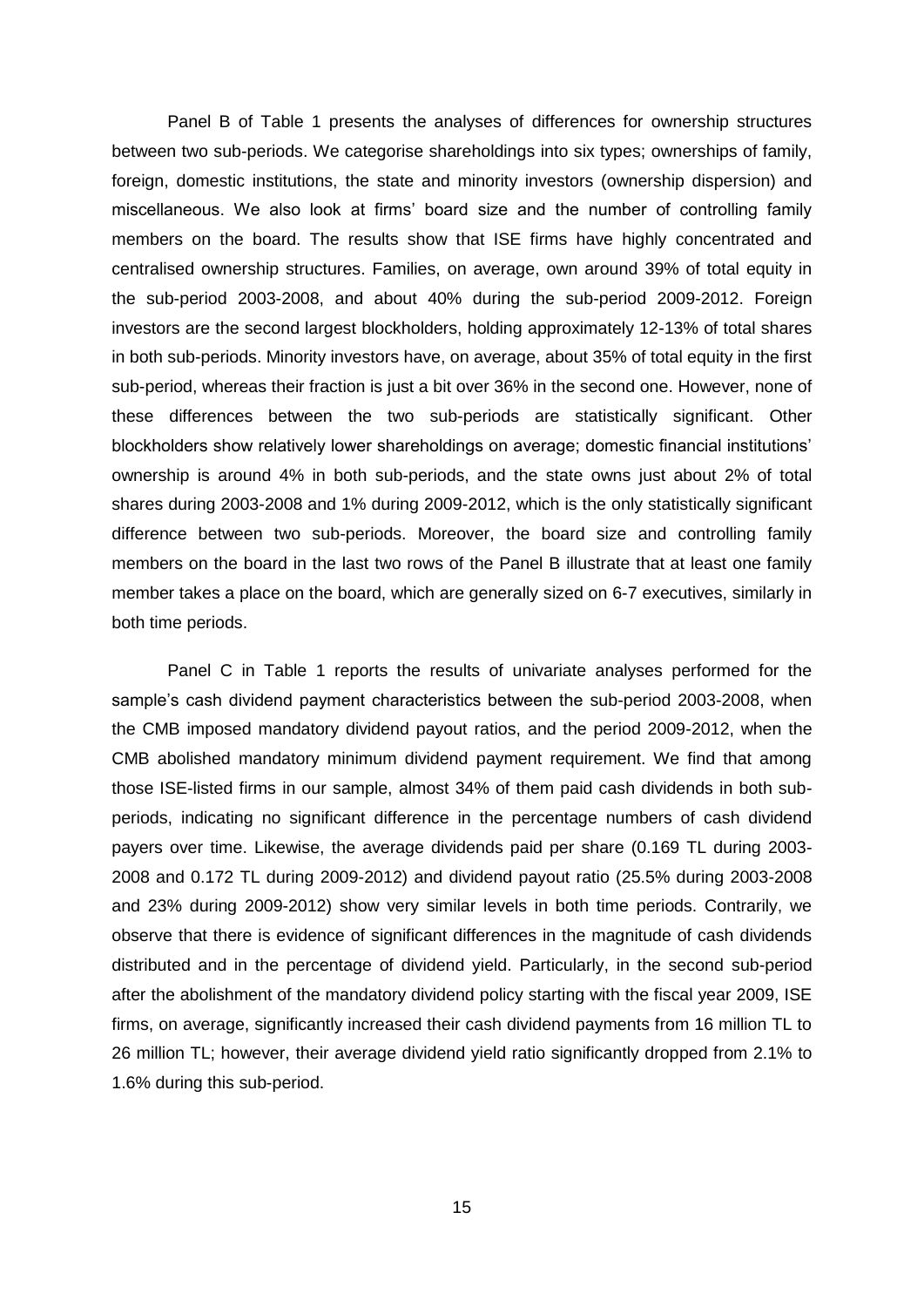#### **5.2 Analysis of a modified specification of Lintner model**

We apply our modified specification of Lintner's (1956) partial adjustment model on the Turkish panel dataset, using the pooled Ordinary Least Squares (OLS) regressions. We compute two estimates for this model (Model 1); the first one consists of estimates based on all firms in the sample (1,846 observations) and the second one contains estimates from only dividend-paying firms (1,121 observations). Also, we use White's corrected heteroscedasticity robust regressions. Panel A in Table 2 shows the results of estimates from the pooled OLS regressions.

#### **(Insert Table 2 here)**

The results indicate that the overall pooled OLS models estimating the modified Lintner equation (Model 1) are statistically significant at the 1% level for both samples of all firms and dividend-payers (that is where we exclude all zero dividend-paying firms), as reported by F-statistics. The R-squared values of 46.13 for all firms and 45.91 for dividendpayers show a decent level of goodness of fit, suggesting that about 46% of the variation in the firm-level cash dividend payments, in both samples, are explained by the model.

With regard to our main explanatory variables of interest, the coefficients on current EPS ( $t = 3.22$ ,  $p < 0.01$  for all firms and  $t = 4.30$ ,  $p < 0.01$  for dividend-payers) and lagged DPS ( $t = 6.74$ ,  $p < 0.01$  for all firms and  $t = 9.78$ ,  $p < 0.01$  for dividend-payers) are both highly significant and positive. This shows that the two variables of the basic Lintner model works well in explaining cash dividends of the ISE firms over the period 2003-2012, after Turkey implemented major economic and structural reforms in 2003 as well as adopting more flexible mandatory dividend policy regulations and attempting to prevent insider lending. Consistent with many previous studies conducted in various emerging markets (e.g., Mookerjee, 1992; Pandey, 2001; Al-Najjar, 2009; Al-Ajmi and Abo Hussain, 2011; Al-Malkawi et al., 2014), this evidence suggests that current year's dividends per share is the function of the level of current earnings per share and the pattern of dividend per share in the previous year in the post-2003 period in Turkey. This is, however, inconsistent with the findings of earlier studies of Adaoglu (2000) and Aivazian et al. (2003a), which report no support to the validity of the Lintner model in the Turkish market, possibly due to the presence of rigid mandatory dividend payout rules imposed to the ISE firms during the earlier periods.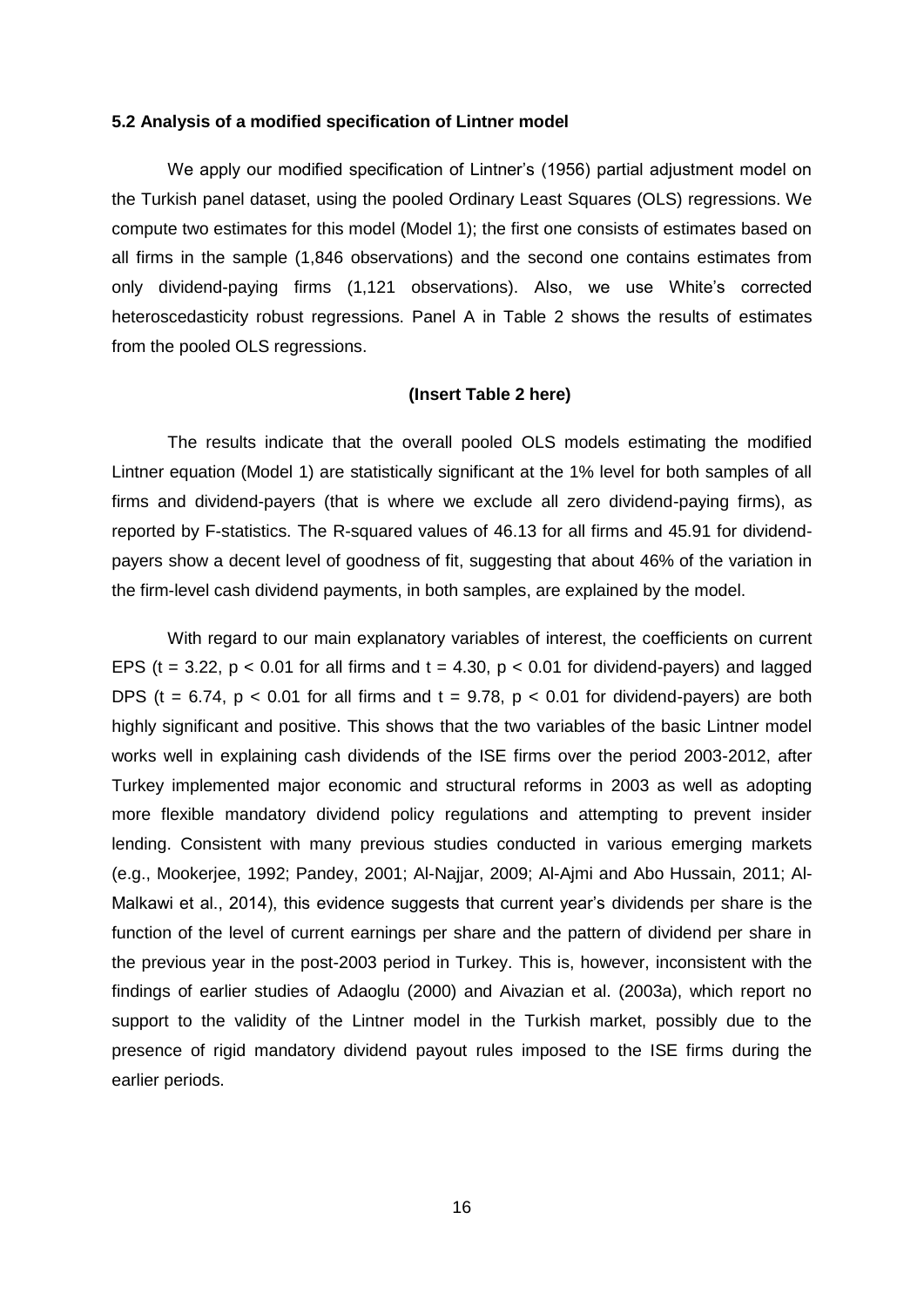Moreover, we add a dummy variable (PERIOD) that takes a value of 0 for the second mandatory dividend policy time interval (2003-2008) and 1 for the period when there was no compulsory dividend payout requirement (2009-2012). Because, we attempt to identify whether there is an impact of considerably different policy regulations on dividends over our entire research period. We also create two interaction term variables to provide further insights on the interaction effects of sub-periods and earnings per share (PERIOD x EPS), and that of sub-periods and lagged dividends per share (PERIOD x DPS $_{t_{1}}$ ) on current dividends per share. As Panel A in Table 2 illustrates, PERIOD coefficients are negative and significant (t =  $-1.77$ , p < 0.10 for all firms and t =  $-1.69$ , p < 0.10 for dividend-payers). The estimated coefficients on PERIOD x EPS are negative and significant (t = −1.90, p < 0.10 for all firms and t = -1.86, p < 0.10 for dividend-payers), whereas PERIOD x DPS<sub>t-1</sub> show a positive and highly significant interaction effect (t = 6.08,  $p < 0.01$  for all firms and t = 5.52, p < 0.01 for dividend-payers).

At first glance, the negative impact of sub-periods dummy suggests that there is a tendency to decrease dividends in the second sub-period 2009-2012, when firms are not subject to imposed policy regulations, compared to the first sub-period 2003-208. In addition to the positive relationship between past and current year's dividends per share, the interaction of sub-period dummy and lagged dividends per share also has a positive effect on current dividends per share. This implies that ISE firms tend to make stabilized dividends although mandatory dividend regulations are abolished. However, current year's earnings per share through the interaction with period dummy has an inverse impact on current dividends. This may indicate either that ISE firms are more likely to avoid immediate response to earnings increases or losses; instead they attempt to balance stable dividends and prevent spectacular changes in the short-run, or that ISE firms are less willing to pay cash dividends in the second sub-period. Therefore, we need to rearrange our research model of the modified Lintner specification (Equation (1)) to understand how to interpret these coefficients and to identify their effects on dividend policy and stability.

So we recall Equation (1):

$$
DPS_{i,t} = \alpha_i + \beta_t EPS_{i,t} + \beta_2 DPS_{i,t+1} + \beta_3 PERIOD_{i,t} + \beta_4 (PERIOD_{i,t} \times EPS_{i,t}) + \beta_5 (PERIOD_{i,t} \times DPS_{i,t+1}) + \sum_{j=1}^n \beta_j INDUSTRY_{j,t} + u_{i,t} \tag{1}
$$

Let *PERIOD =* 0, which reflects the sub-period 2003-2008:

$$
DPS_{i,t} = \alpha_i + \beta_i EPS_{i,t} + \beta_2 DPS_{i,t+1} + \beta_3 x 0 + \beta_4 (PERIOD_{i,t} x 0) + \beta_5 (PERIOD_{i,t} x 0) + \sum_{j=1}^{n} \beta_j INDUSTRY_{j,t} + u_{i,t}
$$
\n(1a)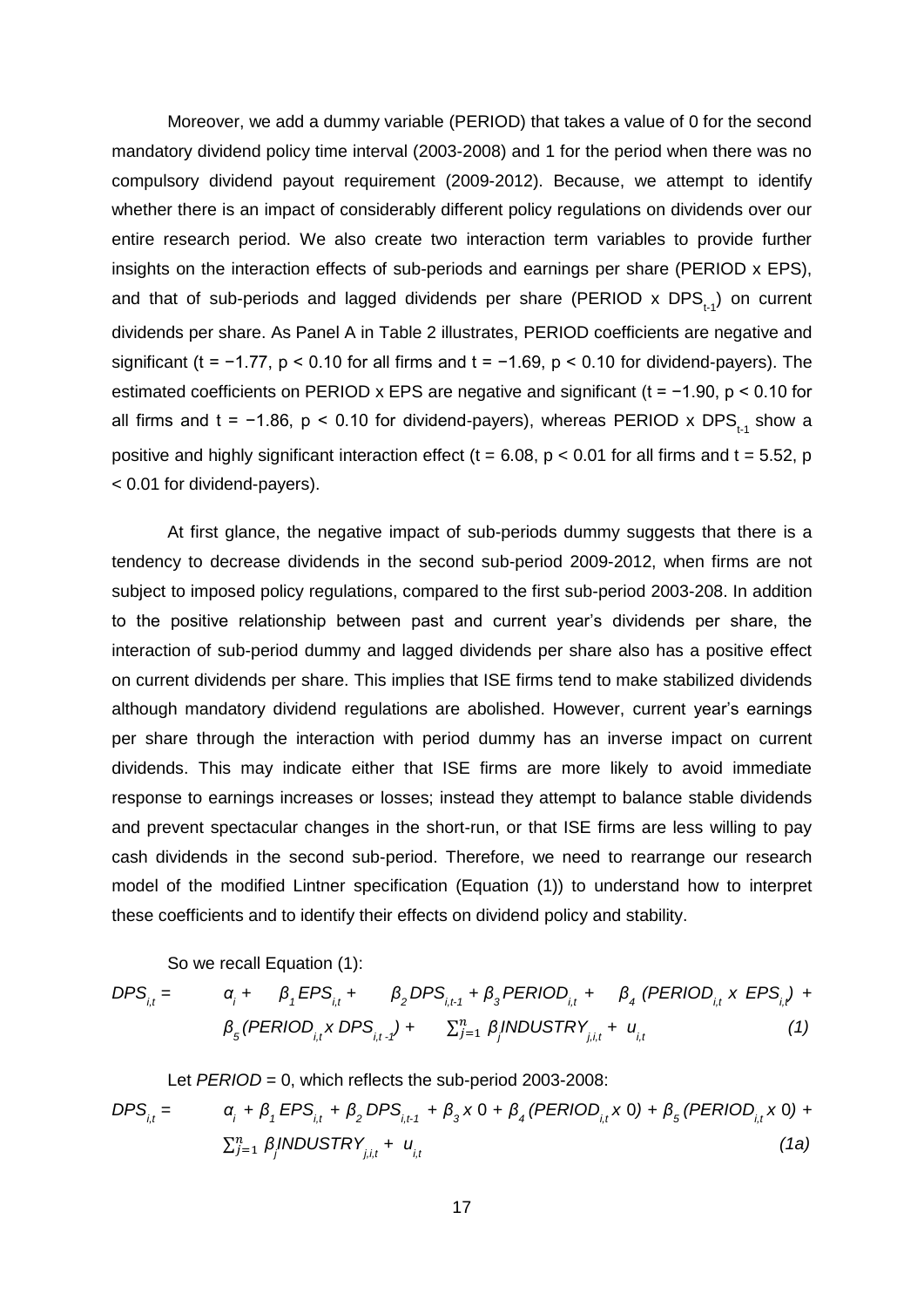$DPS_{i,t} = \alpha_i + \beta_t EPS_{i,t} + \beta_2 DPS_{i,t-1} + \sum_{j=1}^n \beta_j INDUSTRY_{j,i,t} + u_{i,t}$ *(1b)*

where  $\beta_i = c_i r_i$  and  $\beta_2 = 1 - c_i$  The parameter  $c_i$  represents the speed of adjustment coefficient (hereafter SOA), whereas *r<sub>i</sub>*stands for the target payout ratio (hereafter TPR). The SOA  $(c_i = 1 - \beta_2)$  illustrates the stability in dividend changes by calculating the adjustment speed to the TPR  $(r_i = \beta_1/\gamma - \beta_2)$  in response to changes in earnings. Thus, it reveals firm *i'*s behaviour of dividend smoothing to variations in the earnings levels over the sub-period 2003-2008.

Now, if we let *PERIOD =* 1, which reflects the sub-period 2009-2012, in Equation (1):

$$
DPS_{i,t} = \alpha_i + \beta_1 EPS_{i,t} + \beta_2 DPS_{i,t+1} + \beta_3 X 1 + \beta_4 (1 X EPS_{i,t}) + \beta_5 (1 X DPS_{i,t-1}) + \sum_{j=1}^{n} \beta_j INDUSTRY_{j,t} + u_{i,t}
$$
(1c)

$$
DPS_{i,t} = \left( \alpha_i + \beta_3 \right) + \left( \beta_1 + \beta_4 \right) EPS_{i,t} + \left( \beta_2 + \beta_5 \right) DPS_{i,t-1} + \sum_{j=1}^n \beta_j INDUSTRY_{j,i,t} + u_{i,t}
$$
\n(1d)

Accordingly, the calculation of Lintner's parameters changes when *PERIOD* = 1, as we must consider the interaction terms coefficients to capture the effects of earnings per share and lagged dividends per share through the interaction with the period dummy on dividends per share and dividend stability. Then, the SOA can be calculated by [*c <sup>i</sup>*= *1 – (β2 +*   $\beta$ <sub>*5*</sub> )] and the TPR can be obtained by [ $r$ <sub>*i*</sub> =  $(\beta$ *1*+  $\beta$ *4*) $/$ <sub>1</sub> –  $(\beta$ <sub>2</sub> +  $\beta$ <sub>5</sub>)] from Equation (1d) for the sub-period 2009-2012.

As suggested by Lintner (1956), the SOA parameter shows how reactive dividends are to earnings changes, and lies between 0 and 1 (0 < *c ≤* 1). A high SOA indicates a speedy adjustment towards the target; for instance, the SOA of 1 (at its maximum level) implies that the firm does not adjust or smooth cash dividends, instead it relies on the longrun TPR. A reverse argument is valid for low SOAs that indicate slower adjustments; for example, a value of SOA closed to zero means that the firm smooths dividend payments and slowly adjusts to the TPR. In this respect, Panel A in Table 2 reports our SOA and TPR estimates based on the pooled OLS regressions. Using the formulas explained above, we find that the SOA is 0.580 ( $c_1$  = 1 – 0.420) and TPR is 23.3% ( $r_1$  =  $0.135/1$  –  $0.420$ ) for all firms, whereas these parameters are 0.593 ( $c_1 = 1 - 0.407$ ) and 25.5% ( $r_1 = 0.151 / 1 - 1.15$ 0.407), respectively, for dividend-payers over the sub-period 2003-2008. We further detect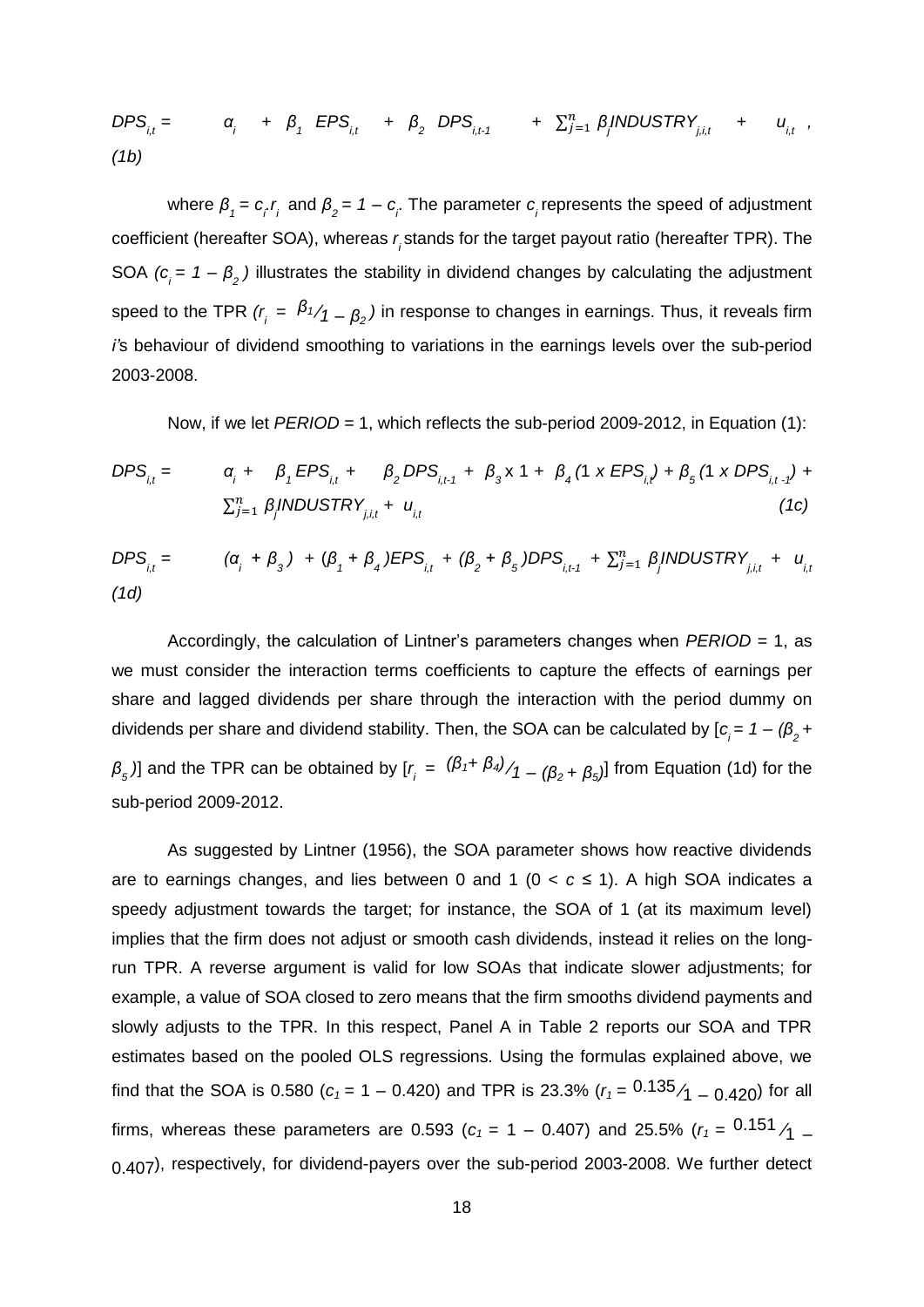that the SOA is 0.521 [ $c_2$  = 1 – (0.420 + 0.059)] and TPR is 21.3% [ $r_2$  =  $^{(0.135\, - \, 0.024)}$   $/$  $(0.420 + 0.059)$  for all firms, whereas they are 0.529 [ $c_2$  = 1 – (0.407 + 0.064)] and 22.5% [ $r_2$  $= (0.151 - 0.032) / 1 - (0.407 + 0.064)$  for dividend-payers during the sub-period 2009-2012.

## **(Insert Table 3 here)**

Table 3 displays a summary of estimates on the SOA and TPR parameters from our study and various empirical research conducted in different time periods and markets. For instance, Adaoglu (2000) finds a SOA factor of 1 and Aivazian et al. (2003a), similarly, report a very high SOA of 0.92 (0.88 if zero dividend-paying observations were excluded) for their Turkish samples. They conclude that ISE firms did not smooth their dividends and followed unstable dividend policies that were determined by the level of current earnings in earlier periods when the CMB imposed the minimum 50% of profit distribution as a cash dividend. In fact, Adaoglu and Aivazian et al. detect that the TPRs of listed firms were around 52% and 49% (52% based on only dividend-paying observations), respectively, which were closely commensurate with the mandatory dividend payment requirement. Our results, however, show much lower SOAs (around 0.58 for all firms and 0.59 for dividend-payers) between 2003 and 2008, compared to these studies, indicating a moderate level of dividend smoothing adopted by ISE firms in the sub-period when the CMB introduced the second mandatory dividend policy, which was more flexible than the first one but still required a minimum payout that ranged between 20% to 30%. Besides, our estimates of TPRs for this sub-period (about 23.3% for all firms and 25.5% for dividend-payers) are consistent with the second mandatory payout requirement, and suggest that ISE-listed firms do have their target payout ratios and adjust their cash dividends by moving gradually to their target at a moderate level of speed of adjustment. Furthermore, our SOA and TPR estimates for the sub-period 2009-2012 (approximately 0.52 and 21.3% for all firms, and 0.53 and 22.5% for dividend-payers, respectively) point out that after the abolishment of mandatory dividend payment requirement starting with the fiscal year 2009, ISE firms very slightly reduce their target payouts but still moderately smooth their dividends (even a little smoother).

Compared to the other emerging markets, our SOAs are lower than that found by Mookerjee (1992) for India (*c =* 0.73), Chemmanur et al. (2010) for Hong Kong (*c* = 0.68), and Al-Ajmi and Abo Hussain (2011) for Saudi Arabia (*c* = 0.71) but slightly higher than that documented by Al-Najjar from Jordan (*c* = 0.43). However, our results generally report higher SOA estimates in comparison to the SOA values obtained by previous studies in the developed US market – that is, 0.30 reported by Lintner (1956), 0.45 obtained by Fama and Babiak (1968), and 0.28 detected by Chemmanur et al. (2010). Overall, we conclude that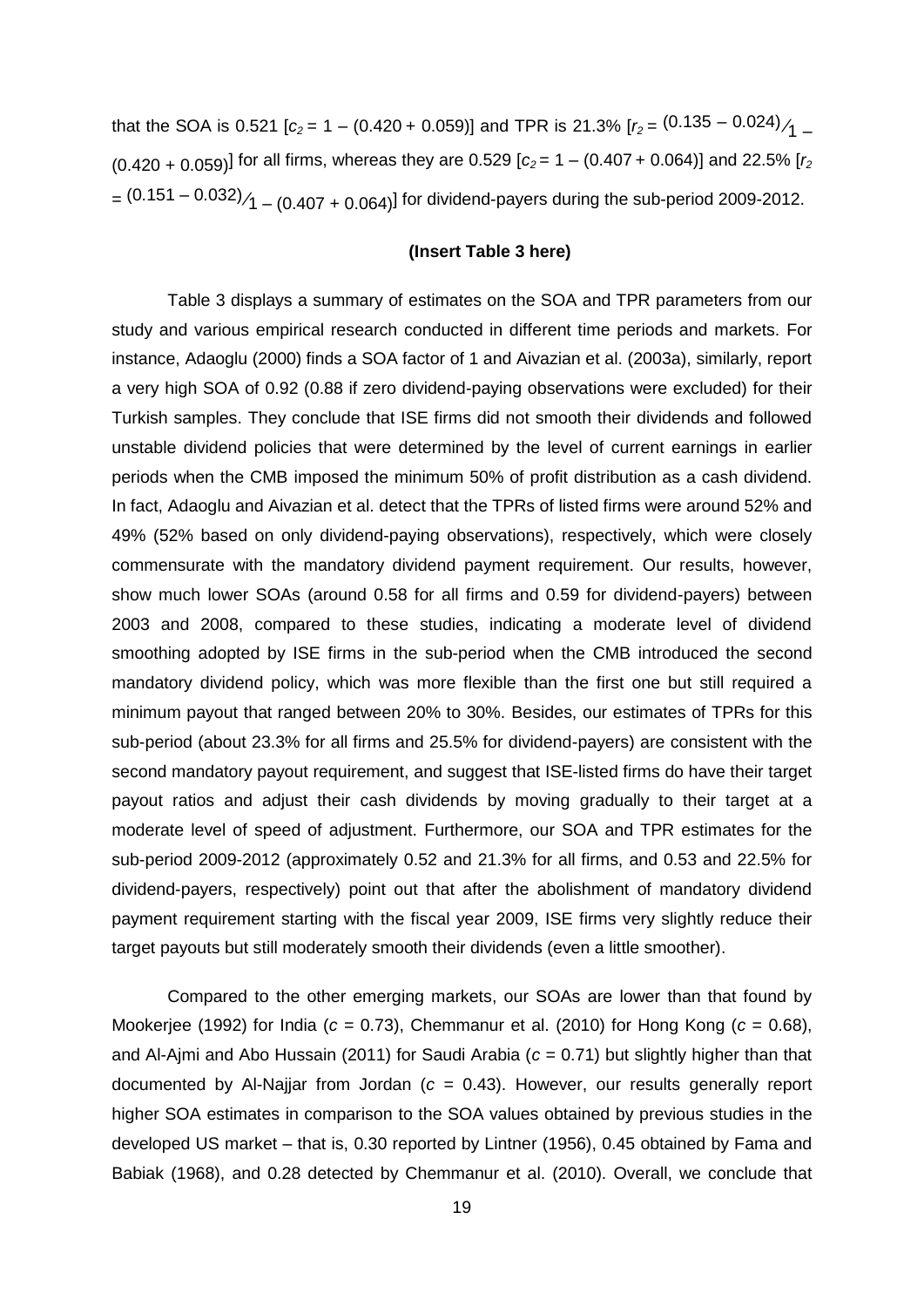dividend policy now plays an important role in signalling in Turkey; particularly, the ISE firms adjust their cash dividend payments towards their target payout ratios by a moderate level of dividend smoothing and tend to follow reasonably stable dividend policies in the post-2003 period. Therefore, this provides support for *H1.* 

We further perform additional tests to check how robust our main results are. Although it is suggested that the partial adjustment model can be consistently estimated by the OLS<sup>3</sup> (Gujarati, 2003), Blundell and Bond (1998) develop a more advanced model, called the system Generalised Method of Moments (GMM), to deal with the potential endogeneity problem of a dynamic panel model where a lagged dependent variable is included into the equation as an explanatory variable. Hence, we use the system GMM regressions to estimate our research model (Model 1) to identify whether our results are sensitive to the usage of chosen econometric specification. Panel B in Table 2 illustrates the system GMM estimate results, which are very similar to the results of the pooled OLS estimates that are reported in Panel A in the same table. Thus, this confirms more robust and reliable results from both specifications.

Additionally, we extend our research specification by adding further explanatory variables that are observed in the literature. Particularly, we first modify the equation by including the lagged earnings per share (following Fama and Babiak (1968)) in Model 2, and by including the current and lagged debt ratio (following Mookerjee (1992)) in Model 3. Table 4 shows the estimates of the pooled OLS in Panel A and the system GMM estimates in Panel B for both extended specifications. The results indicate that ISE firms have their target payout ratios and adjust their dividends towards their target by a moderate level of smoothing in the post-2003 period, consistent with what we previously report and also confirming robustness of our main findings.

#### **(Insert Table 4 here)**

#### **5.3 Analysis of ownership structure effect on Lintner model specification**

In order to ascertain how ownership structure affects the target payout ratio and dividend smoothing of ISE-listed firms, we apply our modified Lintner specification (Model 1) on several subsamples that are constructed according to the type and existence of large shareholders. Therefore, we stratify our sample into four categories; Subsample A is

 3 Indeed, we also employ two types of panel models, namely fixed effects and random effects least squares. However, preliminary tests show that the pooled OLS models are more appropriate than the panel models in the context of our analyses. Therefore, we only report the results from the pooled OLS models.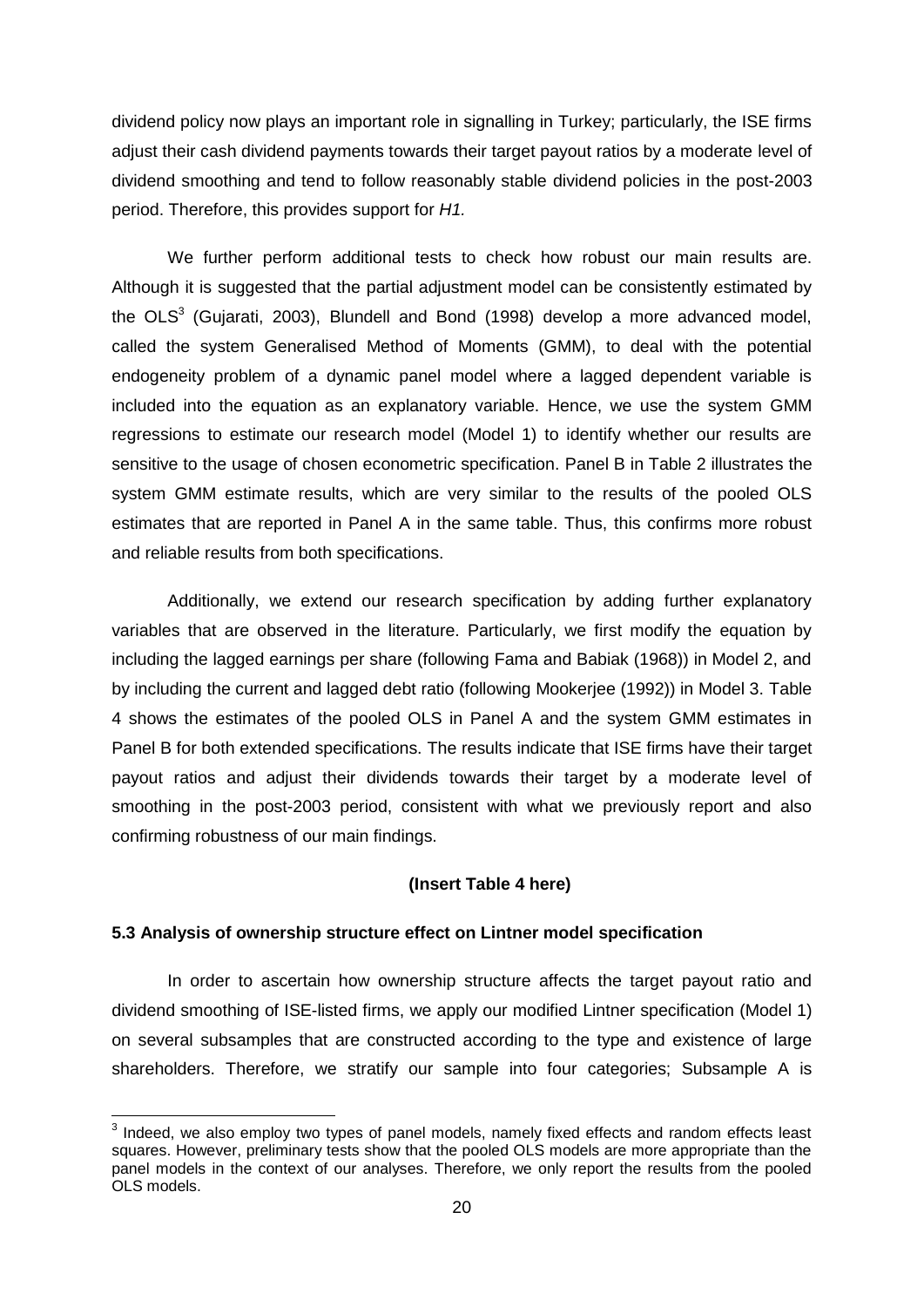comprised of firms under family control with large family ownership concentration. Subsample B consists of firms that are characterised by high prevalence of non-family blockholders (e.g., foreign and domestic institutional investors and the state) only. Firms in Subsample C are dominated by large controlling families and other non-family blockholders. Subsample D contains widely-held firms that have dispersed ownership structure with single ownership below %5. Accordingly, Table 5 shows the results of pooled OLS estimates for our four stratified subsamples based on observations both from all firms and dividend-paying firms.

#### **(Insert Table 5 here)**

The results reveal that F-statistics of each of the eight pooled OLS regressions (four subsamples based on two estimates) are statistically significant at the 1% level, indicating overall significance of all models. The R-squared values of estimated equations vary between 44% to 63% and thus suggest an acceptable level of goodness of fit. Furthermore, we observe that our main variables, current EPS and lagged DPS, and the dummy variable for sub-periods (PERIOD) with the interaction terms (PERIOD x EPS and PERIOD x DPS<sub>t-1</sub>) are statistically significant, although at different conventional significance levels, and have the same directional impacts as explained in the previous sub-section, in all regressions. However, the coefficients of these variables comparatively differ among four subsamples and hence indicate that the target payout ratios and dividend smoothing behaviour of firms in four categories are significantly different from each other. As hypothesised, this reflects the impact of ownership structure on dividend stability explanation proposed by Lintner (1956).

In this respect, our first important finding is that Subsample A has the highest target payout ratios (the TPRs of 29.7% and 27.4% for all firms, and 32.3% and 29.6% for dividend-payers in the first and second sub-period, respectively) and, more interestingly, the lowest adjustment factors (the SOAs of 0.249 and 0.218 for all firms, and 0.251 and 0.223 for dividend-payers in the first and second sub-period, respectively). Al-Najjar and Kilincarslan (2016) suggest that although family ownership is negatively associated with dividend payout, families do not seem to expropriate through cash dividends in Turkey since all other types of shareholders (even minority investors) also have significantly negative effects on the amount of dividend payouts. Our finding, however, reveals that the ISE firms with family ownership concentration and control aim high cash dividend distribution and display the stickiest dividend behaviour (in other words, the most stable dividend policies). This is also inconsistent with the expropriation argument and instead shows that when Turkish families pay cash dividends, they tend to use dividends as a reputation for good treatment of shareholders and to reflect their firms' good financial performance. Contrarily, Subsample B has comparatively lower payouts (the TPRs of 16.4% and 13.6% for all firms,

21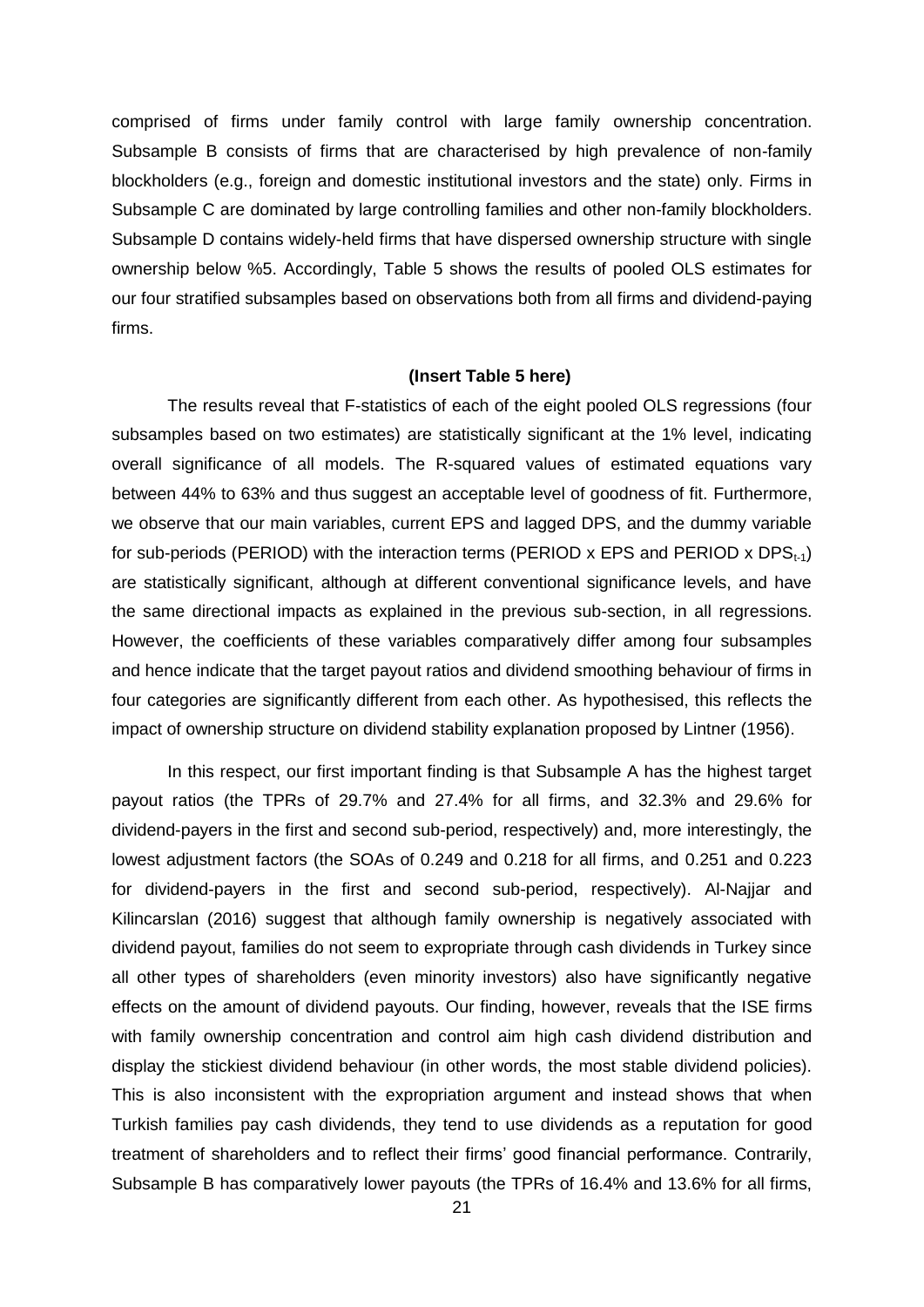and 17.8% and 14.5% for dividend-payers in the first and second sub-period, respectively) and the highest speed of adjustment factors (the SOAs of 0.953 and 0.936 for all firms, and 0.949 and 0.926 for dividend-payers in the first and second sub-period, respectively). Since Subsample B includes the ISE firms that are characterised by only non-family blockholders, this indicates that when foreign and/or domestic institutional investors and/or state hold large shareholdings alone, they appear to significantly decrease the target payout ratios and abolish dividend smoothing. Hence, our evidence reveals that non-family blockholders do not use cash dividends neither as a monitoring mechanism. Consistent with Al-Najjar and Kilincarslan (2016), nor as a signalling device, perhaps due to their efficient monitoring and information gathering abilities.

Moreover, Subsample C has the second highest target payout ratios (the TPRs of 25% and 22.9% for all firms, and 27.7% and 23.5% for dividend-payers in the first and second sub-period, respectively) and it has relatively moderate levels of speed of adjustments (the SOAs of 0.464 and 0.402 for all firms, and 0.470 and 0.404 for dividendpayers in the first and second sub-period, respectively). This finding shows that the ISE firms that are dominated my families and other types of large shareholders also aim to pay high cash dividends but, differently from the firms under family control only, the existence of nonfamily blockholders decreases the degree of dividend smoothing. As predicted, families still attempt to use dividends as a reputation device for fair treatment of minority investors when their firms are highly concentrated with the presence of non-family blockholders, although less stable compared to firms in Subsample A. Finally, the ISE firms with dispersed ownership structures in Subsample D follow stable dividend policies by a serious degree of smoothing (the SOAs of 0.362 and 0.311 for all firms, and 0.360 and 0.302 for dividendpayers in the first and second sub-period, respectively). However, they have the lowest payout ratios (the TPRs of 9.9% and 9% for all firms, and 11.1% and 10.3% for dividendpayers in the first and second sub-period, respectively). This evidence is contrary to our prediction that minority shareholders have a taste for higher dividends to increase dividendinduced capital market monitoring and reduce what is left for expropriation, as well as inconsistent with a number of studies, such as Rozeff (1982), Moh'd et al. (1995), La Porta et al. (2000) and Farinha (2003). Instead, this may imply that small shareholders in Turkey have a preference for capital gains over cash dividends. Consequently, above discussion provides support for *H2a, H2b* and *H2c,* but leads us to reject *H2d.* 

Again, we conduct further tests by employing the system GMM regressions for each of the eight model specifications of our subsamples, in order to check whether our findings are robust or sensitive to the usage of a different econometric technique. As illustrated in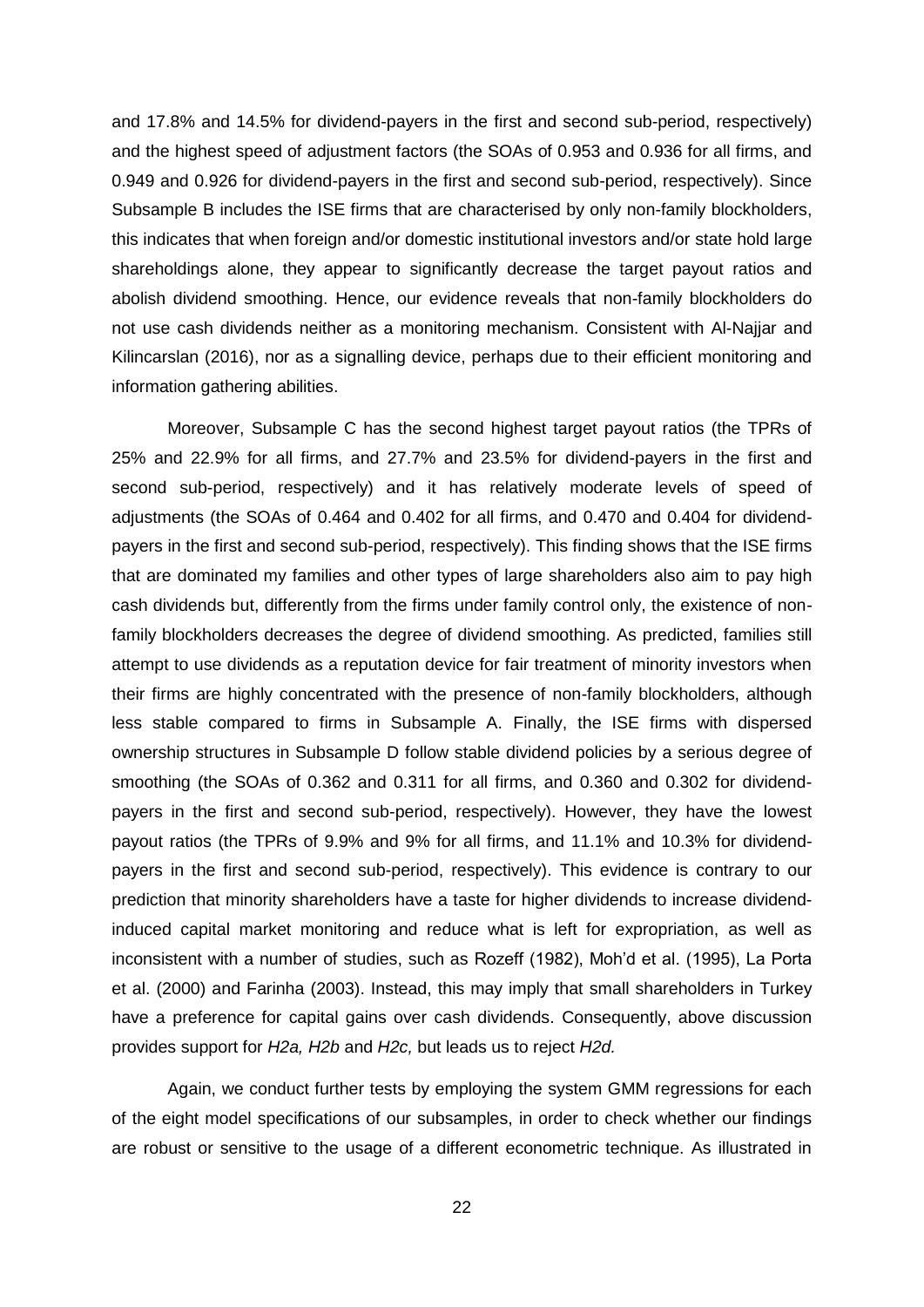Table 6, our system GMM estimates are consistent with our pooled OLS estimates and provide very similar TPRs and SOAs that reported in Table 5.

#### **(Insert Table 6 here)**

#### **5.4 Analysis of financial characteristics effect on dividend payment decisions**

In this sub-section, we compute our logit model (Equation (2)) to identify how financial characteristics of ISE firms influence their dividend payment decisions, by applying pooled logit and random effects (panel) logit regression estimates. We also calculate the marginal effects (economic significance) of the independent variables to provide further interpretations in addition to the coefficient estimates (statistical significance). Table 7 reports the results of the pooled and random effects logit estimations on the probability of firms to pay dividends in the Turkish market.

#### **(Insert Table 7 here)**

The results show that when our logit model is estimated by the pooled logit regression, it is overall statistically significant at the 1% level, as evidenced by the Wald  $X^2$ test. The Pseudo R<sup>2</sup> value of 35.48% suggests a good indication as to the prediction power of the model. Similarly, the random effects (panel) regression also estimates that the model is overall statistically significant at the 1% level, as reported by the Wald  $X^2$  test. In this case, the likelihood-ratio test is highly significant at the 1% level, which indicates that the proportion of the total variance, contributed by the panel-level variance component (*rho*  value) is significantly different from zero (0.6123). This suggests that random effects logit regression is more suitable than pooled logit regression in estimating the relationship between financial variables and dividend payment decisions in the ISE. This is also consistent with Gujarati (2003) which states that a random effect logit model, which uses both within and between (group) possible variations, is more favourable than a pooled logit model (ignoring the firm effects) in its estimating power, since it allows the derivation of more efficient estimators. Hence, we report our findings based on the random effects logit estimates, although both types of regressions provide similar results.

The random effects logit estimates in Table 7 reveal that there is a strong positive correlation between profitability (ROA) and the probability of an ISE firm to distribute a cash dividend. The coefficient on ROA ( $z = 5.99$ ,  $p < 0.01$ ) is positive and highly significant, and the marginal effect of this variable shows, other things being equal, that a 10 percentage point increase in ROA will increase the probability of paying dividends by approximately 11.37%. This suggests that more profitable ISE firms are more likely to pay cash dividends to signal their better financial performance, in line with previous research (e.g., Fama and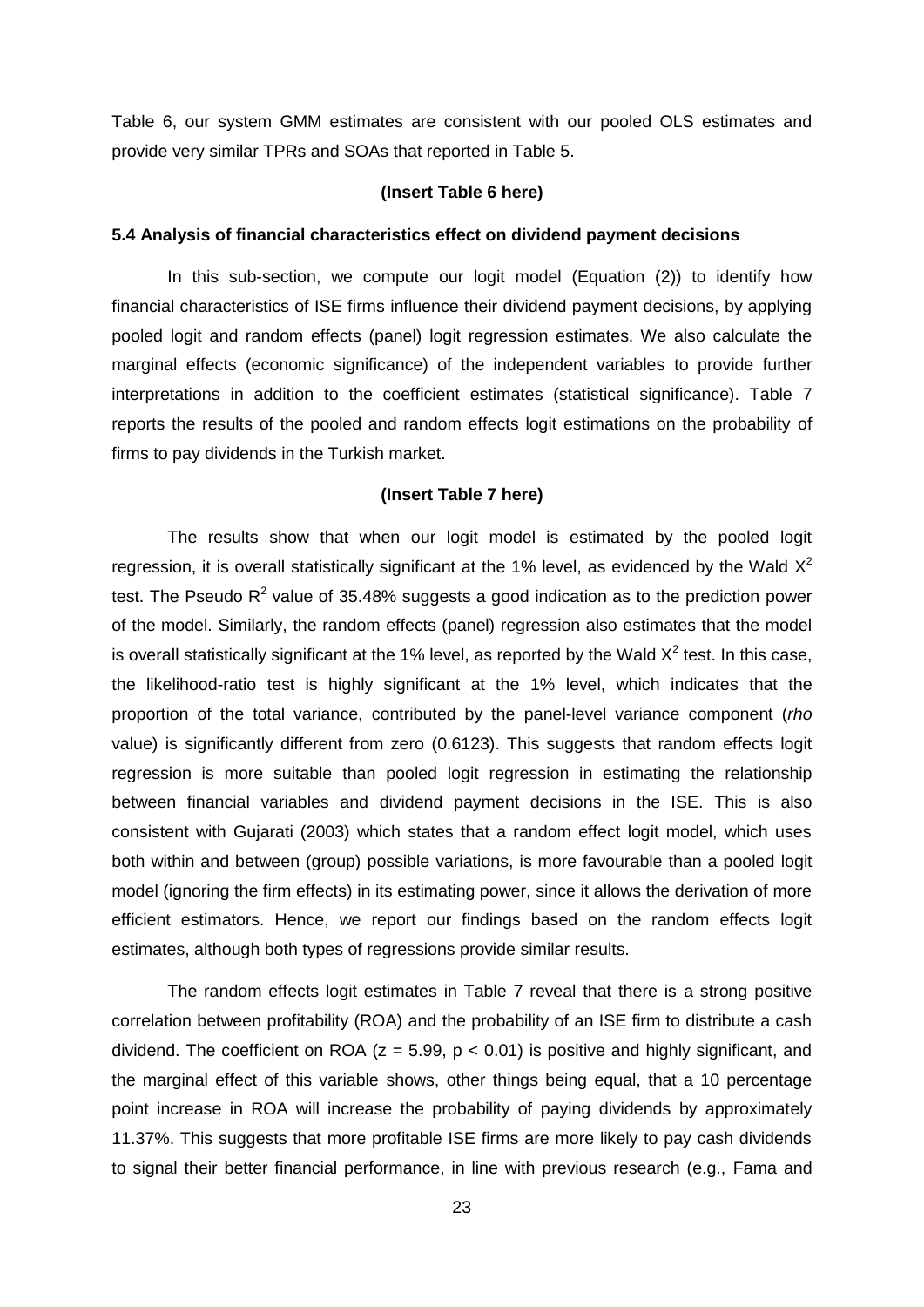French, 2001; Aivazian et al., 2003b; Ferris et al., 2006). However, there is evidence that investment opportunities have a negative effect on dividend payment decisions of the ISE firms, since the coefficient on INVEST is negative and statistically significant (z = −3.02, p < 0.01). The marginal effect of INVEST indicates that a 10 percentage point increase in investment opportunities will decrease the likelihood of paying a cash dividend by about 1.5% for an average firm. This means that ISE firms with more investment opportunities need more funds, therefore they are more likely to preserve earnings for investments rather than paying dividends, consistent with studies such as Rozeff (1982), Baker and Wurgler (2004) and Aivazian et al. (2006).

The results reveal another negative association, which is between firm debt level and dividend payment decisions. The coefficient on DEBT is negative and statistically significant  $(z = -2.63, p < 0.01)$  and the marginal effect of this variable shows that the probability of paying a cash dividend drops by around 2.78%, corresponding to a 10 percentage increase in debt level. This finding is in line with the notion that debt and dividends are alternative mechanisms in controlling agency problems and supports the argument that higher debt levels lead to higher risk and transaction cost involved with external financing (Jensen, 1986; Crutchley and Hansen, 1989; Al-Najjar, 2009). Thus, ISE firms attempt to maintain their earnings to lower costly external financing, which results in distributing non or lower dividends. Moreover, the results report that corporate dividend payment decisions of ISE firms are positively affected by firm age (AGE) and size (SIZE). The coefficients on AGE ( $z =$ 2.24,  $p < 0.05$ ) and SIZE ( $z = 7.31$ ,  $p < 0.01$ ) are both positive and statistically significant. The marginal effects of AGE and SIZE confirm these positive associations and indicate that a 10 percentage point increase in AGE and SIZE will approximately result in a 0.65% and 1.02% increase in the probability of paying a cash dividend, respectively. This evidence implies that more mature and larger sized ISE firms are more likely to pay cash dividends, consistent with Grullon et al. (2002), Moh'd et al. (1995), Fama and French (2001) and Ferris et al. (2006). This is possibly because they can sustain stable funds and have easier access to capital markets, thereby less dependent on retained earnings, which enable them to pay higher dividends.

We further detect that the random effects estimates show no significant impact of the sub-period dummies (PERIOD) on the likelihood of paying dividends. Similarly, none of the interaction terms between period dummy and each of the five financial factors (PERIOD x ROA, PERIOD x INVEST, PERIOD x DEBT, PERIOD x AGE and PERIOD x SIZE) is statistically significant. This suggests that although the research period has witnessed significantly different dividend policy regulations imposed by the CMB (i.e., the sub-periods 2003-2008 and 2009-2012), these fundamental financial characteristics have the same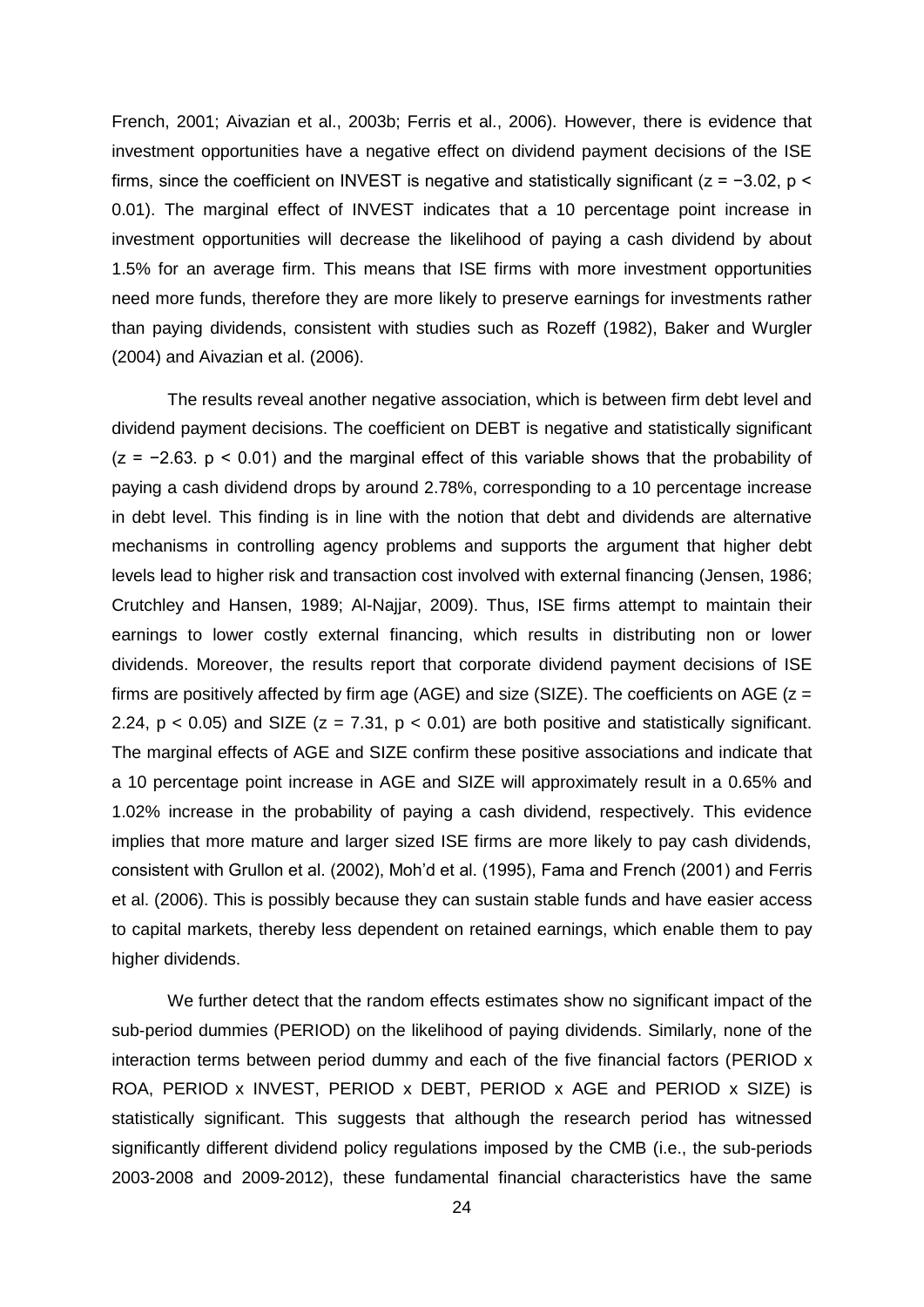influence on dividend policy over the entire period. Accordingly, we conclude that more profitable, more mature and larger sized ISE firms are more likely to pay dividends, whereas ISE firms with higher investment opportunities and more debt are less likely to pay dividends in the post-2003 period in Turkey. Hence, this provides supports for *H3a, H3b, H3c, H3d* and *H3e.*<sup>4</sup>

## **6. Conclusion**

**.** 

Using a sample of ISE-listed firms over the period 2003-2012, we examine the impact of regulations, reforms and legal environment on firm-level dividend policy, since this period witnessed various major economic and structural reforms implemented by the Turkish government and experienced significant changes in regulatory framework of cash dividend policy rules imposed by the CMB. Early studies conducted in Turkey showed that cash dividends were not used to signal favourable insider information nor were they used as a disciplinary device. The ISE firms concentrated on the first mandatory dividend payment requirement of distributing at least 50% of earnings as a cash dividend and thus did not much care about setting stable dividend policies. After the implementation of major reforms and the significant regulatory changes regarding dividend policy, our study, however, reveals that a number of important implications on cash dividend behaviour of the ISE firms in the post-2003 period.

We, first, find that current earnings per share and lagged dividends per share are positive and significant factors in determining current dividends per share of the ISE-listed firms. This provides empirical support for the validity of Lintner's (1956) partial adjustment model in the Turkish market over the period 2003-2012. In this respect, we further detect that the ISE firms have their target payout ratios and adjust their cash dividends, unlike earlier periods. More precisely, when the CMB of Turkey introduced the second mandatory policy, which was more flexible compared to the first one but still required a minimum payout that ranged between 20% to 30%, the ISE firms had their target payouts that were closely commensurate with this requirement and adjusted their dividends by moving gradually to their target at a moderate level of speed of adjustment between 2003 and 2008. After the abolishment of compulsory payout requirement starting with the fiscal year 2009, the ISE firms had the freedom to make their own dividend policy decisions and they tended to slightly reduce their target payouts but still moderately smooth their dividends (even a little

 $4$  We also perform tobit models instead of logit models, since we substitute the binary dependent variable (the probability of paying dividends  $-$  0/1) for dividend payout ratio, whereas all the independent variables have the same previous definitions. Although not reported here, the tobit estimates provide very similar results, confirming the robustness of the logit estimates.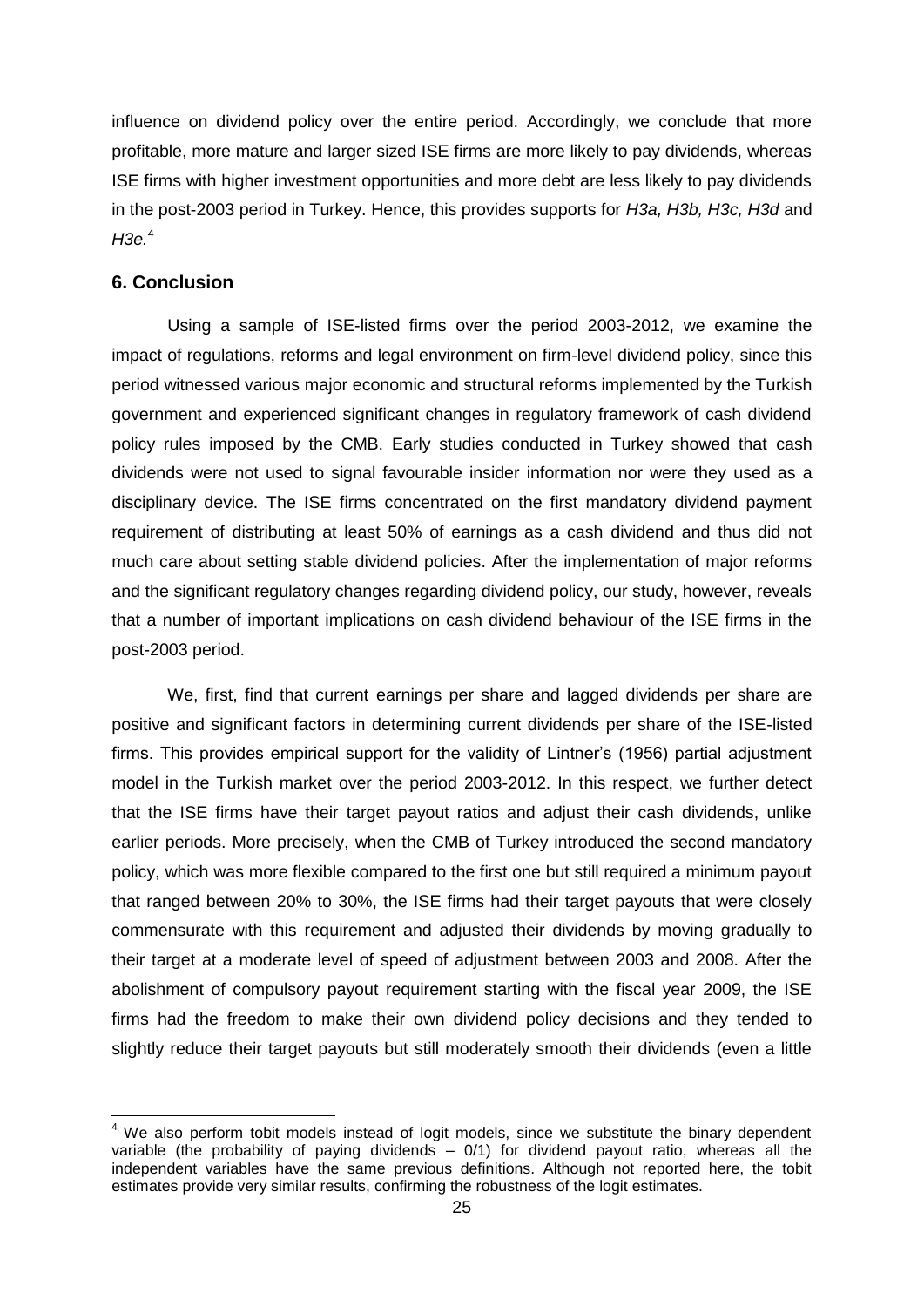smoother) between 2009 and 2012. Accordingly, we conclude that the ISE firms follow reasonably stable dividend policies in the post-2003 period.

Moreover, our findings reveal that listed firms in the ISE have highly concentrated ownership structures, where the control is generally in the hands of families with the existence of other large shareholders, such as foreign and domestic financial investors and the state. In this setting, we find that ownership structure affects the target payout ratio and dividend smoothing in Turkey, probably because the concerns about cash dividends differ among the type and the existence of large shareholders. Indeed, it is observed that the ISE firms with family ownership concentration and control aim the highest target payout ratios and also display the stickiest cash dividend. This suggests that signalling is an important concern for Turkish families and they attempt to show their solid financial performance by stable cash dividend payments. Based on the "substitution model of dividends" proposed by La porta et al. (2000), this may also imply that Turkish families use cash dividends to establish a reputation of good treatment for minority shareholders of the firms under their control.

Furthermore, we find that the ISE firms with non-family blockholders (e.g., foreign and domestic financial investors and the state) significantly decrease the target payout ratios and abolish dividend smoothing. Similarly, the presence of non-family large shareholders reduces the degree of dividend smoothing of the ISE firms that are dominated by families and also have other types of blockholders. This evidence may imply that, consistent with the notion, argued by Grossman and Hart (1980), Demsetz and Lehn (1985) and Shleifer and Vishny (1986), large shareholders have better incentives and ability to act as an effective monitoring mechanism on the managements, which minimises the agency problems and consequently reducing, in general, the need for paying cash dividends. In addition, our findings show that although the ISE firms with dispersed ownership structures attempt to adjust their cash dividends by a serious degree of smoothing, they seem to have comparatively very low target payouts. This is contrary to the common belief that minority investors prefer higher dividends to increase dividend-induced capital market monitoring and reduce what is left for expropriation.

Finally, we also detect that financial characteristics of firms have significant effects on their dividend policy – in particular, more profitable, more mature and larger sized ISE firms are more likely to pay cash dividends, whereas the ISE firms with higher investment opportunities and more debt are less likely to involve with cash dividend distributions. These financial characteristics have the same influence on dividend decisions over the entire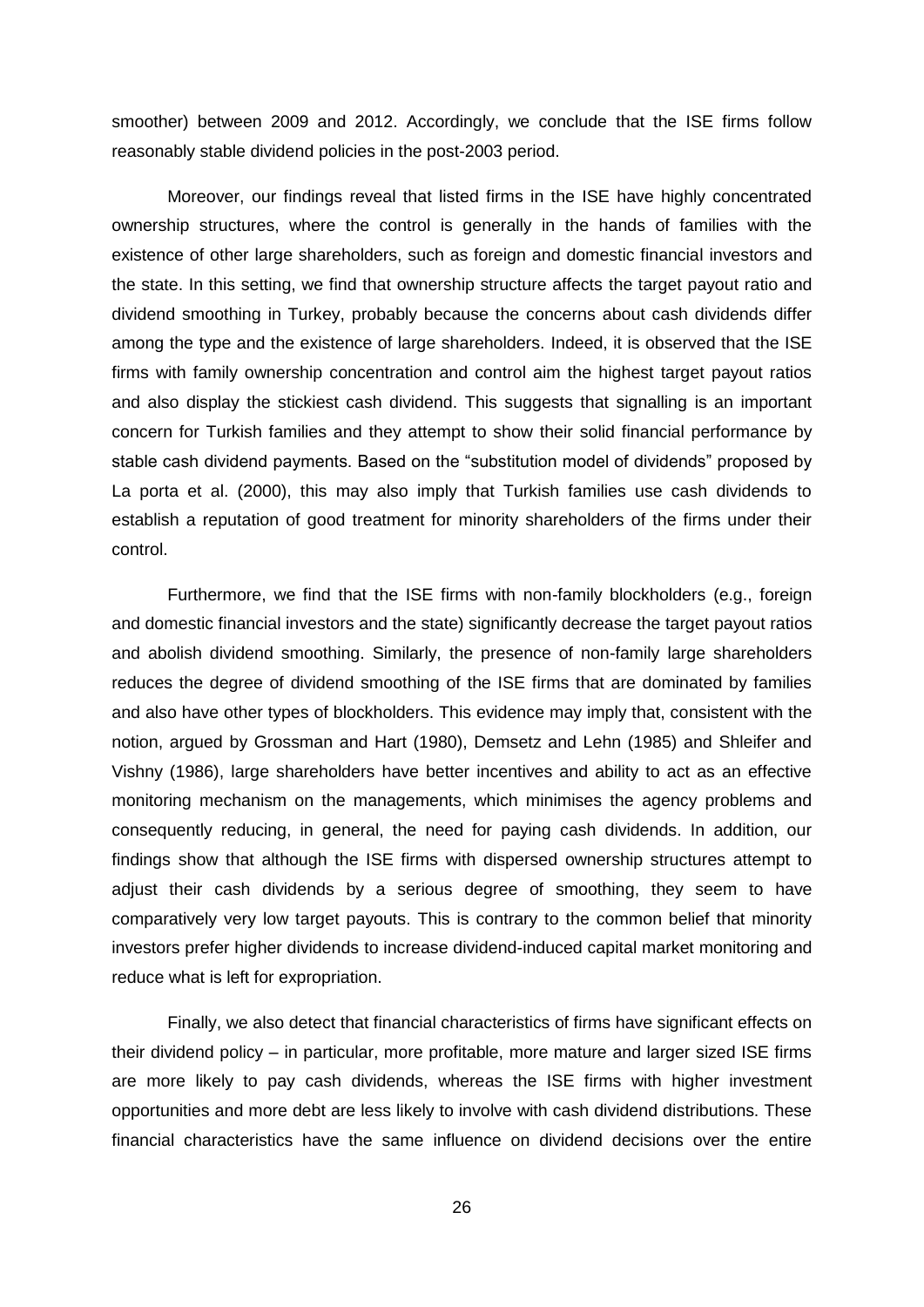period, although this period has witnessed significantly different dividend policy regulations imposed by the CMB in the two sub-periods of 2003-2008 and 2009-2012.

Overall, our results present strong evidence that regulations, reforms and legal environment have significant implications on the ISE-listed firms' dividend policy behaviour in the post-2003 period. Particularly, the ISE firms now follow stable dividends policies, although relatively less stable policies than developed markets, and the financial characteristics of these firms influence their dividend policy in a similar manner of a more developed countries. Hence, our study provides useful information for potential investors, policy makers and fellow researchers, about these changes in the Turkish market. The study also raises the need to assess how the market reacts to the changing dividend policy behaviour of the ISE firms. However, this is a promising question left for future research.

#### **References**

Adaoglu, C. (1999). Regulation Influence on the Dividend Policy of the Istanbul Stock Exchange (ISE) Corporations, *The Istanbul Stock Exchange (ISE) Review – Quarterly Economics and Finance Review* 3 (11), pp. 1-19.

Adaoglu, C. (2000). Instability in the Dividend Policy of the Istanbul Stock Exchange (ISE) Corporations: Evidence from an Emerging Market, *Emerging Markets Review* 1 (3), pp. 252- 270.

Aivazian, V., Booth, L. and Cleary, S. (2003a). Dividend Policy and the Organisation of Capital Markets, *Journal of Multinational Financial Management* 13 (2), pp.101-121.

Aivazian, V., Booth, L. and Cleary, S. (2003b). Do Emerging Market Firms Follow Different Dividend Policies from US Firms?, *Journal of Financial Research* 26 (3), pp. 371-387.

Aivazian, V., Booth, L. and Cleary, S. (2006). Dividend Smoothing and Debt Ratings, *Journal of Financial and Quantitative Analyses* 41 (2), pp. 439-453.

Aksu, M, and Kosedag, A. (2006). Transparency and Disclosure Scores and their Determinants in the Istanbul Stock Exchange*, Corporate Governance* 14 (4), pp. 277-296.

Al-Ajmi, J. and Abo Hussain, H. (2011). Corporate Dividends Decisions: Evidence from Saudi Arabia, *Journal of Risk Finance* 12 (1), pp. 41-56.

Al-Malkawi, H-A. N., Bhatti, M. I. and Magableh, S. I. (2014). On the Dividend Smoothing, Signalling and the Global Financial Crisis, *Economic Modelling* 2, pp. 159-165.

Al-Najjar, B. (2009). Dividend Behaviour and Smoothing: New Evidence from Jordanian Panel Data, *Studies in Economics and Finance* 26 (3), pp. 182-197.

Al-Najjar, B. and Kilincarslan, E. (2016). The Effect of Ownership Structure on Dividend Policy: Evidence from Turkey, *Corporate Governance: The International Journal of Business in Society* 16 (1), pp. 135-161.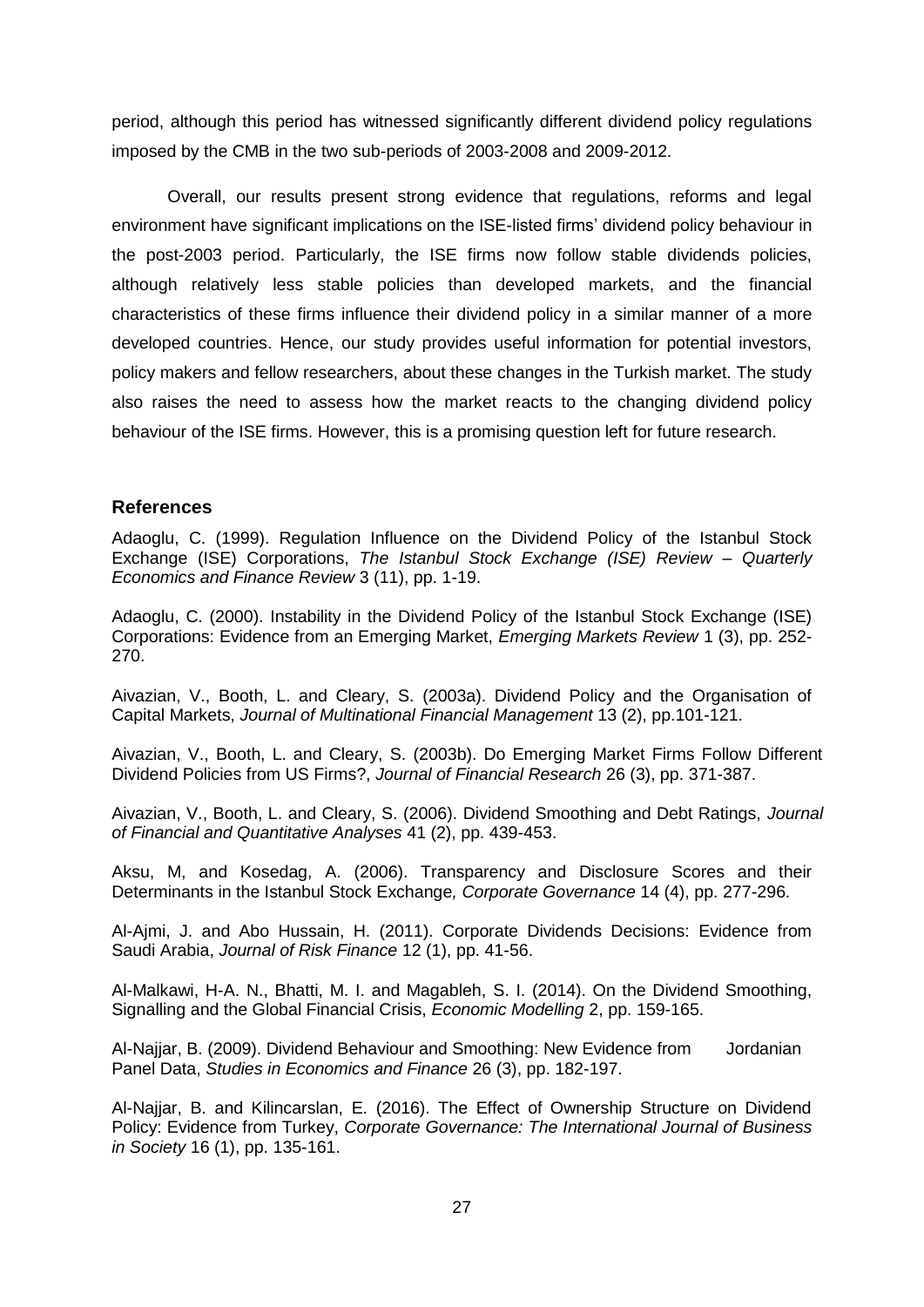Ararat, M. and Ugur, M. (2003). Corporate Governance in Turkey: An Overview and Some Policy Recommendations, *Corporate Governance* 3, pp. 58-75.

Baker, M. and Wurgler, J. (2004). Appearing and Disappearing Dividends: The Link to Catering Incentives, *Journal of Financial Economics* 73, pp. 271-288.

Blundell, R. and Bond, S. (1998). Initial Conditions and Moment Restrictions in Dynamic Panel Data Model, *Journal of Econometrics* 87 (1), pp. 115-143.

Brav, A., Graham, J. R., Harvey, C. R. and Michaely, R. (2005). Payout Policy in the 21st Century, *Journal of Financial Economics* 77, pp. 483-527.

Brittain, J. A. (1964). The Tax Structure and Corporate Dividend Policy, *American Economic Review* 54, pp.272-287.

Caliskan, N. and Icke, T. (2011). Turkish Corporate Governance Principles and Its Implications for ISE Corporate Governance Index Companies, *Journal of Accounting and Finance* 11 (1), pp. 60-75.

Chateau, J-P. D. (1979). Dividend Policy Revisited: Within-and Out-of-Sample Tests, *Journal of Business Finance and Accounting* 6 (3), pp. 355-372.

Chemmanur, T. J., He, J., Hu, G. and Liu, H. (2010). Is Dividend Smoothing Universal? New Insights from a Comparative Study of Dividend Policies in Hong Kong and the US, *Journal of Corporate Finance* 16, pp.413-430.

CMB (2003). *Annual Report 2003,* Ankara, Capital Markets Board of Turkey.

CMB (2012). *Annual Report 2012*, Ankara, Capital Markets Board of Turkey.

Crutchley, C. E. and Hansen, R. S. (1989). A Test of the Agency Theory of Managerial Ownership, Corporate Leverage, and Corporate Dividends, *Financial Management* 18 (4), pp. 36-46.

Darling, P. G. (1957). The Influence of Expectations and Liquidity on Dividend Policy, *Journal of Political Economy* 65 (3), pp. 209-224.

Demsetz, H. and Lehn, K. (1985). The Structure of Corporate Ownership: Causes and Consequences, *Journal of Political Economy* 93 (6), pp. 1155-1177.

Dewenter, K. L. and Warther, V. A. (1998). Dividends, Asymmetric Information, and Agency Conflicts: Evidence from a Comparison of the Dividend Policies of Japanese and US Firms, *Journal of Finance* 53 (3), pp. 879-904.

Easterbrook, F. H. (1984). Two Agency-Cost Explanations of Dividends, *American Economic Review* 74 (4), pp. 650-659.

Erturk, I. (2003). Governance or Financialisation: The Turkish Case, *Competition and Change* 7 (4), pp. 185-204.

Faccio, M., Lang, L. H. P. and Young, L. (2001). Dividends and Expropriation, *American Economic Review* 91 (1), pp. 54-78.

Fama, E. F. and Babiak, H. (1968). Dividend Policy: An Empirical Analysis, *Journal of the American Statistical Association* 63 (324), pp. 1132-1161.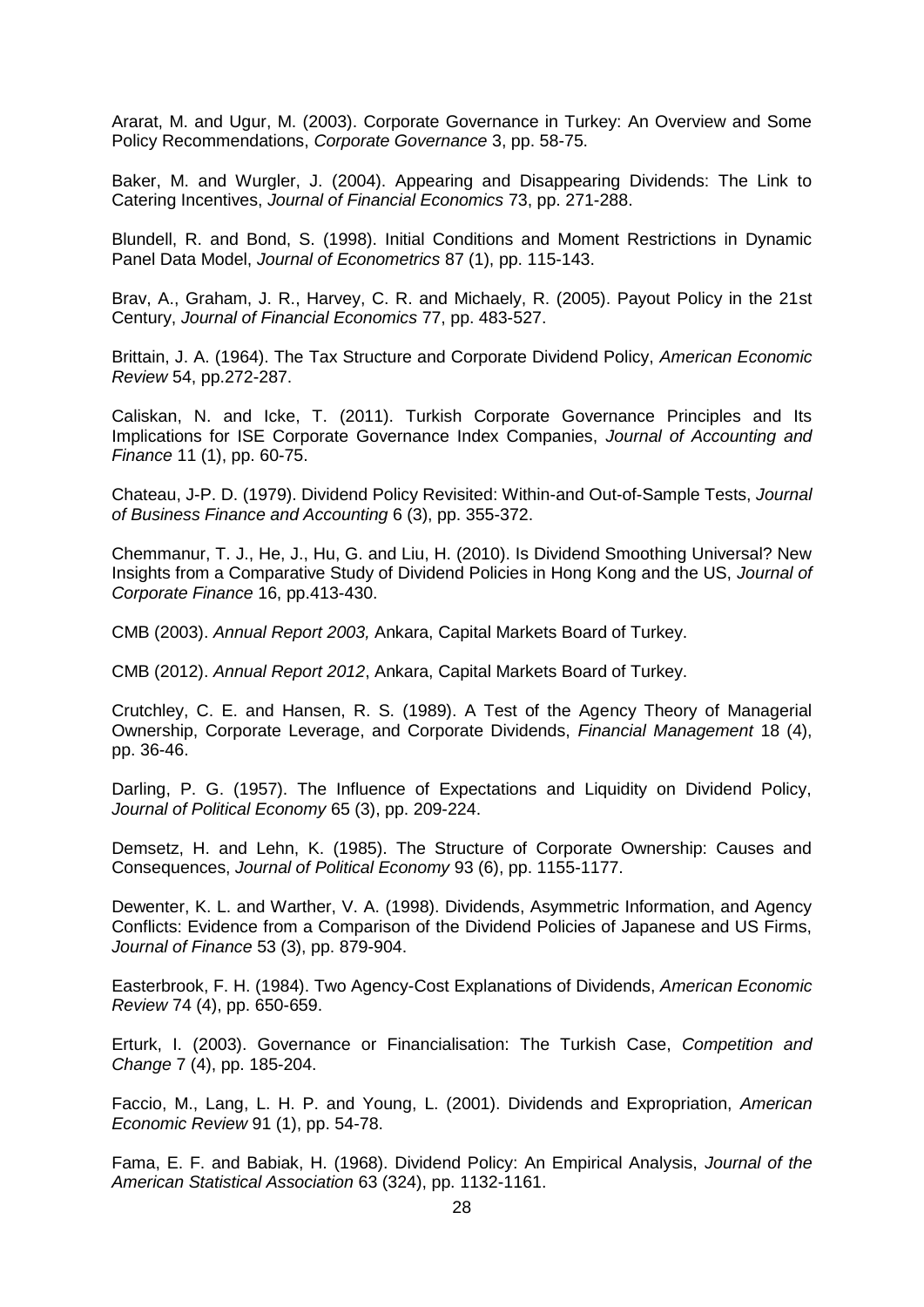Fama, E. F. and French, K. R. (2001). Disappearing Dividends: Changing Firm Characteristics or Lower Propensity to Pay?, *Journal of Financial Economics* 60 (1), pp. 3- 43.

Farinha, J. (2003). Dividend Policy, Corporate Governance and the Managerial Entrenchment Hypothesis: An Empirical Analysis, *Journal of Business Finance and Accounting* 30 (9-10), pp. 1173-1209.

Ferris, S. P., Sen, N. and Yui, H. P. (2006). God Save the Queen and Her Dividends: Corporate Payouts in the United Kingdom, *Journal of Business* 79 (3), pp. 1149- 1173.

Glen, J. D., Karmokolias, Y., Miller, R. R. and Shah, S. (1995). Dividend Policy and Behaviour in Emerging Markets: To Pay or Not To Pay, *IFC Discussion Paper 26*, Washington D.C., International Finance Corporation.

Grossman, S. J. and Hart, O. D. (1980). Takeover Bids, the Free-rider Problem, and the Theory of the Corporation, *Bell Journal of Economics* 11 (1), pp. 42-64.

Grullon, G., Michaely, R. and Swaminathan, B. (2002). Are Dividend Changes A Sing of Firm Maturity, *Journal of Business* 75 (3), pp. 387-424.

Gugler, K. and Yurtoglu, B. B. (2003). Corporate Governance and Dividend Pay-out Policy in Germany, *European Economic Review* 47, pp. 731-758.

Gujarati, D. N. (2003). *Basic Econometrics*, 4th edition, New York, McGraw Hill.

Jensen, M. C. (1986). Agency Costs of Free Cash Flow, Corporate Finance and Takeovers, *American Economic Review* 76 (2), pp. 323-329.

Johnson, S., La Porta, R., Lopez-de-Silanes, F. and Shleifer, A. (2000). Tunnelling, *American Economic Review* 90 (1), pp. 20-27.

Khan, T. (2006). Company Dividends and Ownership Structure: Evidence From UK Panel Data, *The Economic Journal* 116 (510), pp.C172-C189.

Kirkulak, B. and Kurt, G. (2010). Are Dividends Disappearing or Shrinking? Evidence from the Istanbul Stock Exchange, *Emerging Markets Finance and Trade* 46 (2), pp. 38-52.

Kouki, M. and Guizani, M, (2009). Ownership Structure and Dividend Policy Evidence from the Tunisian Stock Market, *European Journal of Scientific Research* 25 (1), pp. 42-53.

La Porta, R., Lopez-de-Silanes, F., Shleifer, A. and Vishny, R. W. (1997). Legal Determinants of External Finance, *Journal of Finance* 52 (3), pp. 1131-1150.

La Porta, R., Lopez-de-Silanes, F., Shleifer, A. and Vishny, R. W. (2000). Agency Problems and Dividend Policies around the World, *Journal of Finance* 55 (1), pp.1-33.

Lintner, J. (1956). Distribution of Incomes of Corporations among Dividends, Retained Earnings and Taxes, *American Economic Review* 46 (2), pp. 97-113.

McDonald, J. G., Jacquillat, B. and Nussenbaum, M. (1975). Dividend, Investment and Financing Decisions: Empirical Evidence on French Firms, *Journal of Financial and Quantitative Analysis* 10, pp. 741-755.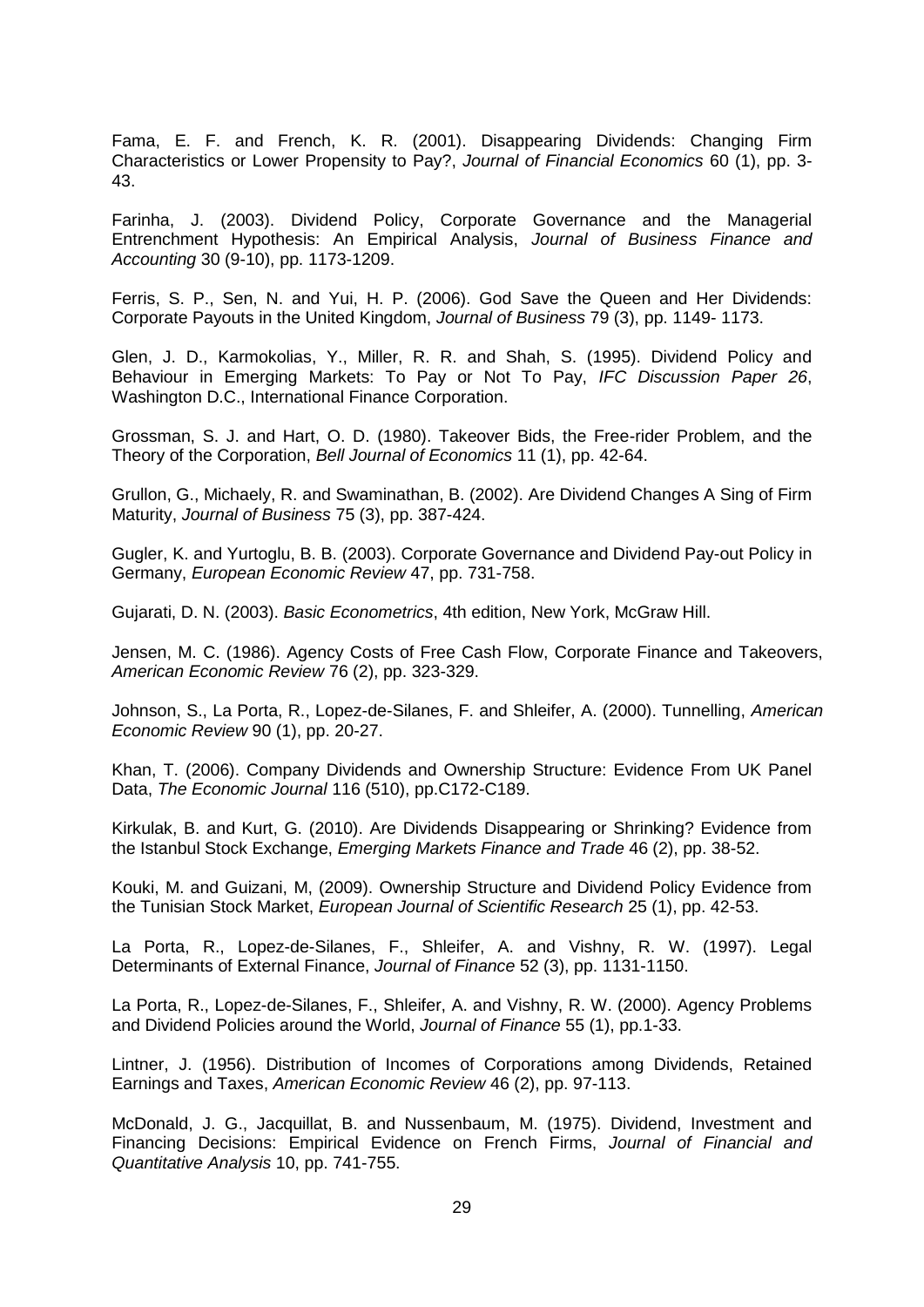Miller, M. H. and Modigliani, F. (1961). Dividend Policy, Growth and the Valuation of Shares, *Journal of Business* 34 (4), pp. 411-433.

Moh'd, M. A., Perry, L. G. and Rimbey, J. N. (1995). An Investigation of the Dynamic Relationship between Agency Theory and Dividend Policy, *Financial Review* 30 (2), pp. 367- 385.

Mookerjee, R. (1992). An Empirical Investigation of Corporate Dividend Payout Behaviour in an Emerging Market, *Applied Financial Economics* 2, pp. 243-246.

Morck, R. and Yeung, B. (2003). Agency Problems in Large Family Business Groups, *Entrepreneurship Theory and Practice* 27 (4), pp. 367-382.

Pandey, I. M. (2001). Corporate Dividend Policy and Behaviour: The Malaysian Experience, *IIMA Working Paper* no. 2001-11-01, Indian Institute of Management Ahmedabad, India.

Rozeff, M. S. (1982). Growth, Beta and Agency Costs as Determinants of Dividend Payout Ratios, *Journal of Financial Research* 5 (3), pp. 249-259.

Sevil, G., Ozer, M. and Kulali, G. (2012). Foreign Investors and Noise Trade in Istanbul Stock Exchange, *International Journal of Business and Social Science* 3 (4), pp. 93-101.

Shleifer, A. and Vishny, R. W. (1986). Large Shareholders and Corporate Control, *Journal of Political Economy* 94 (3), pp. 461-488.

Villalonga, B. and Amit, R. (2006). How Do Family Ownership, Control and Management Affect Firm Value?, *Journal of Financial Economics* 80 (2), pp. 385-417.

Yurtoglu, B. B. (2003). Corporate Governance and Implications for Minority Shareholders in Turkey, *Journal of Corporate Ownership & Control* 1 (1), pp. 72-86. **Table 1. Univariate Results** 

|                                           | Sub-period<br>2003-2008<br>$(n=1,160)$ | Sub-period<br>2009-2012<br>$(n=952)$ | Mean<br>difference | Levene's<br>test | t-test      | Wilcoxon<br>test |
|-------------------------------------------|----------------------------------------|--------------------------------------|--------------------|------------------|-------------|------------------|
|                                           | Mean                                   | Mean                                 |                    | F-statistic      | t-statistic | Z-statistic      |
| <b>PANEL A: FINANCIAL CHARACTERISTICS</b> |                                        |                                      |                    |                  |             |                  |
| Total sales (million TL)                  | 669.62                                 | 985.72                               | $-316.10$          | $0.439***$       | $-2.986***$ | $-2.663***$      |
| Total assets (million TL)                 | 618.70                                 | 1,025.99                             | $-407.29$          | $0.365***$       | $-4.779***$ | $-5.460***$      |
| Market capitalisation (million TL)        | 484.90                                 | 865.99                               | $-381.09$          | $0.413***$       | $-4.313***$ | $-6.913***$      |
| Net earnings (million TL)                 | 39.47                                  | 56.14                                | $-16.67$           | $0.444***$       | $-2.069**$  | $-0.239$         |
| Total debt (million TL)                   | 130.01                                 | 278.46                               | 148.45             | $0.274***$       | $-5.673***$ | $-5.316***$      |
| Return on assets (%)                      | 2.85                                   | 1.41                                 | 1.44               | $0.488***$       | 1.768*      | 2.686***         |
| Market-to-book ratio                      | 1.381                                  | 1.662                                | $-0.281$           | $0.394***$       | $-4.873***$ | $-4.838***$      |
| Debt ratio                                | 0.220                                  | 0.285                                | $-0.065$           | $0.221***$       | $-2.719***$ | $-3.569***$      |
| Firm age (natural logarithm)              | 3.421                                  | 3.475                                | $-0.054$           | 0.934            | $-2.469**$  | $-3.639***$      |
| Firm size (natural logarithm)             | 4.625                                  | 5.153                                | $-0.528$           | 0.904            | $-7.130***$ | $-6.913***$      |

**Notes:** Total sales represent annual gross sales and other operating revenue. Total assets refer to the sum of total current assets, long term receivables, investment in unconsolidated subsidiaries, other investments, net property plant and equipment and other assets. Market capitalisation equals the share price (year-end) multiplied by the common shares outstanding. Net earnings represent annual income after all operating and non-operating income and expenses, reserves, income taxes, minority interest and extraordinary items. Total debt is the sum of long and short term debt. Return on assets is measured by net earnings to total assets. Market-to-book ratio is calculated as a firm's market value divided by its book value. Debt ratio is calculated as total debt divided by total assets. Firm age is the natural logarithm of firm's age in years. Firm size is the natural logarithm of market capitalisation of the firm. \*\*\*, \*\* and \* stand for significance at the 1%, 5% and 10% levels, respectively.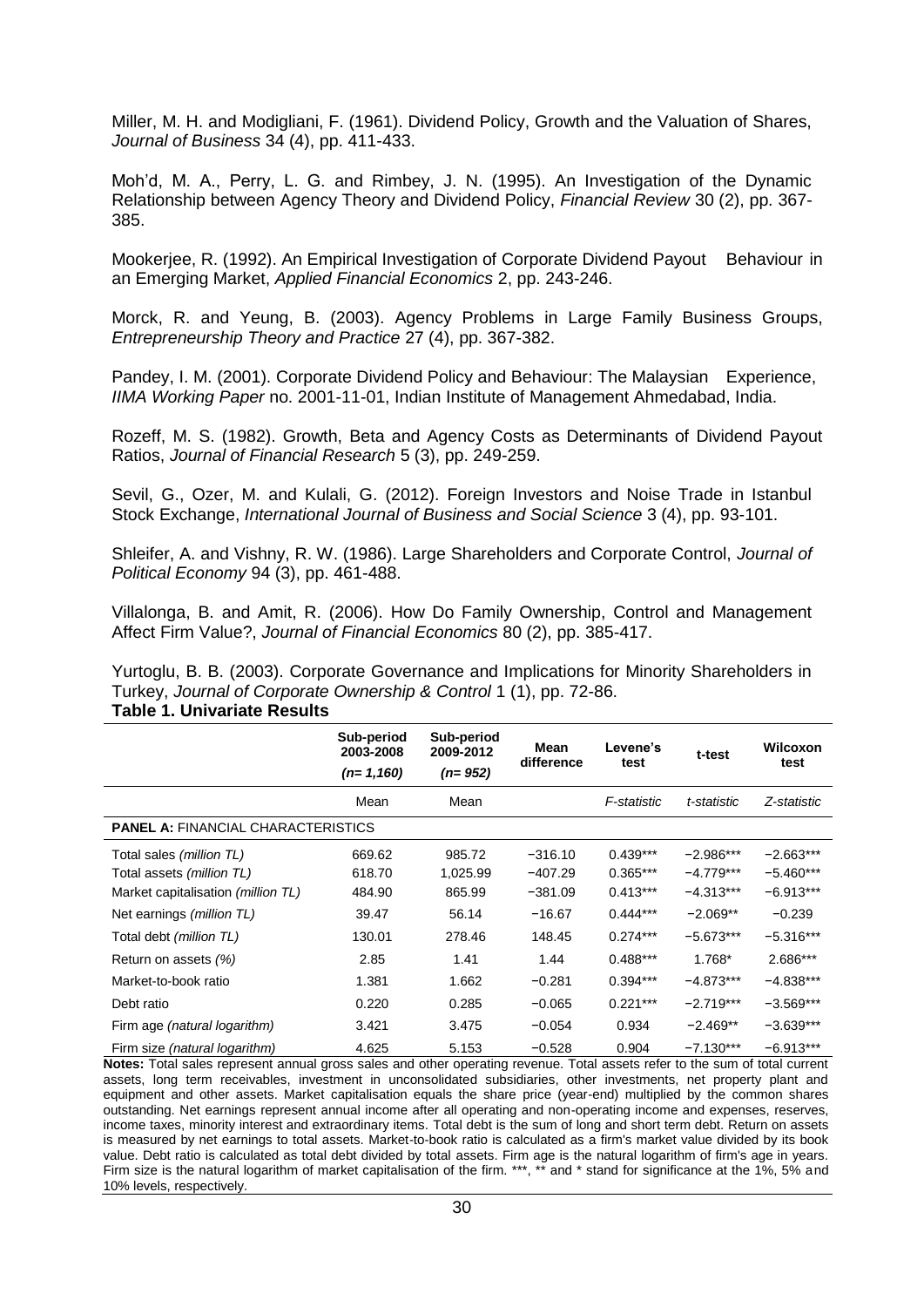| <b>PANEL B: OWNERSHIP STRUCTURE</b> |       |       |         |            |           |          |
|-------------------------------------|-------|-------|---------|------------|-----------|----------|
| Family ownership (%)                | 38.59 | 40.31 | $-1.72$ | 0.914      | $-1.320$  | $-1.588$ |
| Foreign ownership (%)               | 13.04 | 12.39 | 0.65    | 1.018      | 0.556     | 0.913    |
| Domestic institutional holdings (%) | 4.28  | 3.81  | 0.47    | 1.013      | 0.666     | 1.609    |
| State ownership (%)                 | 1.97  | 1.06  | 0.91    | $2.076***$ | $2.161**$ | $1.730*$ |
| Miscellaneous (%)                   | 2.66  | 1.98  | 0.68    | $1.450***$ | 1.629     | 1.125    |
| Ownership dispersion (%)            | 35.44 | 36.24 | $-0.80$ | 0.837      | $-0.907$  | $-0.252$ |
| Board size                          | 6.59  | 6.66  | $-0.07$ | 0.952      | $-0.754$  | $-0.563$ |
| Family directors                    | 1.50  | 1.62  | $-0.12$ | 0.943      | $-1.624$  | $-1.639$ |

**Notes:** Family ownership represents the total percentage of outstanding shares held by family members, family managers and family-controlled holding companies. Foreign ownership is the sum of total shares owned by foreign corporations, foreign financial institutions and foreign nationals. Domestic institutional holdings refer to the total percentage of shares held by Turkish financial institutions. State ownership includes the central government and its wholly owned enterprises' shareholdings. Miscellaneous represents the share-ownership of organisations such as cooperatives, voting trusts and a company or a group with no single controlling investor. Ownership dispersion is measured as the total percentage of shares owned by a large number of small (minority) shareholders who held less than 5% of the outstanding shares of the firm. \*\*\*, \*\* and \* stand for significance at the 1%, 5% and 10% levels, respectively.

| <b>PANEL C: CASH DIVIDEND CHARACTERISTICS</b> |       |       |          |            |            |          |
|-----------------------------------------------|-------|-------|----------|------------|------------|----------|
| Cash dividend-payers (%)                      | 33.88 | 33.82 | 0.06     | 1.000      | 0.026      | 0.027    |
| Cash dividends (million TL)                   | 15.85 | 25.72 | $-9.87$  | $0.477***$ | $-1.980**$ | $-0.339$ |
| Dividends per share $(TL)$                    | 0.169 | 0.172 | $-0.003$ | $2.761***$ | $-0.094$   | $-0.396$ |
| Dividend payout ratio <sup>†</sup> $(%)$      | 25.50 | 22.85 | 2.65     | $2.384***$ | 0.659      | 0.643    |
| Dividend vield (%)                            | 2.09  | 1.57  | 0.68     | $1.982***$ | $2.971***$ | 0.971    |

**Notes:** Cash dividend-payers refer to the percentage number that is measured as cash dividend paying firms divided by total firms in the sample. Cash dividends equal to the total annual common and preferred dividends paid in cash to shareholders. Dividends per share represent the total dividends per share declared annually. Dividend payout ratio is calculated as the dividends per share divided by the earnings per share. Dividend yield is measured as the ratio of dividends per share to price per share. †Dividend payout ratio has 1,144 firm-year observations for the 2003-2008 period and 922 firmyear observations for the 2009-2012 period, due to the exclusion of negative payout ratio observations when firms make losses. \*\*\*, \*\* and \* stand for significance at the 1%, 5% and 10% levels, respectively.

#### **Table 2. Lintner Model Specification Results**

Dependent variable: DPS<sub>i,</sub>

| ı, t                                 |                        |                            |                          |                            |
|--------------------------------------|------------------------|----------------------------|--------------------------|----------------------------|
| Model 1                              |                        | <b>PANEL A: Pooled OLS</b> |                          | <b>PANEL B: System GMM</b> |
| Independent variables:               | All firms              | Dividend<br>payers         | All firms                | Dividend<br>payers         |
| $EPS$ <sub>it</sub>                  | $0.135***$<br>(3.22)   | $0.151***$<br>(4.30)       | $0.120***$<br>(5.24)     | $0.133***$<br>(3.57)       |
| $\textit{DPS}_{_{l,t\text{-}1}}$     | $0.420***$<br>(6.74)   | $0.407***$<br>(9.78)       | $0.478***$<br>(18.32)    | $0.453***$<br>(16.53)      |
| $PERIOD_{i,t}$                       | $-0.021*$<br>$(-1.77)$ | $-0.019*$<br>$(-1.69)$     | $-0.034*$<br>$(-1.93)$   | $-0.028*$<br>$(-1.73)$     |
| $PERIOD_{i,t} \times EPS_{i,t}$      | $-0.024*$<br>$(-1.90)$ | $-0.032*$<br>$(-1.86)$     | $-0.017***$<br>$(-2.96)$ | $-0.021***$<br>$(-3.30)$   |
| $PERIOD_{i,t} \times DPS_{i,t-1}$    | $0.059***$<br>(6.08)   | $0.064***$<br>(5.52)       | $0.031***$<br>(7.03)     | $0.042***$<br>(6.48)       |
| Constant                             | 0.043<br>(0.89)        | 0.052<br>(1.03)            | 0.057<br>(1.36)          | 0.063<br>(1.58)            |
| <i><b>INDUSTRY</b></i>               | Yes                    | Yes                        | Yes                      | Yes                        |
| $PERIOD = 0$ (Between 2003 and 2008) |                        |                            |                          |                            |
| Target payout ratio $(r_1)$          | 0.233                  | 0.255                      | 0.230                    | 0.243                      |
| Speed of adjustment $(c_1)$          | 0.580                  | 0.593                      | 0.522                    | 0.547                      |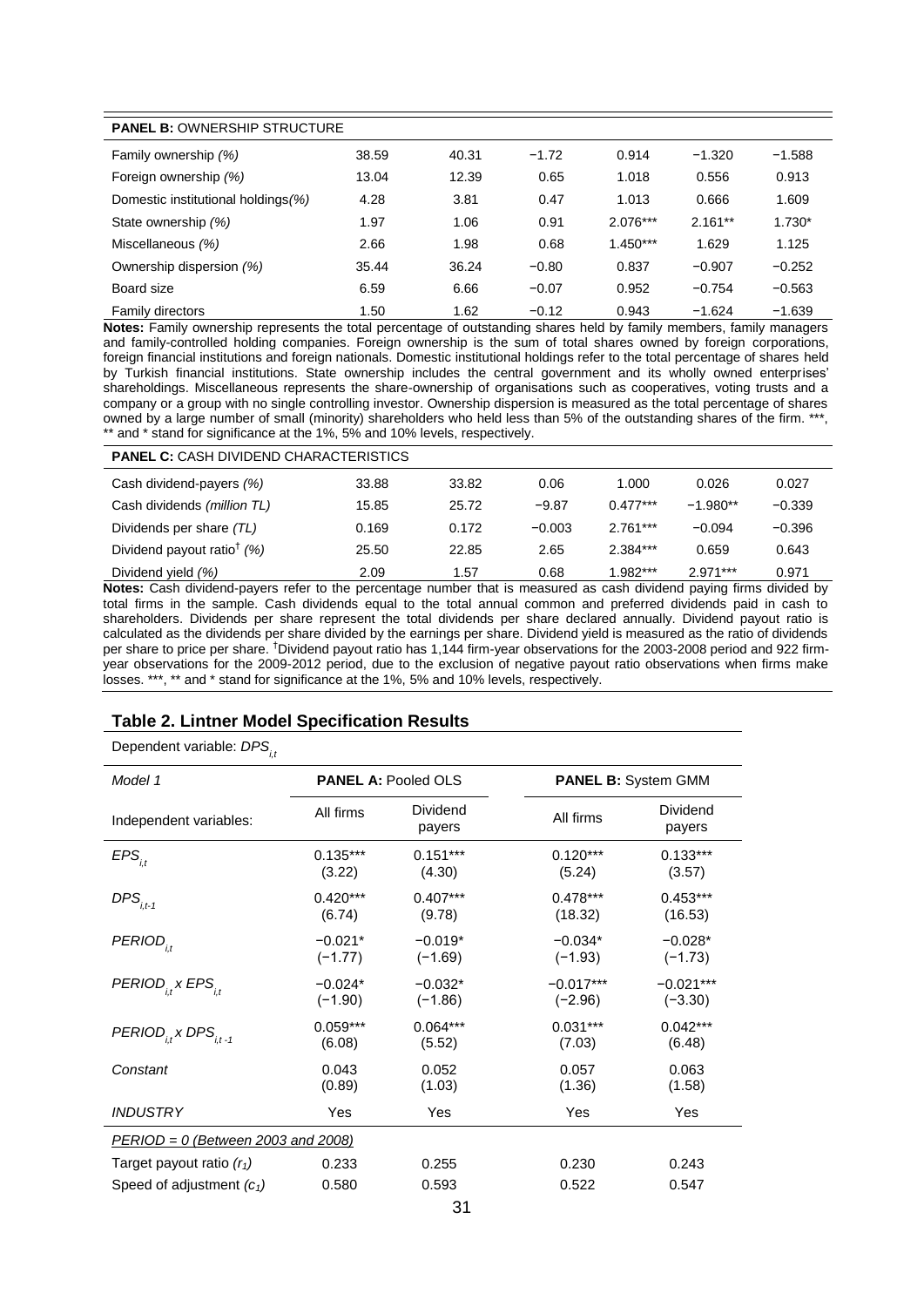## *PERIOD = 1 (Between 2009 and 2012)*

| Target payout ratio $(r2)$   | 0.213    | 0.225    | 0.210           | 0.222                                   |
|------------------------------|----------|----------|-----------------|-----------------------------------------|
| Speed of adjustment $(c_2)$  | 0.521    | 0.529    | 0.491           | 0.505                                   |
| Number of observations       | 1,846    | 1.121    | 1,846           | 1,121                                   |
| F-statistic                  | 86.93*** | 56.36*** | $55.14***$      | 39.62***                                |
| R-squared                    | 46.13%   | 45.91%   |                 |                                         |
| Arellano-Bond test for (AR1) |          |          | $Pr > z = 0.00$ | $Pr > z = 0.00$                         |
| Arellano-Bond test for (AR2) |          |          | $Pr > z = 0.92$ | $Pr > z = 0.97$                         |
| Hansen overidentifying test  |          |          |                 | $Pr > chi^2 = 0.53$ $Pr > chi^2 = 0.65$ |
| Number of instruments        |          |          | 60              | 60                                      |

**Notes:** This table reports coefficients and t-statistics in the parenthesis. The pooled OLS models are tested using White's corrected heteroscedasticity robust regressions. The two-step, robust (Windmeijer's standard error correction), small (corrections that results in *t* instead of *z* statistic for the coefficients and *F* instead of *Wald X<sup>2</sup>* test for overall fit) and orthogonal (maximising sample size in panels with gaps) commands are used to make the system GMM estimates even more robust. \*\*\*, \*\* and \* stand for significance at the 1%, 5% and 10% levels, respectively.

| Table 3. Summary of Empirical Studies on Lintner's (1956) Parameters |  |  |  |  |  |
|----------------------------------------------------------------------|--|--|--|--|--|
|----------------------------------------------------------------------|--|--|--|--|--|

| $\frac{1}{2}$ . Summary Strain private statics on $\frac{1}{2}$<br><b>Study</b> | <b>Market</b>                          | Period                              | <b>SOA</b>           | <b>TPR</b>        |
|---------------------------------------------------------------------------------|----------------------------------------|-------------------------------------|----------------------|-------------------|
| Lintner (1956)                                                                  | <b>USA</b>                             | 1918-1953                           | 0.30                 | 50%               |
| Fama & Babiak (1968)                                                            | <b>USA</b>                             | 1946-1964                           | 0.45                 | 33%               |
| Mookerjee (1992)                                                                | India                                  | 1950-1981                           | 0.73                 | 85%               |
| Dewenter & Warther (1998)                                                       | <b>USA</b><br>Japan                    | 1983-1992<br>1983-1992              | 0.06<br>0.09         |                   |
| Adaoglu (2000)                                                                  | Turkey                                 | 1985-1997                           | 1.00                 | 52%               |
| Pandey $(2001)^{\dagger}$                                                       | Malaysia                               | 1993-2000                           | 0.20 to 0.63         | 12% to 76%        |
| Aivazian et al. (2003a) <sup>††</sup>                                           | Turkey<br>All firms<br>Dividend-payers | 1983-1990                           | 0.92<br>0.88         | 49%<br>52%        |
| Brav et al. (2005)                                                              | <b>USA</b>                             | 1950-1964<br>1965-1983<br>1984-2002 | 0.66<br>0.35<br>0.22 | 35%<br>24%<br>11% |
| Al-Najjar (2009)                                                                | Jordan                                 | 1994-2003                           | 0.43                 | 48%               |
| Chemmanur et al. (2010)                                                         | <b>USA</b><br>Hong Kong                | 1984-2002<br>1984-2002              | 0.28<br>0.68         |                   |
| Al-Ajmi & Abo Hussain (2011)                                                    | Saudi Arabia                           | 1990-2006                           | 0.71                 | 43%               |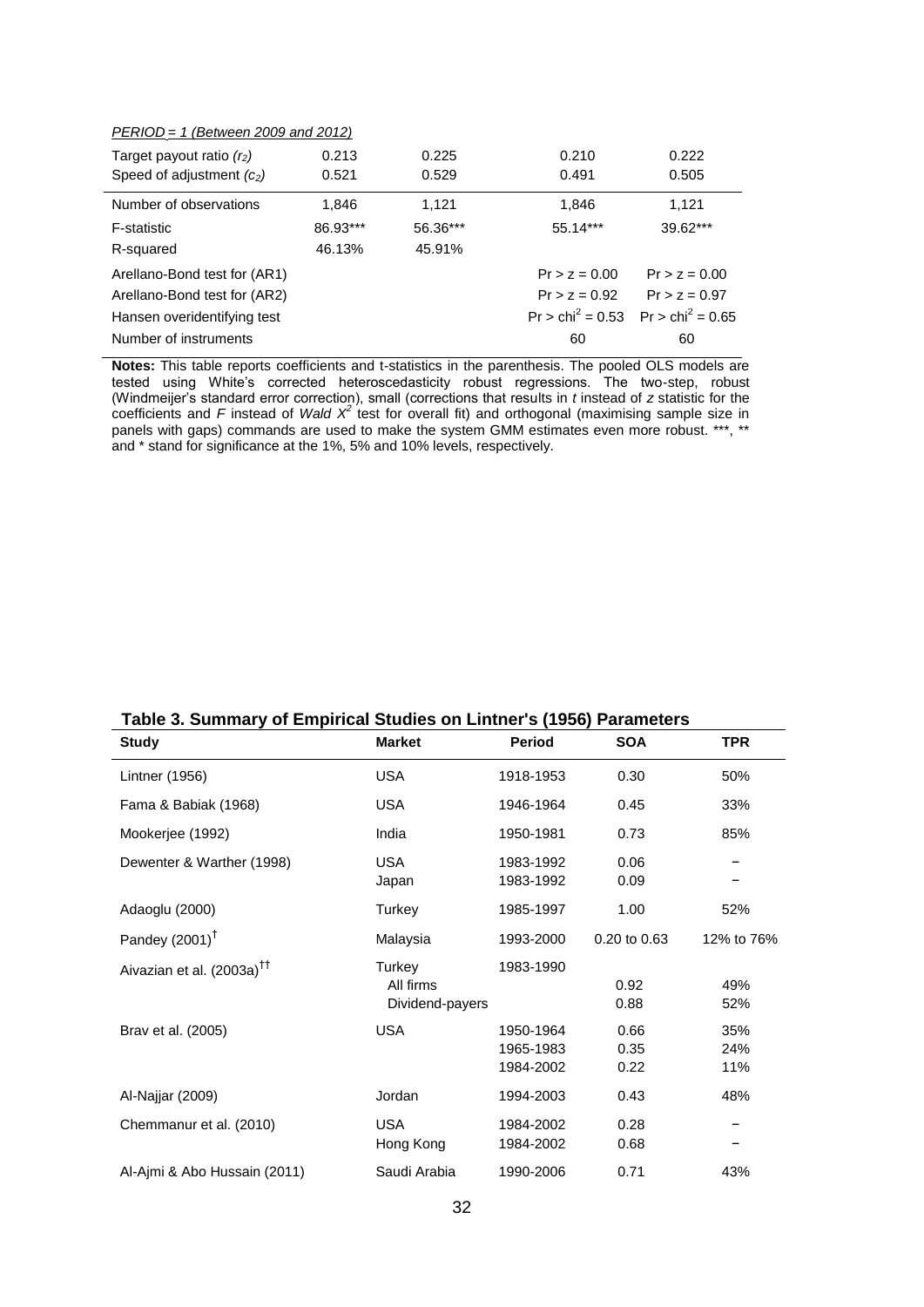| Al-Malkawi et al. (2014) | Oman           | 2001-2010 | 0.26 | 79%   |
|--------------------------|----------------|-----------|------|-------|
| <b>Present Study</b>     | Turkey         | 2003-2008 |      |       |
|                          | All firms      |           | 0.58 | 23.3% |
|                          | Divided-payers |           | 0.59 | 25.5% |
|                          | Turkey         | 2009-2012 |      |       |
|                          | All firms      |           | 0.52 | 21.3% |
|                          | Divided-payers |           | 0.53 | 22.5% |

Notes: SOA= Speed of adjustment, TPR = Target payout ratio. <sup>T</sup>The study uses the Lintner model to test the dividend stability of Malaysian firms in six different industrial sectors and reports the SOA and TPR values that vary considerably across the industrial sectors. <sup>††</sup>The study investigates dividend polices of firms from eight different emerging markets and a control sample of US firms; however, we only report the results provided from the Turkish market.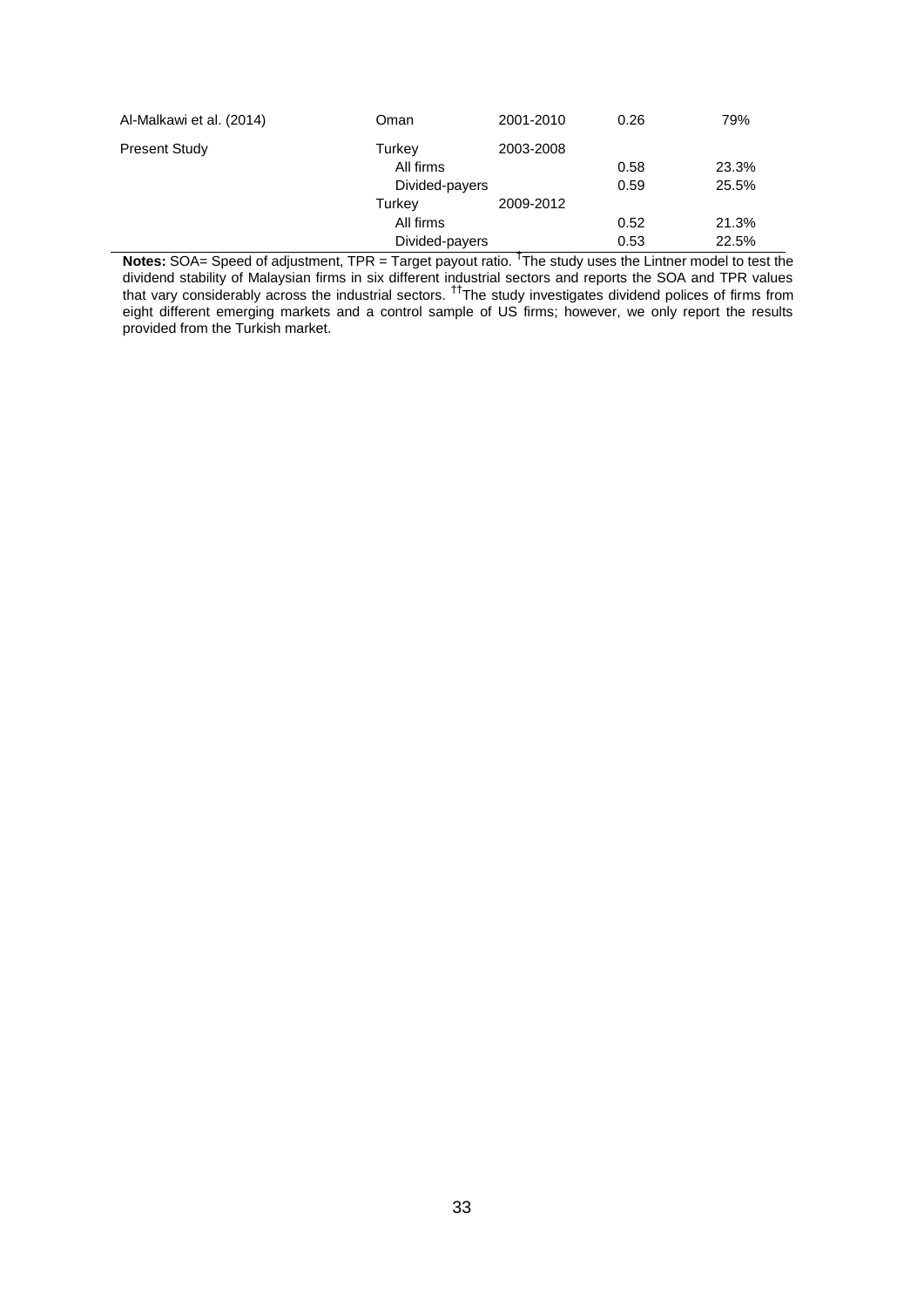## **Table 4. Results of Pooled OLS and System GMM Estimates for Variant Specifications of Lintner Model**

Dependent variable: *DPS*<sub>it</sub>

| Model 2 & 3                       |                          | <b>PANEL A: Pooled OLS</b> |                          |                          | <b>PANEL B: System GMM</b> |                          |                          |                          |  |
|-----------------------------------|--------------------------|----------------------------|--------------------------|--------------------------|----------------------------|--------------------------|--------------------------|--------------------------|--|
|                                   | Model 2                  |                            |                          | Model 3                  |                            | Model 2                  |                          | Model 3                  |  |
| Independent variables:            | All firms                | Dividend<br>payers         | All firms                | Dividend<br>payers       | All firms                  | Dividend<br>payers       | All firms                | Dividend<br>payers       |  |
| $EPS$ <sub>it</sub>               | $0.088***$<br>(2.80)     | $0.079***$<br>(2.62)       | $0.105**$<br>(2.16)      | $0.132**$<br>(2.55)      | $0.072***$<br>(2.99)       | $0.065***$<br>(2.74)     | $0.098***$<br>(4.55)     | $0.121***$<br>(5.34)     |  |
| $EPS_{i,t-1}$                     | $0.105***$<br>(3.99)     | $0.120***$<br>(4.67)       |                          |                          | $0.107***$<br>(4.33)       | $0.139***$<br>(5.44)     |                          |                          |  |
| $\mathit{DPS}_{_{l,t\text{-}1}}$  | $0.371***$<br>(4.82)     | $0.330***$<br>(4.47)       | $0.512***$<br>(3.82)     | $0.477***$<br>(3.66)     | $0.365***$<br>(7.15)       | $0.343***$<br>(6.49)     | $0.537***$<br>(6.55)     | $0.492***$<br>(6.24)     |  |
| $DEBT_{i,t}$                      |                          |                            | $-0.156*$<br>$(-1.74)$   | $-0.243*$<br>$(-1.86)$   |                            |                          | $-0.196**$<br>$(-2.19)$  | $-0.280**$<br>$(-2.31)$  |  |
| $DEBT_{i,t-1}$                    |                          |                            | $-0.443**$<br>$(-2.12)$  | $-0.551**$<br>$(-2.23)$  |                            |                          | $-0.523***$<br>$(-3.03)$ | $-0.612***$<br>$(-3.19)$ |  |
| $PERIOD_{i,t}$                    | $-0.046*$<br>$(-1.73)$   | $-0.057*$<br>$(-1.79)$     | $-0.078*$<br>$(-1.90)$   | $-0.052*$<br>$(-1.69)$   | $-0.035**$<br>$(-2.20)$    | $-0.060**$<br>$(-2.39)$  | $-0.061**$<br>$(-2.17)$  | $-0.055**$<br>$(-2.06)$  |  |
| $PERIOD_{it}$ x EPS $_{it}$       | $-0.017**$<br>$(-2.40)$  | $-0.013**$<br>$(-2.38)$    | $-0.020***$<br>$(-2.89)$ | $-0.037***$<br>$(-3.77)$ | $-0.011**$<br>$(-2.45)$    | $-0.009**$<br>$(-2.30)$  | $-0.018***$<br>$(-2.70)$ | $-0.031***$<br>$(-3.28)$ |  |
| $PERIOD_{i,t} \times EPS_{i,t-1}$ | $-0.043***$<br>$(-2.62)$ | $-0.059***$<br>$(-3.31)$   |                          |                          | $-0.038***$<br>$(-3.02)$   | $-0.041***$<br>$(-3.16)$ |                          |                          |  |
| $PERIOD_{i,t} \times DPS_{i,t-1}$ | $0.087***$<br>(3.86)     | $0.096***$<br>(3.93)       | $0.055***$<br>(6.43)     | $0.062***$<br>(8.31)     | $0.069***$<br>(5.30)       | $0.082***$<br>(5.71)     | $0.042***$<br>(6.82)     | $0.054***$<br>(8.73)     |  |
| $PERIOD_{it} \times DEBT_{it}$    |                          |                            | $-0.046*$<br>$(-1.77)$   | $-0.051*$<br>$(-1.91)$   |                            |                          | $-0.049**$<br>$(-2.31)$  | $-0.058**$<br>$(-2.49)$  |  |
| $PERIOD_{i,t}$ x DEBT $_{i,t-1}$  |                          |                            | $-0.244**$<br>$(-2.20)$  | $-0.380**$<br>$(-2.48)$  |                            |                          | $-0.365***$<br>$(-2.63)$ | $-0.495***$<br>$(-2.85)$ |  |
| Constant                          | 0.028<br>(1.14)          | 0.042<br>(1.36)            | 0.037<br>(1.30)          | 0.051<br>(1.41)          | 0.030<br>(1.34)            | 0.049<br>(1.59)          | 0.044<br>(1.27)          | 0.057<br>(1.40)          |  |
| <b>INDUSTRY</b>                   | Yes                      | Yes                        | Yes                      | Yes                      | Yes                        | Yes                      | Yes                      | Yes                      |  |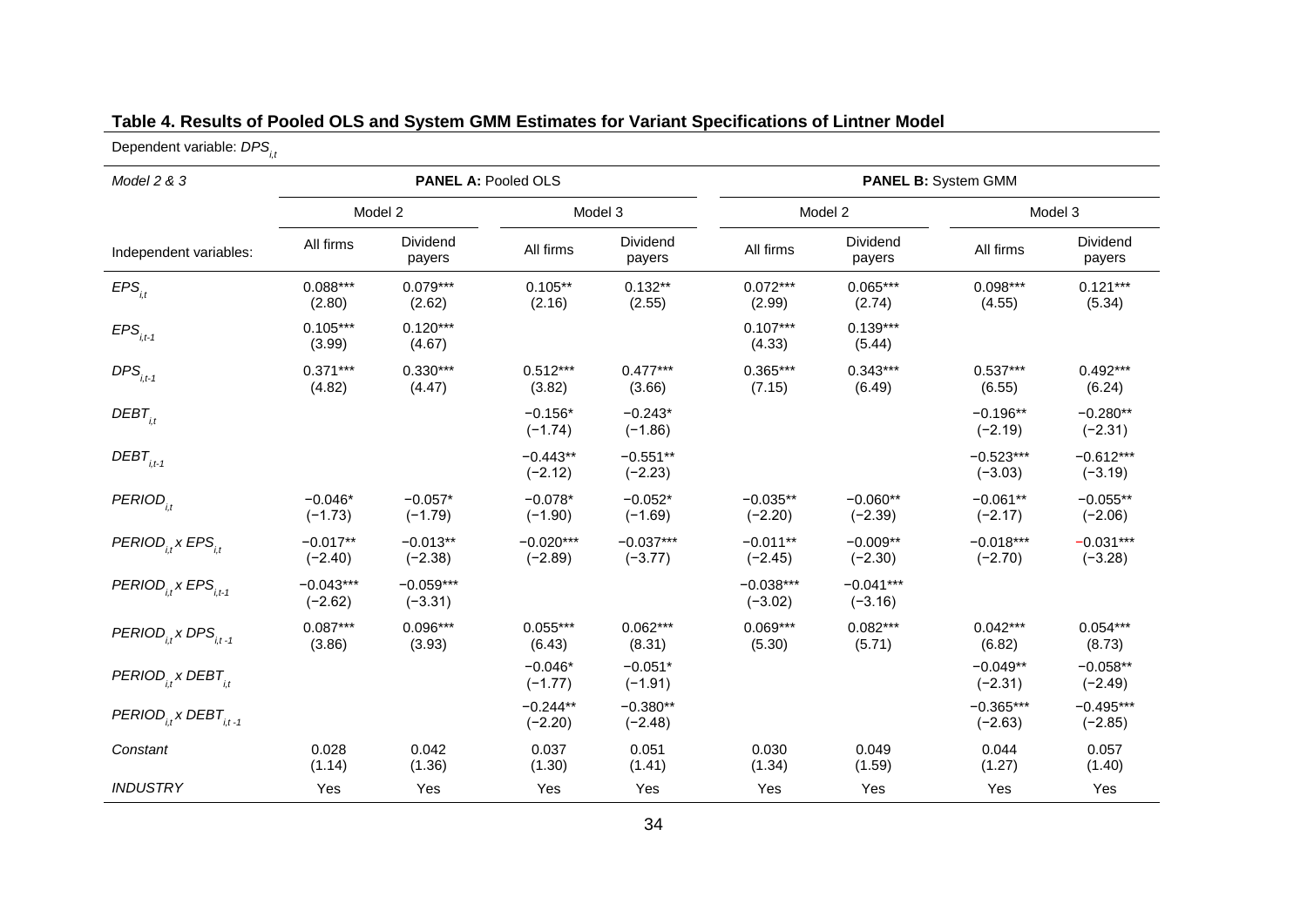| $PERIOD = 0$ (Between 2003 and 2008) |          |          |          |          |                 |                                     |                     |                     |
|--------------------------------------|----------|----------|----------|----------|-----------------|-------------------------------------|---------------------|---------------------|
| Target payout ratio $(r_1)^T$        |          |          | 0.215    | 0.252    |                 | $\overline{\phantom{m}}$            | 0.209               | 0.238               |
| Speed of adjustment $(c_1)$          | 0.629    | 0.670    | 0.488    | 0.523    | 0.635           | 0.657                               | 0.463               | 0.508               |
| $PERIOD = 1$ (Between 2009 and 2012) |          |          |          |          |                 |                                     |                     |                     |
| Target payout ratio $(r_2)^T$        |          |          | 0.196    | 0.206    |                 | $\qquad \qquad \blacksquare$        | 0.190               | 0.198               |
| Speed of adjustment $(c_2)$          | 0.542    | 0.574    | 0.433    | 0.461    | 0.566           | 0.575                               | 0.421               | 0.454               |
| Number of observations               | 1,846    | 1,121    | 1.846    | 1.121    | 1,846           | 1.121                               | 1,846               | 1,121               |
| F-statistic                          | 78.89*** | 50.69*** | 66.62*** | 46.36*** | 54.94***        | 37.56***                            | 46.60***            | 23.38***            |
| R-squared                            | 46.37%   | 45.96%   | 46.66%   | 46.16%   |                 |                                     |                     |                     |
| Arellano-Bond test for (AR1)         |          |          |          |          | $Pr > z = 0.00$ | $Pr > z = 0.00$                     | $Pr > z = 0.00$     | $Pr > z = 0.00$     |
| Arellano-Bond test for (AR2)         |          |          |          |          | $Pr > z = 0.58$ | $Pr > z = 0.61$                     | $Pr > z = 0.87$     | $Pz > z = 0.93$     |
| Hansen overidentifying test          |          |          |          |          |                 | $Pr > ch2 = 0.73$ $Pz > ch2 = 0.82$ | $Pr > chi^2 = 0.96$ | $Pr > chi^2 = 0.99$ |
| Number of instruments                |          |          |          |          | 61              | 61                                  | 121                 | 121                 |

**Notes:** This table reports coefficients and t-statistics in the parenthesis. The pooled OLS models are tested using White's corrected heteroscedasticity robust regressions. The two-step, robust (Windmeijer's standard error correction), small (corrections that results in *t* instead of *z* statistic for the coefficients and *F* instead of Wald  $X^2$  test for overall fit) and orthogonal (maximising sample size in panels with gaps) commands are used to make the system GMM estimates even more robust.<sup>†</sup> Since the lagged earnings per share variable is added into the equation, the target payout ratios cannot be calculated for Model 2, as proposed by Lintner (1956). \*\*\*, \*\* and \* stand for significance at the 1%, 5% and 10% levels, respectively.

Model 2:  $\textit{DPS}_{i,t} = \alpha_i^+ + \beta_i \textit{EPS}_{i,t}^+ + \beta_2 \textit{EPS}_{i,t\text{-}1}^+ + \beta_3 \textit{DPS}_{i,t\text{-}1}^+ + \beta_4 \textit{PERIOD}_{i,t}^+ + \beta_5 (\textit{PERIOD}_{i,t} \times \textit{EPS}_{i,t}^+) + \beta_6 (\textit{PERIOD}_{i,t} \times \textit{EPS}_{i,t\text{-}1}^+) + \beta_7 (\textit{PERIOD}_{i,t} \times \textit{DPS}_{i,t\text{-}1}^+) + \beta_8 (\textit{PERIOD}_{i,t\text{-}1} \times \textit$  $\sum_{j=1}^{n} \beta_j$ *INDUSTRY*<sub>*j,i,t*</sub> + *u*<sub>*i,t</sub>*,</sub>

*M*odel 3: *DPS*<sub>*it*</sub> =

$$
DPS_{i,t} = \alpha_i + \beta_i EPS_{i,t} + \beta_2 DPS_{i,t-1} + \beta_3 DEBT_{i,t} + \beta_4 DEBT_{i,t-1} + \beta_5 PERIOD_{i,t} + \beta_6 (PERIOD_{i,t} \times EPS_{i,t}) + \beta_7 (PERIOD_{i,t} \times DPS_{i,t-1}) + \beta_8 (PERIOD_{i,t} \times DEBT_{i,t}) + \beta_9 (PERIOD_{i,t} \times DEBT_{i,t-1}) + \sum_{i=1}^{n} \beta_i N DUSTRY_{i,t,t} + u_{i,t}
$$

where DPS<sub>*i*</sub>, is the current dividends per share, EPS<sub>*i*</sub>, is the current earnings per share, and DEBT<sub>*i*</sub></sub> is the current debt ratio (measured as total debt divided by total assets) for firm *i* at year t; EPS<sub>it-1</sub> is the lagged earnings per share, DPS<sub>it-1</sub> is the lagged dividends per share, and DEBT<sub>it-1</sub> is the lagged debt ratio for firm *i* that distributed in year t-1 (previous year); PERIOD<sub>1</sub> is a dummy taking a value of 0 for the sub-period 2003-2008 and 1 for the sub-period 2009-2012; (PERIOD<sub>1</sub> x EPS<sub>11</sub>), (PERIOD<sub>1</sub> x  $\textit{EPS}_{i,t}$ -,), (PERIOD<sub>it</sub>x DPS<sub>it-1</sub>), (PERIOD<sub>it</sub>x DEBT<sub>it</sub>) and (PERIOD<sub>it</sub>x DEBT<sub>it-1</sub>) are the interaction terms between period dummy and current earnings per share, lagged earnings per share, lagged dividends per share, current debt ratio and lagged debt ratio, respectively; *INDUSTRY*<sub>*it*</sub> is a vector of dummy variables representing 14 different industries (based on ICB codes).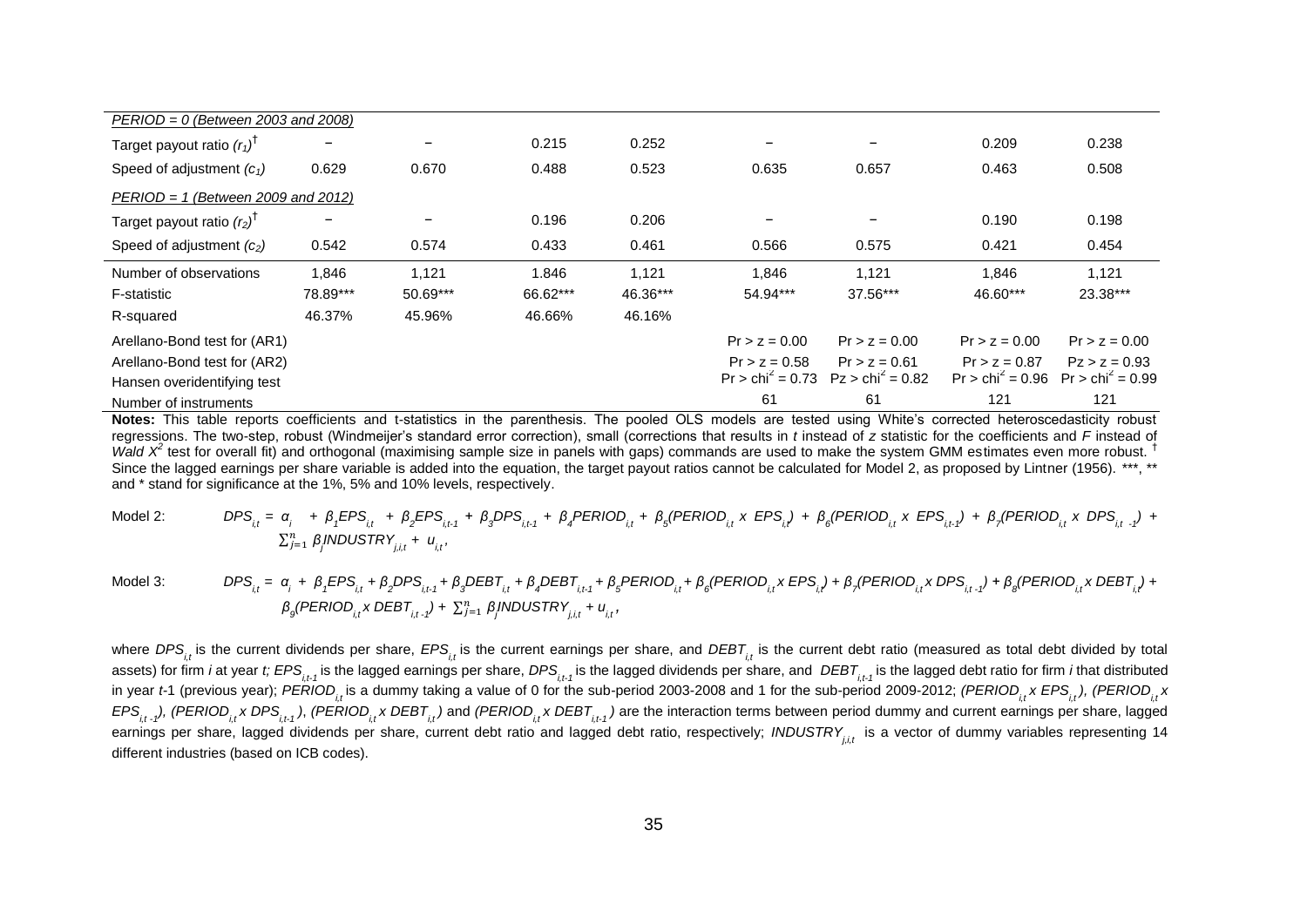| Model 1<br>Independent variables:                          | Subsample A             |                         |                          | Subsample B              | Subsample C             |                           | Subsample D             |                           |
|------------------------------------------------------------|-------------------------|-------------------------|--------------------------|--------------------------|-------------------------|---------------------------|-------------------------|---------------------------|
|                                                            | All firms               | Dividend<br>payers      | All firms                | Dividend<br>payers       | All firms               | <b>Dividend</b><br>payers | All firms               | <b>Dividend</b><br>payers |
| $EPS_{i,t}$                                                | $0.074**$<br>(2.08)     | $0.081**$<br>(2.13)     | $0.156***$<br>(6.83)     | $0.169***$<br>(7.11)     | $0.116***$<br>(4.96)    | $0.130***$<br>(5.89)      | $0.036**$<br>(2.26)     | $0.040**$<br>(2.33)       |
| $\textit{DPS}_{i,t-1}$                                     | $0.751***$<br>(5.10)    | $0.749***$<br>(4.89)    | $0.047***$<br>(3.86)     | $0.051***$<br>(3.89)     | $0.536***$<br>(4.47)    | $0.530***$<br>(3.95)      | $0.638***$<br>(3.07)    | $0.640***$<br>(3.15)      |
| $PERIOD_{i,t}$                                             | $-0.022*$<br>$(-1.17)$  | $-0.046*$<br>$(-1.86)$  | $-0.106***$<br>$(-4.36)$ | $-0.107***$<br>$(-4.42)$ | $-0.019*$<br>$(-1.88)$  | $-0.035*$<br>$(-1.91)$    | $-0.055**$<br>$(-2.12)$ | $-0.069**$<br>$(-2.38)$   |
| PERIOD <sub>i,t</sub> x EPS <sub>i,t</sub>                 | $-0.014**$<br>$(-2.40)$ | $-0.015**$<br>$(-2.55)$ | $-0.029***$<br>$(-6.71)$ | $-0.034***$<br>$(-7.30)$ | $-0.024**$<br>$(-2.04)$ | $-0.035**$<br>$(-2.16)$   | $-0.008**$<br>$(-2.21)$ | $-0.009**$<br>$(-2.39)$   |
| $PERIOD_{i,t} \times DPS_{i,t-1}$                          | $0.031***$<br>(10.48)   | $0.028***$<br>(9.14)    | $0.017***$<br>(6.97)     | $0.023***$<br>(8.59)     | $0.062***$<br>(5.79)    | $0.066***$<br>(6.49)      | $0.052***$<br>(3.47)    | $0.058***$<br>(3.54)      |
| Constant                                                   | 0.035<br>(0.61)         | 0.052<br>(1.17)         | 0.062<br>(1.10)          | 0.055<br>(1.02)          | $0.027*$<br>(1.69)      | $0.041*$<br>(1.81)        | 0.058<br>(1.40)         | 0.071<br>(1.54)           |
| <b>INDUSTRY</b>                                            | Yes                     | Yes                     | Yes                      | Yes                      | Yes                     | Yes                       | Yes                     | Yes                       |
| $PERIOD = 0$ (Between 2003 and 2008)                       |                         |                         |                          |                          |                         |                           |                         |                           |
| Target payout ratio $(r_1)$<br>Speed of adjustment $(c_1)$ | 0.297<br>0.249          | 0.323<br>0.251          | 0.164<br>0.953           | 0.178<br>0.949           | 0.250<br>0.464          | 0.277<br>0.470            | 0.099<br>0.362          | 0.111<br>0.360            |
| $PERIOD = 1$ (Between 2009 and 2012)                       |                         |                         |                          |                          |                         |                           |                         |                           |
| Target payout ratio $(r2)$                                 | 0.274                   | 0.296                   | 0.136                    | 0.145                    | 0.229                   | 0.235                     | 0.090                   | 0.103                     |
| Speed of adjustment $(c_2)$                                | 0.218                   | 0.223                   | 0.936                    | 0.926                    | 0.402                   | 0.404                     | 0.311                   | 0.302                     |
| Number of observations                                     | 1,056                   | 497                     | 412                      | 322                      | 195                     | 162                       | 183                     | 140                       |
| F-statistic                                                | 52.45***                | 35.83***                | 21.63***                 | 20.92***                 | 65.69***                | 55.56***                  | 41.48***                | 36.79***                  |
| R-squared                                                  | 46.21%                  | 44.42%                  | 63.37%                   | 62.80%                   | 56.54%                  | 55.03%                    | 47.95%                  | 45.55%                    |

## **Table 5. Results of Pooled OLS Estimates for Ownership Structure Effect on Lintner Model Specification**

Dependent variable: DPS<sub>*i*</sub>

Notes: This table reports coefficients and t-statistics in the parenthesis. The pooled OLS models are tested using White's corrected heteroscedasticity robust regressions. \*\*\*, \*\* and \* stand for significance at the 1%, 5% and 10% levels, respectively.

Subsample A: Firms with family ownership concentration and control.

Subsample B: Firms with only non-family blockholders (such as foreign and domestic financial institutions and the state).

Subsample C: Firms with both family and non-family blockholders.

Subsample D: Firm with no blockholders (dispersed ownership structures with single ownership below 5%).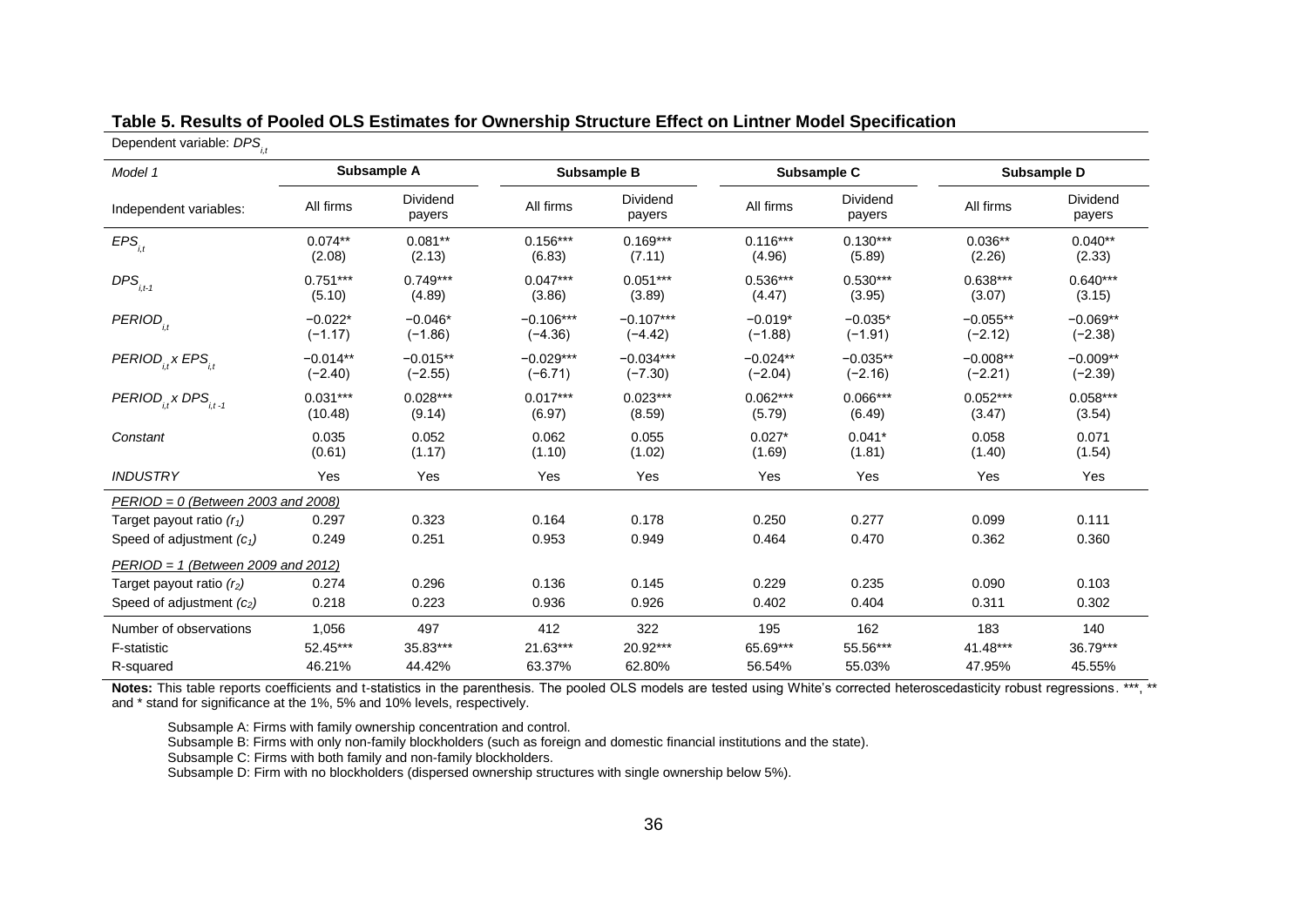| Model 1                                                             | Subsample A              |                           |                          | Subsample B              |                          | Subsample C              | Subsample D              |                           |  |
|---------------------------------------------------------------------|--------------------------|---------------------------|--------------------------|--------------------------|--------------------------|--------------------------|--------------------------|---------------------------|--|
| Independent variables:                                              | All firms                | <b>Dividend</b><br>payers | All firms                | Dividend<br>payers       | All firms                | Dividend<br>payers       | All firms                | <b>Dividend</b><br>payers |  |
| $EPS$ <sub>it</sub>                                                 | $0.078***$<br>(2.96)     | $0.092***$<br>(3.03)      | $0.160***$<br>(15.80)    | $0.172***$<br>(16.43)    | $0.117***$<br>(5.38)     | $0.136***$<br>(6.87)     | $0.039**$<br>(2.34)      | $0.043**$<br>(2.48)       |  |
| $\textit{DPS}_{_{l,t-1}}$                                           | $0.734***$<br>(6.21)     | $0.727***$<br>(5.77)      | $0.038***$<br>(10.09)    | $0.043***$<br>(11.47)    | $0.514***$<br>(6.51)     | $0.506***$<br>(6.40)     | $0.620***$<br>(5.94)     | $0.625***$<br>(6.26)      |  |
| $PERIOD_{i,t}$                                                      | $-0.041**$<br>$(-2.30)$  | $-0.066**$<br>$(-2.42)$   | $-0.091***$<br>$(-2.98)$ | $-0.099***$<br>$(-3.12)$ | $-0.029**$<br>$(-1.74)$  | $-0.034**$<br>$(-1.89)$  | $-0.060**$<br>$(-2.46)$  | $-0.073**$<br>$(-2.53)$   |  |
| $PERIOD_{i,t} \times EPS_{i,t}$                                     | $-0.020***$<br>$(-6.13)$ | $-0.018***$<br>$(-5.98)$  | $-0.038***$<br>$(-5.34)$ | $-0.042***$<br>$(-5.59)$ | $-0.026***$<br>$(-4.73)$ | $-0.030***$<br>$(-4.91)$ | $-0.011***$<br>$(-2.65)$ | $-0.013***$<br>$(-2.92)$  |  |
| $PERIOD_{i,t} \times DPS_{i,t-1}$                                   | $0.046***$<br>(8.63)     | $0.032***$<br>(7.11)      | $0.021***$<br>(3.57)     | $0.028***$<br>(3.66)     | $0.067***$<br>(10.04)    | $0.078***$<br>(10.83)    | $0.059***$<br>(3.71)     | $0.061***$<br>(3.95)      |  |
| Constant                                                            | 0.053<br>(0.40)          | 0.074<br>(0.52)           | 0.076<br>(1.54)          | 0.070<br>(1.48)          | $0.038**$<br>(2.14)      | $0.052**$<br>(2.31)      | 0.062<br>(0.75)          | 0.084<br>(0.96)           |  |
| <b>INDUSTRY</b>                                                     | Yes                      | Yes                       | Yes                      | Yes                      | Yes                      | Yes                      | Yes                      | Yes                       |  |
| $PERIOD = 0$ (Between 2003 and 2008)                                |                          |                           |                          |                          |                          |                          |                          |                           |  |
| Target payout ratio $(r_1)$                                         | 0.293                    | 0.337                     | 0.166                    | 0.180                    | 0.241                    | 0.275                    | 0.103                    | 0.115                     |  |
| Speed of adjustment $(c_1)$                                         | 0.266                    | 0.273                     | 0.962                    | 0.957                    | 0.486                    | 0.494                    | 0.380                    | 0.375                     |  |
| $PERIOD = 1 (Between 2009 and 2012)$                                |                          |                           |                          |                          |                          |                          |                          |                           |  |
| Target payout ratio $(r2)$                                          | 0.264                    | 0.307                     | 0.130                    | 0.140                    | 0.217                    | 0.255                    | 0.087                    | 0.096                     |  |
| Speed of adjustment $(c_2)$                                         | 0.220                    | 0.241                     | 0.941                    | 0.929                    | 0.419                    | 0.416                    | 0.321                    | 0.314                     |  |
| Number of observations                                              | 1,056                    | 497                       | 412                      | 322                      | 195                      | 162                      | 183                      | 140                       |  |
| F-statistic                                                         | 36.52***                 | 24.76***                  | 20.37***                 | 18.63***                 | 41.05***                 | 47.22***                 | $81.11***$               | 77.02***                  |  |
| Arellano-Bond test for (AR1)                                        | $Pr > z = 0.00$          | $Pr > z = 0.00$           | $Pr > z = 0.00$          | $Pr > z = 0.00$          | $Pr > z = 0.00$          | $Pr > z = 0.00$          | $Pr > z = 0.00$          | $Pr > z = 0.00$           |  |
| Arellano-Bond test for (AR2)                                        | $Pr > z = 0.49$          | $Pr > z = 0.51$           | $Pr > z = 0.28$          | $Pr > z = 0.27$          | $Pr > z = 0.46$          | $Pr > z = 0.45$          | $Pr > z = 0.70$          | $Pr > z = 0.72$           |  |
| Hansen overidentifying test $Pr > chi^2 = 0.41$ $Pr > chi^2 = 0.46$ |                          |                           | $Pr > chi^2 = 0.90$      | $Pr > chi^2 = 0.84$      | $Pr > chi^2 = 0.77$      | $Pr > chi^2 = 0.74$      | $Pr > chi^2 = 0.89$      | $Pr > chi^2 = 0.91$       |  |
| Number of instruments                                               | 60                       | 60                        | 60                       | 60                       | 60                       | 60                       | 60                       | 60                        |  |

**Table 6. Results of System GMM Estimates for Ownership Structure Effect on Lintner Model Specification**

Subsample A: Firms with family ownership concentration and control.

Dependent variable: DPS<sub>*i*</sub>

Subsample B: Firms with only non-family blockholders (such as foreign and domestic financial institutions and the state).

GMM estimates even more robust. \*\*\*, \*\* and \* stand for significance at the 1%, 5% and 10% levels, respectively.

Subsample C: Firms with both family and non-family blockholders.<br>Subsample D: Firm with no blockholders

Subsample D: Firm with no blockholders (dispersed ownership structures with single ownership below 5%).

**Notes:** This table reports coefficients and t-statistics in the parenthesis. The two-step, robust (Windmeijer's standard error correction), small (corrections that results in *t* instead of z statistic for the coefficients and F instead of *Wald X<sup>2</sup>* test for overall fit) and orthogonal (maximising sample size in panels with gaps) commands are used to make the system